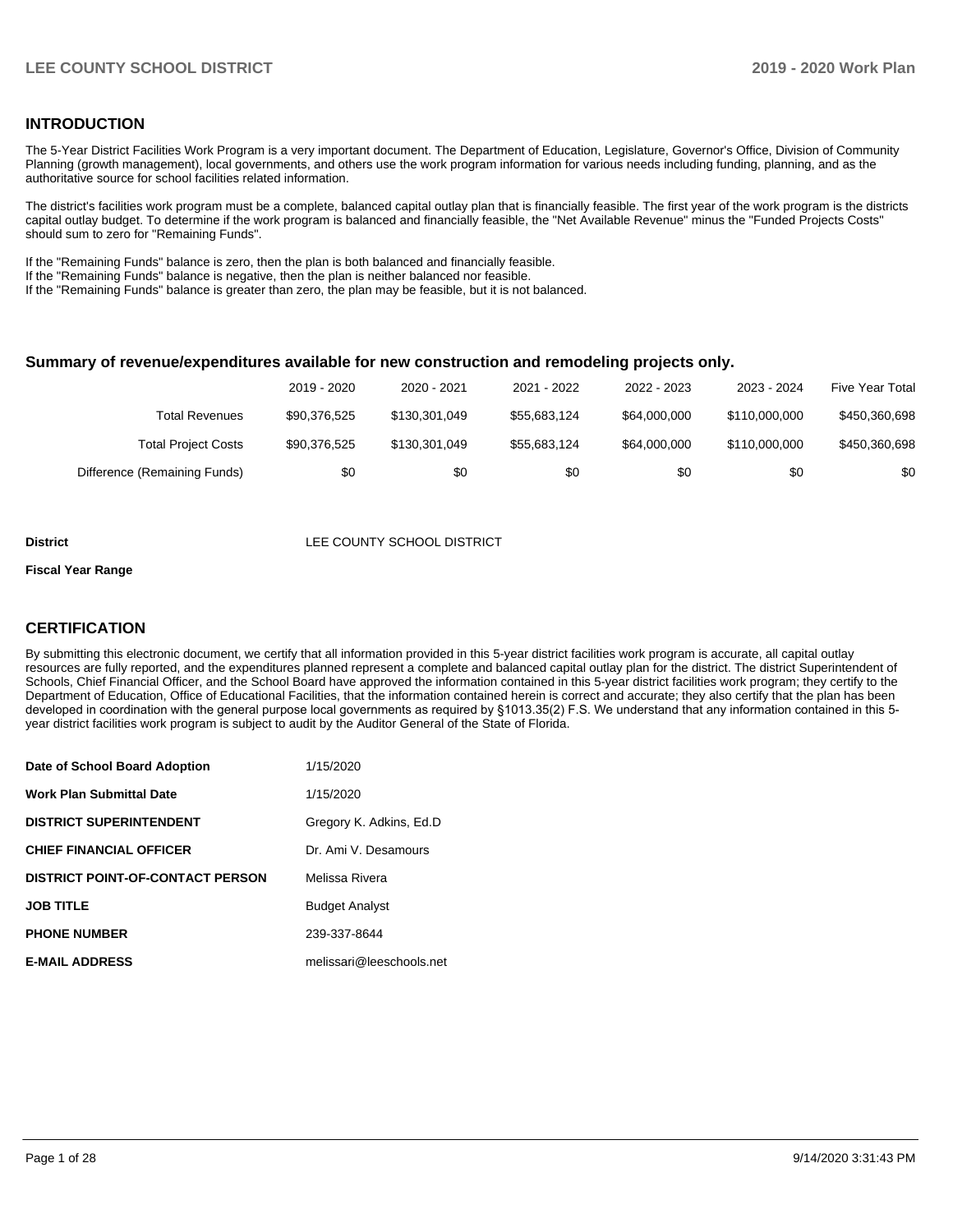# **Expenditures**

### **Expenditure for Maintenance, Repair and Renovation from 1.50-Mills and PECO**

Annually, prior to the adoption of the district school budget, each school board must prepare a tentative district facilities work program that includes a schedule of major repair and renovation projects necessary to maintain the educational and ancillary facilities of the district.

| Item                                                                                                                                                                                                                                                                                                                                                                                                                                                                                                                                                                                                                                                                                                                                                                                                                                                                                                                                                                                                                                                                                                                                                                                                                                                                                                                                                                                                                                                                                                                                                                                                                                                                                                                                                                                                                                                                                                                                                                                                                                                                                                                                                                                                                                                                                                                                                                                                                                                                                                                                                                                                                                      | 2019 - 2020<br><b>Actual Budget</b> | 2020 - 2021<br>Projected | 2021 - 2022<br>Projected | 2022 - 2023<br>Projected | 2023 - 2024<br>Projected | Total        |
|-------------------------------------------------------------------------------------------------------------------------------------------------------------------------------------------------------------------------------------------------------------------------------------------------------------------------------------------------------------------------------------------------------------------------------------------------------------------------------------------------------------------------------------------------------------------------------------------------------------------------------------------------------------------------------------------------------------------------------------------------------------------------------------------------------------------------------------------------------------------------------------------------------------------------------------------------------------------------------------------------------------------------------------------------------------------------------------------------------------------------------------------------------------------------------------------------------------------------------------------------------------------------------------------------------------------------------------------------------------------------------------------------------------------------------------------------------------------------------------------------------------------------------------------------------------------------------------------------------------------------------------------------------------------------------------------------------------------------------------------------------------------------------------------------------------------------------------------------------------------------------------------------------------------------------------------------------------------------------------------------------------------------------------------------------------------------------------------------------------------------------------------------------------------------------------------------------------------------------------------------------------------------------------------------------------------------------------------------------------------------------------------------------------------------------------------------------------------------------------------------------------------------------------------------------------------------------------------------------------------------------------------|-------------------------------------|--------------------------|--------------------------|--------------------------|--------------------------|--------------|
| <b>HVAC</b>                                                                                                                                                                                                                                                                                                                                                                                                                                                                                                                                                                                                                                                                                                                                                                                                                                                                                                                                                                                                                                                                                                                                                                                                                                                                                                                                                                                                                                                                                                                                                                                                                                                                                                                                                                                                                                                                                                                                                                                                                                                                                                                                                                                                                                                                                                                                                                                                                                                                                                                                                                                                                               | \$10,074,583                        | \$7.753.000              | \$13.411.000             | \$13,573,000             | \$7.590.608              | \$52,402,191 |
| ALLEN PARK ELEMENTARY, BAYSHORE ELEMENTARY, BONITA SPRINGS ELEMENTARY, BONITA SPRINGS HIGH SCHOOL, BONITA<br>Locations:<br>SPRINGS MIDDLE, BUCKINGHAM EXCEPTIONAL STUDENT CENTER, CALOOSA ELEMENTARY, CALOOSA MIDDLE, CAPE CORAL<br>ELEMENTARY, CAPE CORAL SENIOR HIGH, CAPE CORAL TECHNICAL COLLEGE, CHALLENGER MIDDLE, COLONIAL ELEMENTARY,<br>CYPRESS LAKE MIDDLE, CYPRESS LAKE SENIOR HIGH, DIPLOMAT ELEMENTARY, DIPLOMAT MIDDLE, DUNBAR COMMUNITY<br>SCHOOL, DUNBAR HIGH SCHOOL, EAST LEE COUNTY HIGH SCHOOL, EDGEWOOD ACADEMY, EDISON PARK CREATIVE AND<br>EXPRESSIVE ARTS SCHOOL, ESTERO SENIOR HIGH, FORT MYERS BEACH ELEMENTARY, FORT MYERS MIDDLE ACADEMY, FORT<br>MYERS SENIOR HIGH, FORT MYERS TECHNICAL COLLEGE, FRANKLIN PARK ELEMENTARY, G. WEAVER HIPPS ELEMENTARY,<br>GATEWAY ELEMENTARY, GULF ELEMENTARY, GULF MIDDLE, GWYNNE, HANCOCK CREEK ELEMENTARY, HARNS MARSH<br>ELEMENTARY SCHOOL, HARNS MARSH MIDDLE SCHOOL, HECTOR A. CAFFERATA, JR. ELEMENTARY SCHOOL, HEIGHTS<br>ELEMENTARY, IDA S. BAKER HIGH SCHOOL, ISLAND COAST HIGH SCHOOL, J COLIN ENGLISH ELEMENTARY, JAMES STEPHENS<br>INTERNATIONAL ACADEMY, LEE ASSOCIATION FOR RETARDED CITIZENS (LARC), LEE COUNTY DETENTION HOME, LEE COUNTY<br>PUBLIC EDUCATION CENTER, LEHIGH ACRES MIDDLE, LEHIGH ELEMENTARY, LEHIGH SENIOR HIGH, LEXINGTON MIDDLE<br>SCHOOL, LITTLETON ELEMENTARY, MANATEE ELEMENTARY, MARINER MIDDLE, MARINER SENIOR HIGH, MIRROR LAKES<br>ELEMENTARY, NORTH FORT MYERS ACADEMY OF THE ARTS, NORTH FORT MYERS SENIOR HIGH, OAK HAMMOCK MIDDLE<br>SCHOOL, ORANGE RIVER ELEMENTARY, ORANGEWOOD ELEMENTARY, PATRIOT ELEMENTARY, PAUL LAURENCE DUNBAR<br>MIDDLE, PELICAN ELEMENTARY, PINE ISLAND ELEMENTARY, PINEWOODS ELEMENTARY, RAY V. POTTORF ELEMENTARY<br>SCHOOL, RAYMA C. PAGE ELEMENTARY, RIVER HALL ELEMENTARY, RIVERDALE HIGH, ROYAL PALM EXCEPTIONAL SCHOOL, SAN<br>CARLOS PARK ELEMENTARY, SKYLINE ELEMENTARY, SOUTH FORT MYERS HIGH SCHOOL, SOUTHWEST FLORIDA PUBLIC<br>SERVICE ACADEMY, SPRING CREEK ELEMENTARY, SUNSHINE ELEMENTARY, SUPPLY DEPARTMENT, SUPPORT SERVICES<br>ANNEX, TANGLEWOOD ELEMENTARY , THE ALVA SCHOOL, THE SANIBEL SCHOOL, THREE OAKS ELEMENTARY, THREE OAKS<br>MIDDLE. TICE ELEMENTARY. TORTUGA PRESERVE ELEMENTARY. TRAFALGAR ELEMENTARY. TRAFALGAR MIDDLE.<br>TRANSPORTATION CENTRAL ANNEX, TRANSPORTATION EAST (BUCKINGHAM), TRANSPORTATION EAST (LEONARD),<br>TRANSPORTATION MID-SOUTH (SIX MILE), TRANSPORTATION SERVICES CENTRAL, TRANSPORTATION SOUTH -- ESTERO,<br>TREELINE ELEMENTARY, TROPIC ISLES ELEMENTARY, VARSITY LAKES MIDDLE, VETERAN'S PARK ACADEMY FOR THE ARTS,<br>VILLAS ELEMENTARY |                                     |                          |                          |                          |                          |              |
| Flooring                                                                                                                                                                                                                                                                                                                                                                                                                                                                                                                                                                                                                                                                                                                                                                                                                                                                                                                                                                                                                                                                                                                                                                                                                                                                                                                                                                                                                                                                                                                                                                                                                                                                                                                                                                                                                                                                                                                                                                                                                                                                                                                                                                                                                                                                                                                                                                                                                                                                                                                                                                                                                                  | \$88,234                            | \$0 <sub>1</sub>         | \$7,000,000              | \$0 <sub>1</sub>         | \$4,275,543              | \$11,363,777 |
| ALLEN PARK ELEMENTARY, BAYSHORE ELEMENTARY, BONITA SPRINGS ELEMENTARY, BONITA SPRINGS HIGH SCHOOL, BONITA<br>Locations:<br>SPRINGS MIDDLE, BUCKINGHAM EXCEPTIONAL STUDENT CENTER, CALOOSA ELEMENTARY, CALOOSA MIDDLE, CAPE CORAL<br>ELEMENTARY, CAPE CORAL SENIOR HIGH, CAPE CORAL TECHNICAL COLLEGE, CHALLENGER MIDDLE, COLONIAL ELEMENTARY,<br>CYPRESS LAKE MIDDLE, CYPRESS LAKE SENIOR HIGH, DIPLOMAT ELEMENTARY, DIPLOMAT MIDDLE, DUNBAR COMMUNITY<br>SCHOOL, DUNBAR HIGH SCHOOL, EAST LEE COUNTY HIGH SCHOOL, EDGEWOOD ACADEMY, EDISON PARK CREATIVE AND<br>EXPRESSIVE ARTS SCHOOL, ESTERO SENIOR HIGH, FORT MYERS BEACH ELEMENTARY, FORT MYERS MIDDLE ACADEMY, FORT<br>MYERS SENIOR HIGH, FORT MYERS TECHNICAL COLLEGE, FRANKLIN PARK ELEMENTARY, G. WEAVER HIPPS ELEMENTARY,<br>GATEWAY ELEMENTARY, GULF ELEMENTARY, GULF MIDDLE, HANCOCK CREEK ELEMENTARY, HARNS MARSH ELEMENTARY<br>SCHOOL, HARNS MARSH MIDDLE SCHOOL, HECTOR A. CAFFERATA, JR. ELEMENTARY SCHOOL, HEIGHTS ELEMENTARY, IDA S.<br>BAKER HIGH SCHOOL, ISLAND COAST HIGH SCHOOL, J COLIN ENGLISH ELEMENTARY, JAMES STEPHENS INTERNATIONAL<br>ACADEMY, LEE ASSOCIATION FOR RETARDED CITIZENS (LARC), LEE COUNTY PUBLIC EDUCATION CENTER, LEHIGH ACRES<br>MIDDLE, LEHIGH ELEMENTARY, LEHIGH SENIOR HIGH, LEXINGTON MIDDLE SCHOOL, LITTLETON ELEMENTARY, MANATEE<br>ELEMENTARY, MARINER MIDDLE, MARINER SENIOR HIGH, MIRROR LAKES ELEMENTARY, NEW DIRECTIONS SCHOOL, NORTH<br>FORT MYERS ACADEMY OF THE ARTS, NORTH FORT MYERS SENIOR HIGH, OAK HAMMOCK MIDDLE SCHOOL, ORANGE RIVER<br>ELEMENTARY, ORANGEWOOD ELEMENTARY, PATRIOT ELEMENTARY, PAUL LAURENCE DUNBAR MIDDLE, PELICAN ELEMENTARY,<br>PINE ISLAND ELEMENTARY, PINEWOODS ELEMENTARY, RAY V. POTTORF ELEMENTARY SCHOOL, RAYMA C. PAGE ELEMENTARY,<br>RIVER HALL ELEMENTARY, RIVERDALE HIGH, ROYAL PALM EXCEPTIONAL SCHOOL, SAN CARLOS PARK ELEMENTARY, SKYLINE<br>ELEMENTARY, SOUTH FORT MYERS HIGH SCHOOL, SOUTHWEST FLORIDA PUBLIC SERVICE ACADEMY, SPRING CREEK<br>ELEMENTARY, SUNSHINE ELEMENTARY, SUPPORT SERVICES ANNEX, TANGLEWOOD ELEMENTARY, THE ALVA SCHOOL, THE<br>SANIBEL SCHOOL, THREE OAKS ELEMENTARY, THREE OAKS MIDDLE, TICE ELEMENTARY, TORTUGA PRESERVE ELEMENTARY,<br>TRAFALGAR ELEMENTARY, TRAFALGAR MIDDLE, TRANSPORTATION CENTRAL ANNEX, TRANSPORTATION EAST (BUCKINGHAM),<br>TRANSPORTATION EAST (LEONARD), TRANSPORTATION MID-SOUTH (SIX MILE), TRANSPORTATION SERVICES CENTRAL,<br>Transportation Services West, TRANSPORTATION SOUTH -- ESTERO, TREELINE ELEMENTARY, TROPIC ISLES ELEMENTARY,<br>VARSITY LAKES MIDDLE, VETERAN'S PARK ACADEMY FOR THE ARTS, VILLAS ELEMENTARY      |                                     |                          |                          |                          |                          |              |
| Roofing                                                                                                                                                                                                                                                                                                                                                                                                                                                                                                                                                                                                                                                                                                                                                                                                                                                                                                                                                                                                                                                                                                                                                                                                                                                                                                                                                                                                                                                                                                                                                                                                                                                                                                                                                                                                                                                                                                                                                                                                                                                                                                                                                                                                                                                                                                                                                                                                                                                                                                                                                                                                                                   | \$12,659,886                        | \$2,500,000              | \$5,000,000              | \$0                      | \$0                      | \$20,159,886 |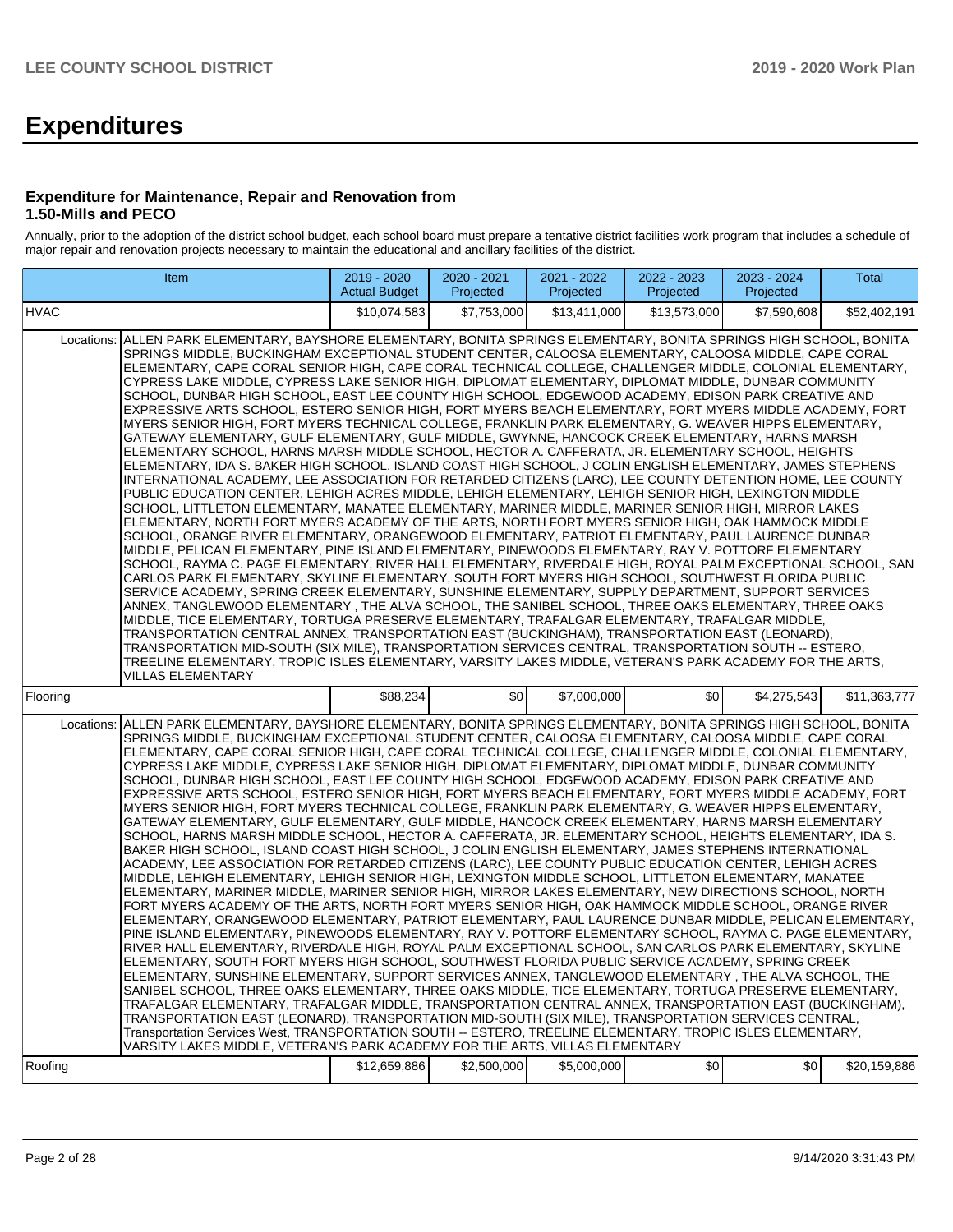| Locations: ALLEN PARK ELEMENTARY, BAYSHORE ELEMENTARY, BONITA SPRINGS ELEMENTARY, BONITA SPRINGS HIGH SCHOOL, BONITA | SPRINGS MIDDLE, BUCKINGHAM EXCEPTIONAL STUDENT CENTER, CALOOSA ELEMENTARY, CALOOSA MIDDLE, CAPE CORAL<br>ELEMENTARY, CAPE CORAL SENIOR HIGH, CAPE CORAL TECHNICAL COLLEGE, CHALLENGER MIDDLE, COLONIAL ELEMENTARY,<br>CYPRESS LAKE MIDDLE, CYPRESS LAKE SENIOR HIGH, DIPLOMAT ELEMENTARY, DIPLOMAT MIDDLE, DUNBAR COMMUNITY<br>SCHOOL, DUNBAR HIGH SCHOOL, EAST LEE COUNTY HIGH SCHOOL, EDGEWOOD ACADEMY, EDISON PARK CREATIVE AND<br>EXPRESSIVE ARTS SCHOOL, ESTERO SENIOR HIGH, FORT MYERS BEACH ELEMENTARY, FORT MYERS MIDDLE ACADEMY, FORT<br>MYERS SENIOR HIGH, FORT MYERS TECHNICAL COLLEGE, FRANKLIN PARK ELEMENTARY, G. WEAVER HIPPS ELEMENTARY,<br>GATEWAY ELEMENTARY, GULF ELEMENTARY, GULF MIDDLE, HANCOCK CREEK ELEMENTARY, HARNS MARSH ELEMENTARY<br>SCHOOL, HARNS MARSH MIDDLE SCHOOL, HECTOR A. CAFFERATA, JR. ELEMENTARY SCHOOL, HEIGHTS ELEMENTARY, IDA S.<br>BAKER HIGH SCHOOL, ISLAND COAST HIGH SCHOOL, J COLIN ENGLISH ELEMENTARY, JAMES STEPHENS INTERNATIONAL<br>ACADEMY, LEE COUNTY DETENTION HOME, LEE COUNTY PUBLIC EDUCATION CENTER, LEHIGH ACRES MIDDLE, LEHIGH<br>ELEMENTARY, LEHIGH SENIOR HIGH, LEXINGTON MIDDLE SCHOOL, LITTLETON ELEMENTARY, MANATEE ELEMENTARY, MARINER<br>MIDDLE, MARINER SENIOR HIGH, MIRROR LAKES ELEMENTARY, NEW DIRECTIONS SCHOOL, NORTH FORT MYERS ACADEMY OF<br>THE ARTS, NORTH FORT MYERS SENIOR HIGH, OAK HAMMOCK MIDDLE SCHOOL, ORANGE RIVER ELEMENTARY, ORANGEWOOD<br>ELEMENTARY, PATRIOT ELEMENTARY, PAUL LAURENCE DUNBAR MIDDLE, PELICAN ELEMENTARY, PINE ISLAND ELEMENTARY,<br>PINEWOODS ELEMENTARY, RAY V. POTTORF ELEMENTARY SCHOOL, RAYMA C. PAGE ELEMENTARY, RIVER HALL ELEMENTARY,<br>RIVERDALE HIGH, ROYAL PALM EXCEPTIONAL SCHOOL, SAN CARLOS PARK ELEMENTARY, SKYLINE ELEMENTARY, SOUTH FORT<br>MYERS HIGH SCHOOL, SOUTHWEST FLORIDA PUBLIC SERVICE ACADEMY, SPRING CREEK ELEMENTARY, SUNSHINE<br>ELEMENTARY, SUPPLY DEPARTMENT, SUPPORT SERVICES ANNEX, TANGLEWOOD ELEMENTARY, THE ALVA SCHOOL, THE<br>SANIBEL SCHOOL, THREE OAKS ELEMENTARY, THREE OAKS MIDDLE, TICE ELEMENTARY, TORTUGA PRESERVE ELEMENTARY,<br>TRAFALGAR ELEMENTARY, TRAFALGAR MIDDLE, TRANSPORTATION CENTRAL ANNEX, TRANSPORTATION EAST (BUCKINGHAM),<br>TRANSPORTATION EAST (LEONARD), TRANSPORTATION MID-SOUTH (SIX MILE), TRANSPORTATION SERVICES CENTRAL,<br>Transportation Services West, TRANSPORTATION SOUTH -- ESTERO, TREELINE ELEMENTARY, TROPIC ISLES ELEMENTARY,<br>VARSITY LAKES MIDDLE, VETERAN'S PARK ACADEMY FOR THE ARTS, VILLAS ELEMENTARY<br>\$3,015,000<br>\$3,105,000<br>\$3.198.000<br>\$3,294,000<br>\$3,393,000<br>\$16,005,000                                         |          |          |             |             |             |              |  |  |  |  |
|----------------------------------------------------------------------------------------------------------------------|----------------------------------------------------------------------------------------------------------------------------------------------------------------------------------------------------------------------------------------------------------------------------------------------------------------------------------------------------------------------------------------------------------------------------------------------------------------------------------------------------------------------------------------------------------------------------------------------------------------------------------------------------------------------------------------------------------------------------------------------------------------------------------------------------------------------------------------------------------------------------------------------------------------------------------------------------------------------------------------------------------------------------------------------------------------------------------------------------------------------------------------------------------------------------------------------------------------------------------------------------------------------------------------------------------------------------------------------------------------------------------------------------------------------------------------------------------------------------------------------------------------------------------------------------------------------------------------------------------------------------------------------------------------------------------------------------------------------------------------------------------------------------------------------------------------------------------------------------------------------------------------------------------------------------------------------------------------------------------------------------------------------------------------------------------------------------------------------------------------------------------------------------------------------------------------------------------------------------------------------------------------------------------------------------------------------------------------------------------------------------------------------------------------------------------------------------------------------------------------------------------------------------------------------------------------------------------------------------------------------------------------------|----------|----------|-------------|-------------|-------------|--------------|--|--|--|--|
| Safety to Life                                                                                                       |                                                                                                                                                                                                                                                                                                                                                                                                                                                                                                                                                                                                                                                                                                                                                                                                                                                                                                                                                                                                                                                                                                                                                                                                                                                                                                                                                                                                                                                                                                                                                                                                                                                                                                                                                                                                                                                                                                                                                                                                                                                                                                                                                                                                                                                                                                                                                                                                                                                                                                                                                                                                                                              |          |          |             |             |             |              |  |  |  |  |
|                                                                                                                      | Locations: ALLEN PARK ELEMENTARY, BAYSHORE ELEMENTARY, BONITA SPRINGS ELEMENTARY, BONITA SPRINGS HIGH SCHOOL, BONITA<br>SPRINGS MIDDLE, BUCKINGHAM EXCEPTIONAL STUDENT CENTER, CALOOSA ELEMENTARY, CALOOSA MIDDLE, CAPE CORAL<br>ELEMENTARY. CAPE CORAL SENIOR HIGH. CAPE CORAL TECHNICAL COLLEGE. CHALLENGER MIDDLE. COLONIAL ELEMENTARY.<br>CYPRESS LAKE MIDDLE, CYPRESS LAKE SENIOR HIGH, DIPLOMAT ELEMENTARY, DIPLOMAT MIDDLE, DUNBAR COMMUNITY<br>SCHOOL, DUNBAR HIGH SCHOOL, EAST LEE COUNTY HIGH SCHOOL, EDGEWOOD ACADEMY, EDISON PARK CREATIVE AND<br>EXPRESSIVE ARTS SCHOOL, ESTERO SENIOR HIGH, FORT MYERS BEACH ELEMENTARY, FORT MYERS MIDDLE ACADEMY, FORT<br>MYERS SENIOR HIGH, FORT MYERS TECHNICAL COLLEGE, FRANKLIN PARK ELEMENTARY, G. WEAVER HIPPS ELEMENTARY,<br>GATEWAY ELEMENTARY, GULF ELEMENTARY, GULF MIDDLE, GWYNNE, HANCOCK CREEK ELEMENTARY, HARNS MARSH<br>ELEMENTARY SCHOOL, HARNS MARSH MIDDLE SCHOOL, HECTOR A. CAFFERATA, JR. ELEMENTARY SCHOOL, HEIGHTS<br>ELEMENTARY, IDA S. BAKER HIGH SCHOOL, ISLAND COAST HIGH SCHOOL, J COLIN ENGLISH ELEMENTARY, JAMES STEPHENS<br>INTERNATIONAL ACADEMY, LEE ASSOCIATION FOR RETARDED CITIZENS (LARC), LEE COUNTY DETENTION HOME, LEE COUNTY<br>PUBLIC EDUCATION CENTER, LEHIGH ACRES MIDDLE, LEHIGH ELEMENTARY, LEHIGH SENIOR HIGH, LEXINGTON MIDDLE<br>SCHOOL, LITTLETON ELEMENTARY, MANATEE ELEMENTARY, MARINER MIDDLE, MARINER SENIOR HIGH, MIRROR LAKES<br>ELEMENTARY, NORTH FORT MYERS ACADEMY OF THE ARTS, NORTH FORT MYERS SENIOR HIGH, OAK HAMMOCK MIDDLE<br>SCHOOL, ORANGE RIVER ELEMENTARY, ORANGEWOOD ELEMENTARY, PATRIOT ELEMENTARY, PAUL LAURENCE DUNBAR<br>MIDDLE, PELICAN ELEMENTARY, PINE ISLAND ELEMENTARY, PINEWOODS ELEMENTARY, RAY V. POTTORF ELEMENTARY<br>SCHOOL, RAYMA C. PAGE ELEMENTARY, RIVER HALL ELEMENTARY, RIVERDALE HIGH, ROYAL PALM EXCEPTIONAL SCHOOL, SAN<br>CARLOS PARK ELEMENTARY, SKYLINE ELEMENTARY, SOUTH FORT MYERS HIGH SCHOOL, SOUTHWEST FLORIDA PUBLIC<br>SERVICE ACADEMY, SPRING CREEK ELEMENTARY, SUNSHINE ELEMENTARY, SUPPLY DEPARTMENT, SUPPORT SERVICES<br>ANNEX, TANGLEWOOD ELEMENTARY, THE ALVA SCHOOL, THE SANIBEL SCHOOL, THREE OAKS ELEMENTARY, THREE OAKS<br>MIDDLE, TICE ELEMENTARY, TORTUGA PRESERVE ELEMENTARY, TRAFALGAR ELEMENTARY, TRAFALGAR MIDDLE,<br>TRANSPORTATION CENTRAL ANNEX, TRANSPORTATION EAST (BUCKINGHAM), TRANSPORTATION EAST (LEONARD),<br>TRANSPORTATION MID-SOUTH (SIX MILE), TRANSPORTATION SERVICES CENTRAL, TRANSPORTATION SOUTH -- ESTERO,<br>TREELINE ELEMENTARY, TROPIC ISLES ELEMENTARY, VARSITY LAKES MIDDLE, VETERAN'S PARK ACADEMY FOR THE ARTS,<br><b>VILLAS ELEMENTARY</b> |          |          |             |             |             |              |  |  |  |  |
| Fencing                                                                                                              |                                                                                                                                                                                                                                                                                                                                                                                                                                                                                                                                                                                                                                                                                                                                                                                                                                                                                                                                                                                                                                                                                                                                                                                                                                                                                                                                                                                                                                                                                                                                                                                                                                                                                                                                                                                                                                                                                                                                                                                                                                                                                                                                                                                                                                                                                                                                                                                                                                                                                                                                                                                                                                              | \$0      | \$0      | \$0         | \$0         | \$0         | \$0          |  |  |  |  |
|                                                                                                                      | Locations: No Locations for this expenditure.                                                                                                                                                                                                                                                                                                                                                                                                                                                                                                                                                                                                                                                                                                                                                                                                                                                                                                                                                                                                                                                                                                                                                                                                                                                                                                                                                                                                                                                                                                                                                                                                                                                                                                                                                                                                                                                                                                                                                                                                                                                                                                                                                                                                                                                                                                                                                                                                                                                                                                                                                                                                |          |          |             |             |             |              |  |  |  |  |
| Parking                                                                                                              |                                                                                                                                                                                                                                                                                                                                                                                                                                                                                                                                                                                                                                                                                                                                                                                                                                                                                                                                                                                                                                                                                                                                                                                                                                                                                                                                                                                                                                                                                                                                                                                                                                                                                                                                                                                                                                                                                                                                                                                                                                                                                                                                                                                                                                                                                                                                                                                                                                                                                                                                                                                                                                              | \$0      | \$0      | \$0         | \$0         | \$0         | \$0          |  |  |  |  |
|                                                                                                                      | Locations: No Locations for this expenditure.                                                                                                                                                                                                                                                                                                                                                                                                                                                                                                                                                                                                                                                                                                                                                                                                                                                                                                                                                                                                                                                                                                                                                                                                                                                                                                                                                                                                                                                                                                                                                                                                                                                                                                                                                                                                                                                                                                                                                                                                                                                                                                                                                                                                                                                                                                                                                                                                                                                                                                                                                                                                |          |          |             |             |             |              |  |  |  |  |
| Electrical                                                                                                           |                                                                                                                                                                                                                                                                                                                                                                                                                                                                                                                                                                                                                                                                                                                                                                                                                                                                                                                                                                                                                                                                                                                                                                                                                                                                                                                                                                                                                                                                                                                                                                                                                                                                                                                                                                                                                                                                                                                                                                                                                                                                                                                                                                                                                                                                                                                                                                                                                                                                                                                                                                                                                                              | \$94,622 | \$94,995 | \$6,850,000 | \$3,190,000 | \$3,494,459 | \$13,724,076 |  |  |  |  |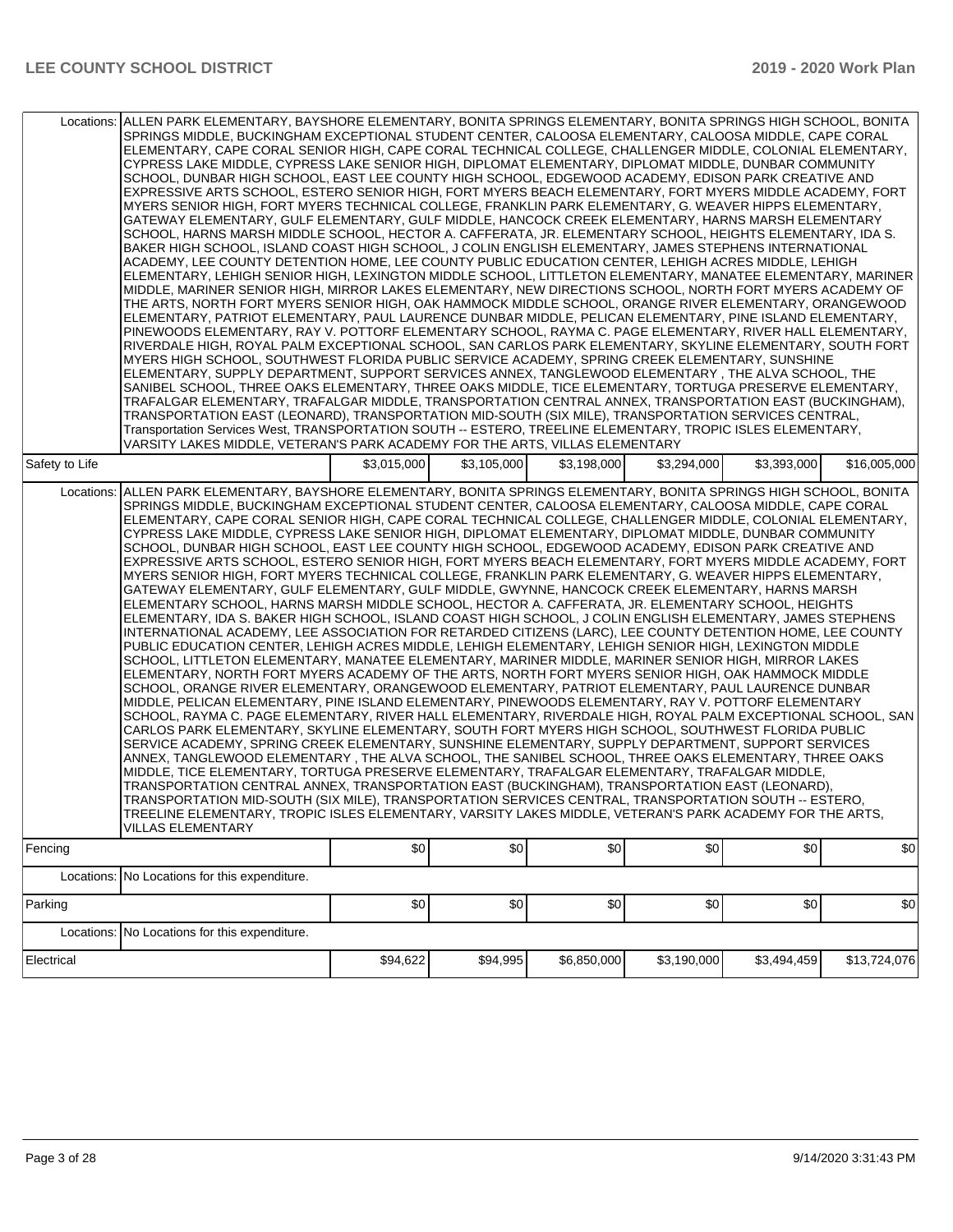| \$0<br>\$0<br>\$0<br>\$0<br>\$0<br>Locations: No Locations for this expenditure.<br>\$0<br>\$0<br>\$0<br>\$0<br>\$0<br>Telephone/Intercom System<br>Locations: No Locations for this expenditure.<br>\$0<br>\$0<br>\$0<br>\$0<br>\$0<br>Locations: No Locations for this expenditure.<br>\$0<br>\$0<br>\$0<br>\$0<br>\$0<br>Locations: No Locations for this expenditure.<br>\$0<br>\$0<br>\$0<br>\$0<br>\$0<br>Locations: No Locations for this expenditure.<br><b>Sub Total:</b><br>\$25,932,325<br>\$13,452,995<br>\$35,459,000<br>\$20,057,000<br>\$18,753,610 | Locations: ALLEN PARK ELEMENTARY, BAYSHORE ELEMENTARY, BONITA SPRINGS ELEMENTARY, BONITA SPRINGS HIGH SCHOOL, BONITA<br>SPRINGS MIDDLE, BUCKINGHAM EXCEPTIONAL STUDENT CENTER, CALOOSA ELEMENTARY, CALOOSA MIDDLE, CAPE CORAL<br>ELEMENTARY, CAPE CORAL SENIOR HIGH, CAPE CORAL TECHNICAL COLLEGE, CHALLENGER MIDDLE, COLONIAL ELEMENTARY,<br>CYPRESS LAKE MIDDLE, CYPRESS LAKE SENIOR HIGH, DIPLOMAT ELEMENTARY, DIPLOMAT MIDDLE, DUNBAR COMMUNITY<br>SCHOOL, DUNBAR HIGH SCHOOL, EAST LEE COUNTY HIGH SCHOOL, EDGEWOOD ACADEMY, EDISON PARK CREATIVE AND<br>EXPRESSIVE ARTS SCHOOL, ESTERO SENIOR HIGH, FORT MYERS BEACH ELEMENTARY, FORT MYERS MIDDLE ACADEMY, FORT<br>MYERS SENIOR HIGH, FORT MYERS TECHNICAL COLLEGE, FRANKLIN PARK ELEMENTARY, G. WEAVER HIPPS ELEMENTARY,<br>GATEWAY ELEMENTARY, GULF ELEMENTARY, GULF MIDDLE, HANCOCK CREEK ELEMENTARY, HARNS MARSH ELEMENTARY<br>SCHOOL, HARNS MARSH MIDDLE SCHOOL, HECTOR A. CAFFERATA, JR. ELEMENTARY SCHOOL, HEIGHTS ELEMENTARY, IDA S.<br>BAKER HIGH SCHOOL, ISLAND COAST HIGH SCHOOL, J COLIN ENGLISH ELEMENTARY, JAMES STEPHENS INTERNATIONAL<br>ACADEMY, LEE COUNTY PUBLIC EDUCATION CENTER, LEHIGH ACRES MIDDLE, LEHIGH ELEMENTARY, LEHIGH SENIOR HIGH,<br>LEXINGTON MIDDLE SCHOOL, LITTLETON ELEMENTARY, MANATEE ELEMENTARY, MARINER MIDDLE, MARINER SENIOR HIGH,<br>MIRROR LAKES ELEMENTARY, NEW DIRECTIONS SCHOOL, NORTH FORT MYERS ACADEMY OF THE ARTS, NORTH FORT MYERS<br>SENIOR HIGH, OAK HAMMOCK MIDDLE SCHOOL, ORANGE RIVER ELEMENTARY, ORANGEWOOD ELEMENTARY, PATRIOT<br>ELEMENTARY, PAUL LAURENCE DUNBAR MIDDLE, PELICAN ELEMENTARY, PINE ISLAND ELEMENTARY, PINEWOODS<br>ELEMENTARY, RAY V. POTTORF ELEMENTARY SCHOOL, RAYMA C. PAGE ELEMENTARY, RIVER HALL ELEMENTARY, RIVERDALE<br>HIGH, ROYAL PALM EXCEPTIONAL SCHOOL, SAN CARLOS PARK ELEMENTARY, SKYLINE ELEMENTARY, SOUTH FORT MYERS<br>HIGH SCHOOL, SOUTHWEST FLORIDA PUBLIC SERVICE ACADEMY, SPRING CREEK ELEMENTARY, SUNSHINE ELEMENTARY,<br>SUPPLY DEPARTMENT, SUPPORT SERVICES ANNEX, TANGLEWOOD ELEMENTARY, THE ALVA SCHOOL, THE SANIBEL SCHOOL,<br>THREE OAKS ELEMENTARY, THREE OAKS MIDDLE, TICE ELEMENTARY, TORTUGA PRESERVE ELEMENTARY, TRAFALGAR<br>ELEMENTARY, TRAFALGAR MIDDLE, TRANSPORTATION CENTRAL ANNEX, TRANSPORTATION EAST (BUCKINGHAM),<br>TRANSPORTATION EAST (LEONARD), TRANSPORTATION MID-SOUTH (SIX MILE), TRANSPORTATION SERVICES CENTRAL,<br>Transportation Services West, TRANSPORTATION SOUTH -- ESTERO, TREELINE ELEMENTARY, TROPIC ISLES ELEMENTARY,<br>VARSITY LAKES MIDDLE, VETERAN'S PARK ACADEMY FOR THE ARTS, VILLAS ELEMENTARY |  |  |  |  |  |     |  |  |  |  |
|--------------------------------------------------------------------------------------------------------------------------------------------------------------------------------------------------------------------------------------------------------------------------------------------------------------------------------------------------------------------------------------------------------------------------------------------------------------------------------------------------------------------------------------------------------------------|--------------------------------------------------------------------------------------------------------------------------------------------------------------------------------------------------------------------------------------------------------------------------------------------------------------------------------------------------------------------------------------------------------------------------------------------------------------------------------------------------------------------------------------------------------------------------------------------------------------------------------------------------------------------------------------------------------------------------------------------------------------------------------------------------------------------------------------------------------------------------------------------------------------------------------------------------------------------------------------------------------------------------------------------------------------------------------------------------------------------------------------------------------------------------------------------------------------------------------------------------------------------------------------------------------------------------------------------------------------------------------------------------------------------------------------------------------------------------------------------------------------------------------------------------------------------------------------------------------------------------------------------------------------------------------------------------------------------------------------------------------------------------------------------------------------------------------------------------------------------------------------------------------------------------------------------------------------------------------------------------------------------------------------------------------------------------------------------------------------------------------------------------------------------------------------------------------------------------------------------------------------------------------------------------------------------------------------------------------------------------------------------------------------------------------------------------------------------------------------------------------------------------------------------------------------------------------------------------------|--|--|--|--|--|-----|--|--|--|--|
| \$0<br>\$0                                                                                                                                                                                                                                                                                                                                                                                                                                                                                                                                                         | Fire Alarm                                                                                                                                                                                                                                                                                                                                                                                                                                                                                                                                                                                                                                                                                                                                                                                                                                                                                                                                                                                                                                                                                                                                                                                                                                                                                                                                                                                                                                                                                                                                                                                                                                                                                                                                                                                                                                                                                                                                                                                                                                                                                                                                                                                                                                                                                                                                                                                                                                                                                                                                                                                             |  |  |  |  |  | \$0 |  |  |  |  |
|                                                                                                                                                                                                                                                                                                                                                                                                                                                                                                                                                                    |                                                                                                                                                                                                                                                                                                                                                                                                                                                                                                                                                                                                                                                                                                                                                                                                                                                                                                                                                                                                                                                                                                                                                                                                                                                                                                                                                                                                                                                                                                                                                                                                                                                                                                                                                                                                                                                                                                                                                                                                                                                                                                                                                                                                                                                                                                                                                                                                                                                                                                                                                                                                        |  |  |  |  |  |     |  |  |  |  |
|                                                                                                                                                                                                                                                                                                                                                                                                                                                                                                                                                                    |                                                                                                                                                                                                                                                                                                                                                                                                                                                                                                                                                                                                                                                                                                                                                                                                                                                                                                                                                                                                                                                                                                                                                                                                                                                                                                                                                                                                                                                                                                                                                                                                                                                                                                                                                                                                                                                                                                                                                                                                                                                                                                                                                                                                                                                                                                                                                                                                                                                                                                                                                                                                        |  |  |  |  |  |     |  |  |  |  |
|                                                                                                                                                                                                                                                                                                                                                                                                                                                                                                                                                                    |                                                                                                                                                                                                                                                                                                                                                                                                                                                                                                                                                                                                                                                                                                                                                                                                                                                                                                                                                                                                                                                                                                                                                                                                                                                                                                                                                                                                                                                                                                                                                                                                                                                                                                                                                                                                                                                                                                                                                                                                                                                                                                                                                                                                                                                                                                                                                                                                                                                                                                                                                                                                        |  |  |  |  |  |     |  |  |  |  |
|                                                                                                                                                                                                                                                                                                                                                                                                                                                                                                                                                                    | <b>Closed Circuit Television</b>                                                                                                                                                                                                                                                                                                                                                                                                                                                                                                                                                                                                                                                                                                                                                                                                                                                                                                                                                                                                                                                                                                                                                                                                                                                                                                                                                                                                                                                                                                                                                                                                                                                                                                                                                                                                                                                                                                                                                                                                                                                                                                                                                                                                                                                                                                                                                                                                                                                                                                                                                                       |  |  |  |  |  |     |  |  |  |  |
|                                                                                                                                                                                                                                                                                                                                                                                                                                                                                                                                                                    |                                                                                                                                                                                                                                                                                                                                                                                                                                                                                                                                                                                                                                                                                                                                                                                                                                                                                                                                                                                                                                                                                                                                                                                                                                                                                                                                                                                                                                                                                                                                                                                                                                                                                                                                                                                                                                                                                                                                                                                                                                                                                                                                                                                                                                                                                                                                                                                                                                                                                                                                                                                                        |  |  |  |  |  |     |  |  |  |  |
| \$0<br>\$113,654,930                                                                                                                                                                                                                                                                                                                                                                                                                                                                                                                                               | Paint                                                                                                                                                                                                                                                                                                                                                                                                                                                                                                                                                                                                                                                                                                                                                                                                                                                                                                                                                                                                                                                                                                                                                                                                                                                                                                                                                                                                                                                                                                                                                                                                                                                                                                                                                                                                                                                                                                                                                                                                                                                                                                                                                                                                                                                                                                                                                                                                                                                                                                                                                                                                  |  |  |  |  |  | \$0 |  |  |  |  |
|                                                                                                                                                                                                                                                                                                                                                                                                                                                                                                                                                                    |                                                                                                                                                                                                                                                                                                                                                                                                                                                                                                                                                                                                                                                                                                                                                                                                                                                                                                                                                                                                                                                                                                                                                                                                                                                                                                                                                                                                                                                                                                                                                                                                                                                                                                                                                                                                                                                                                                                                                                                                                                                                                                                                                                                                                                                                                                                                                                                                                                                                                                                                                                                                        |  |  |  |  |  |     |  |  |  |  |
|                                                                                                                                                                                                                                                                                                                                                                                                                                                                                                                                                                    | Maintenance/Repair                                                                                                                                                                                                                                                                                                                                                                                                                                                                                                                                                                                                                                                                                                                                                                                                                                                                                                                                                                                                                                                                                                                                                                                                                                                                                                                                                                                                                                                                                                                                                                                                                                                                                                                                                                                                                                                                                                                                                                                                                                                                                                                                                                                                                                                                                                                                                                                                                                                                                                                                                                                     |  |  |  |  |  |     |  |  |  |  |
|                                                                                                                                                                                                                                                                                                                                                                                                                                                                                                                                                                    |                                                                                                                                                                                                                                                                                                                                                                                                                                                                                                                                                                                                                                                                                                                                                                                                                                                                                                                                                                                                                                                                                                                                                                                                                                                                                                                                                                                                                                                                                                                                                                                                                                                                                                                                                                                                                                                                                                                                                                                                                                                                                                                                                                                                                                                                                                                                                                                                                                                                                                                                                                                                        |  |  |  |  |  |     |  |  |  |  |
|                                                                                                                                                                                                                                                                                                                                                                                                                                                                                                                                                                    |                                                                                                                                                                                                                                                                                                                                                                                                                                                                                                                                                                                                                                                                                                                                                                                                                                                                                                                                                                                                                                                                                                                                                                                                                                                                                                                                                                                                                                                                                                                                                                                                                                                                                                                                                                                                                                                                                                                                                                                                                                                                                                                                                                                                                                                                                                                                                                                                                                                                                                                                                                                                        |  |  |  |  |  |     |  |  |  |  |

| <b>PECO Maintenance Expenditures</b> | ا 30         | \$1,293,490  | \$1,293,490  | \$1.293.490  | \$1.293.490  | \$5,173,960   |
|--------------------------------------|--------------|--------------|--------------|--------------|--------------|---------------|
| <b>⊥.50 Mill Sub Total: I</b>        | \$64,284,898 | \$38,489,506 | \$73,100,510 | \$50.358,510 | \$46,648,071 | \$272,881,495 |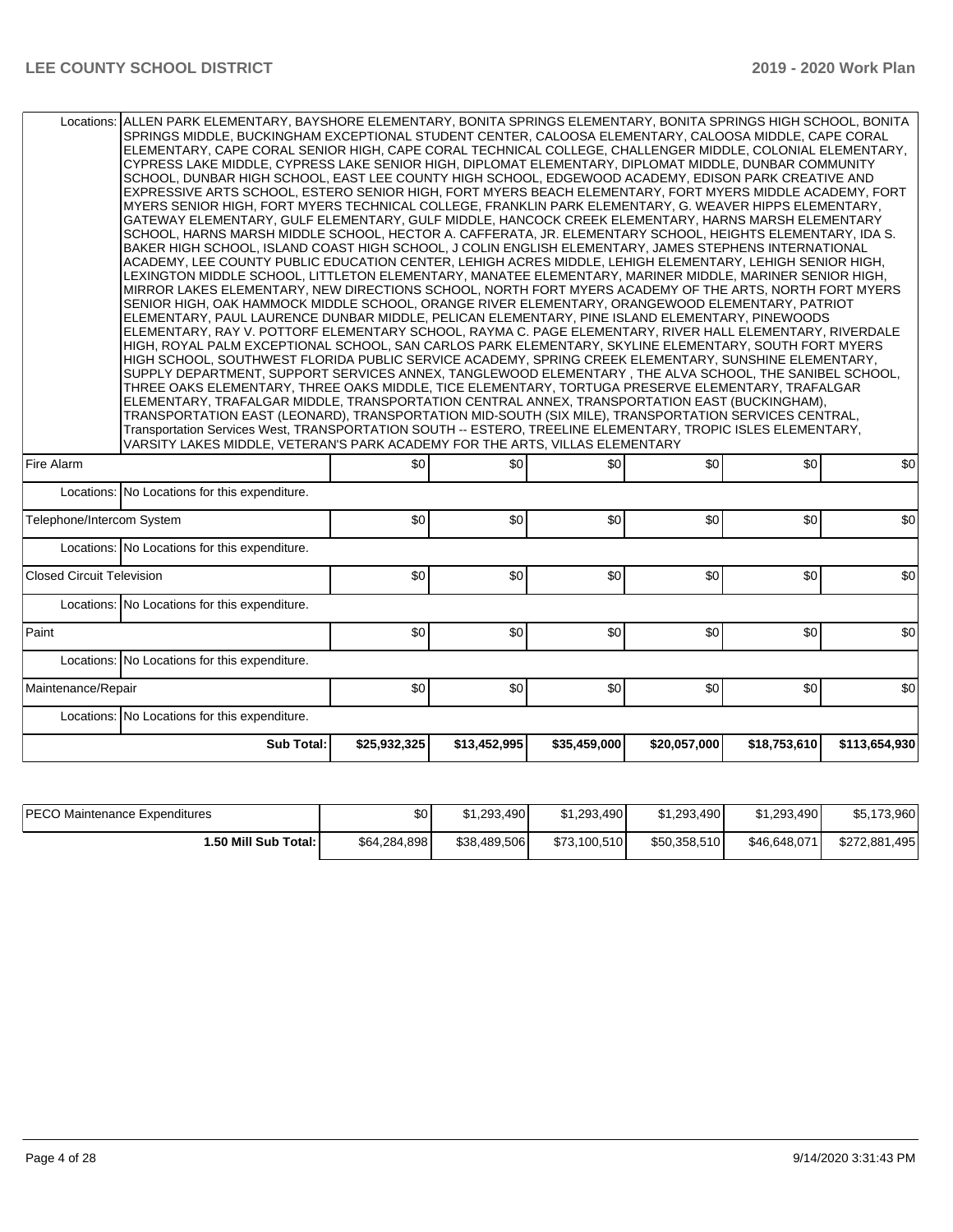| Other Items                                                                                                                                                                                                                                                                                                                                                                                                                                                                                                                                                                                                                                                                                                                                                                                                                                                                                                                                                                                                                                                                                                                                                                                                                                                                                                                                                                                                                                                                                                                                                                                                                                                                                                                                                                                                                                                                                                                                                                                                                                                                                                                                                                                                                                                                                                                                                                                                                                                                                                                                                                                                                           | $2019 - 2020$<br><b>Actual Budget</b> | $2020 - 2021$<br>Projected | $2021 - 2022$<br>Projected | $2022 - 2023$<br>Projected | $2023 - 2024$<br>Projected | <b>Total</b>  |
|---------------------------------------------------------------------------------------------------------------------------------------------------------------------------------------------------------------------------------------------------------------------------------------------------------------------------------------------------------------------------------------------------------------------------------------------------------------------------------------------------------------------------------------------------------------------------------------------------------------------------------------------------------------------------------------------------------------------------------------------------------------------------------------------------------------------------------------------------------------------------------------------------------------------------------------------------------------------------------------------------------------------------------------------------------------------------------------------------------------------------------------------------------------------------------------------------------------------------------------------------------------------------------------------------------------------------------------------------------------------------------------------------------------------------------------------------------------------------------------------------------------------------------------------------------------------------------------------------------------------------------------------------------------------------------------------------------------------------------------------------------------------------------------------------------------------------------------------------------------------------------------------------------------------------------------------------------------------------------------------------------------------------------------------------------------------------------------------------------------------------------------------------------------------------------------------------------------------------------------------------------------------------------------------------------------------------------------------------------------------------------------------------------------------------------------------------------------------------------------------------------------------------------------------------------------------------------------------------------------------------------------|---------------------------------------|----------------------------|----------------------------|----------------------------|----------------------------|---------------|
| District Wide Maintenance                                                                                                                                                                                                                                                                                                                                                                                                                                                                                                                                                                                                                                                                                                                                                                                                                                                                                                                                                                                                                                                                                                                                                                                                                                                                                                                                                                                                                                                                                                                                                                                                                                                                                                                                                                                                                                                                                                                                                                                                                                                                                                                                                                                                                                                                                                                                                                                                                                                                                                                                                                                                             | \$38,352,573                          | \$26,330,001               | \$38,935,000               | \$31,595,000               | \$29,187,951               | \$164,400,525 |
| Locations ALLEN PARK ELEMENTARY, BAYSHORE ELEMENTARY, BONITA SPRINGS ELEMENTARY, BONITA SPRINGS HIGH SCHOOL,<br>BONITA SPRINGS MIDDLE, BUCKINGHAM EXCEPTIONAL STUDENT CENTER, CALOOSA ELEMENTARY, CALOOSA MIDDLE, CAPE<br>CORAL ELEMENTARY, CAPE CORAL SENIOR HIGH, CAPE CORAL TECHNICAL COLLEGE, CHALLENGER MIDDLE, COLONIAL<br>ELEMENTARY, CYPRESS LAKE MIDDLE, CYPRESS LAKE SENIOR HIGH, DIPLOMAT ELEMENTARY, DIPLOMAT MIDDLE, DUNBAR<br>COMMUNITY SCHOOL. DUNBAR HIGH SCHOOL. EAST LEE COUNTY HIGH SCHOOL. EDGEWOOD ACADEMY. EDISON PARK<br>CREATIVE AND EXPRESSIVE ARTS SCHOOL, ESTERO SENIOR HIGH, FORT MYERS BEACH ELEMENTARY, FORT MYERS MIDDLE<br>ACADEMY, FORT MYERS SENIOR HIGH, FORT MYERS TECHNICAL COLLEGE, FRANKLIN PARK ELEMENTARY, G. WEAVER HIPPS<br>ELEMENTARY, GATEWAY ELEMENTARY, GULF ELEMENTARY, GULF MIDDLE, GWYNNE, HANCOCK CREEK ELEMENTARY, HARNS<br>MARSH ELEMENTARY SCHOOL, HARNS MARSH MIDDLE SCHOOL, HECTOR A. CAFFERATA, JR. ELEMENTARY SCHOOL,<br>HEIGHTS ELEMENTARY, IDA S. BAKER HIGH SCHOOL, ISLAND COAST HIGH SCHOOL, J COLIN ENGLISH ELEMENTARY, JAMES<br>STEPHENS INTERNATIONAL ACADEMY, LEE ASSOCIATION FOR RETARDED CITIZENS (LARC), LEE COUNTY DETENTION HOME,<br>LEE COUNTY PUBLIC EDUCATION CENTER, LEHIGH ACRES MIDDLE, LEHIGH ELEMENTARY, LEHIGH SENIOR HIGH, LEXINGTON<br>MIDDLE SCHOOL, LITTLETON ELEMENTARY, MANATEE ELEMENTARY, MARINER MIDDLE, MARINER SENIOR HIGH, MIRROR<br>LAKES ELEMENTARY, NORTH FORT MYERS ACADEMY OF THE ARTS, NORTH FORT MYERS SENIOR HIGH, OAK HAMMOCK<br>MIDDLE SCHOOL, ORANGE RIVER ELEMENTARY, ORANGEWOOD ELEMENTARY, PATRIOT ELEMENTARY, PAUL LAURENCE<br>DUNBAR MIDDLE, PELICAN ELEMENTARY, PINE ISLAND ELEMENTARY, PINEWOODS ELEMENTARY, RAY V. POTTORF<br>ELEMENTARY SCHOOL, RAYMA C. PAGE ELEMENTARY, RIVER HALL ELEMENTARY, RIVERDALE HIGH, ROYAL PALM<br>EXCEPTIONAL SCHOOL, SAN CARLOS PARK ELEMENTARY, SKYLINE ELEMENTARY, SOUTH FORT MYERS HIGH SCHOOL,<br>SOUTHWEST FLORIDA PUBLIC SERVICE ACADEMY, SPRING CREEK ELEMENTARY, SUNSHINE ELEMENTARY, SUPPLY<br>DEPARTMENT, SUPPORT SERVICES ANNEX, TANGLEWOOD ELEMENTARY , THE ALVA SCHOOL, THE SANIBEL SCHOOL, THREE<br>OAKS ELEMENTARY, THREE OAKS MIDDLE, TICE ELEMENTARY, TORTUGA PRESERVE ELEMENTARY, TRAFALGAR<br>ELEMENTARY, TRAFALGAR MIDDLE, TRANSPORTATION CENTRAL ANNEX, TRANSPORTATION EAST (BUCKINGHAM),<br>TRANSPORTATION EAST (LEONARD), TRANSPORTATION MID-SOUTH (SIX MILE), TRANSPORTATION SERVICES CENTRAL,<br>TRANSPORTATION SOUTH -- ESTERO, TREELINE ELEMENTARY, TROPIC ISLES ELEMENTARY, VARSITY LAKES MIDDLE,<br>VETERAN'S PARK ACADEMY FOR THE ARTS, VILLAS ELEMENTARY |                                       |                            |                            |                            |                            |               |
| Total:                                                                                                                                                                                                                                                                                                                                                                                                                                                                                                                                                                                                                                                                                                                                                                                                                                                                                                                                                                                                                                                                                                                                                                                                                                                                                                                                                                                                                                                                                                                                                                                                                                                                                                                                                                                                                                                                                                                                                                                                                                                                                                                                                                                                                                                                                                                                                                                                                                                                                                                                                                                                                                | \$64,284,898                          | \$39,782,996               | \$74,394,000               | \$51,652,000               | \$47,941,561               | \$278,055,455 |

## **Local 1.50 Mill Expenditure For Maintenance, Repair and Renovation**

Anticipated expenditures expected from local funding sources over the years covered by the current work plan.

| Item                                                         | 2019 - 2020<br><b>Actual Budget</b> | 2020 - 2021<br>Projected | 2021 - 2022<br>Projected | 2022 - 2023<br>Projected | 2023 - 2024<br>Projected | <b>Total</b>  |
|--------------------------------------------------------------|-------------------------------------|--------------------------|--------------------------|--------------------------|--------------------------|---------------|
| Remaining Maint and Repair from 1.5 Mills                    | \$64,284,898                        | \$38,489,506             | \$73,100,510             | \$50,358,510             | \$46,648,071             | \$272,881,495 |
| Maintenance/Repair Salaries                                  | \$0                                 | \$0                      | \$0                      | \$0                      | \$0                      | \$0           |
| <b>School Bus Purchases</b>                                  | \$10,943,319                        | \$6,000,000              | \$6,000,000              | \$6,000,000              | \$6,000,000              | \$34,943,319  |
| <b>Other Vehicle Purchases</b>                               | \$0                                 | \$0                      | \$0                      | \$0                      | \$0                      | \$0           |
| Capital Outlay Equipment                                     | \$3,858,451                         | \$2,900,000              | \$2,900,000              | \$2,900,000              | \$2,900,000              | \$15,458,451  |
| Rent/Lease Payments                                          | \$370,131                           | \$168,759                | \$168,759                | \$42,190                 | \$0                      | \$749,839     |
| <b>COP Debt Service</b>                                      | \$55,768,757                        | \$61,680,420             | \$65,864,763             | \$64,150,281             | \$63,296,938             | \$310,761,159 |
| Rent/Lease Relocatables                                      | \$1,226,901                         | \$426,000                | \$426,000                | \$426,000                | \$426,000                | \$2,930,901   |
| <b>Environmental Problems</b>                                | \$0                                 | \$0                      | \$0                      | \$0                      | \$0                      | \$0           |
| ls.1011.14 Debt Service                                      | \$0                                 | \$0                      | \$0                      | \$0                      | \$0                      | \$0           |
| Special Facilities Construction Account                      | \$0                                 | \$0                      | \$0                      | \$0                      | \$0                      | \$0           |
| Premiums for Property Casualty Insurance - 1011.71<br>(4a,b) | \$0                                 | \$0                      | \$0                      | \$0                      | \$0                      | \$0           |
| Qualified School Construction Bonds (QSCB)                   | \$2,027,819                         | \$2,023,819              | \$2,023,819              | \$2,023,819              | \$2,023,819              | \$10,123,095  |
| Qualified Zone Academy Bonds (QZAB)                          | \$0                                 | \$0                      | \$0                      | \$0                      | \$0                      | \$0           |
| Technology Equipment/Software                                | \$20,233,240                        | \$18,900,000             | \$19,845,000             | \$20,837,000             | \$21,879,000             | \$101,694,240 |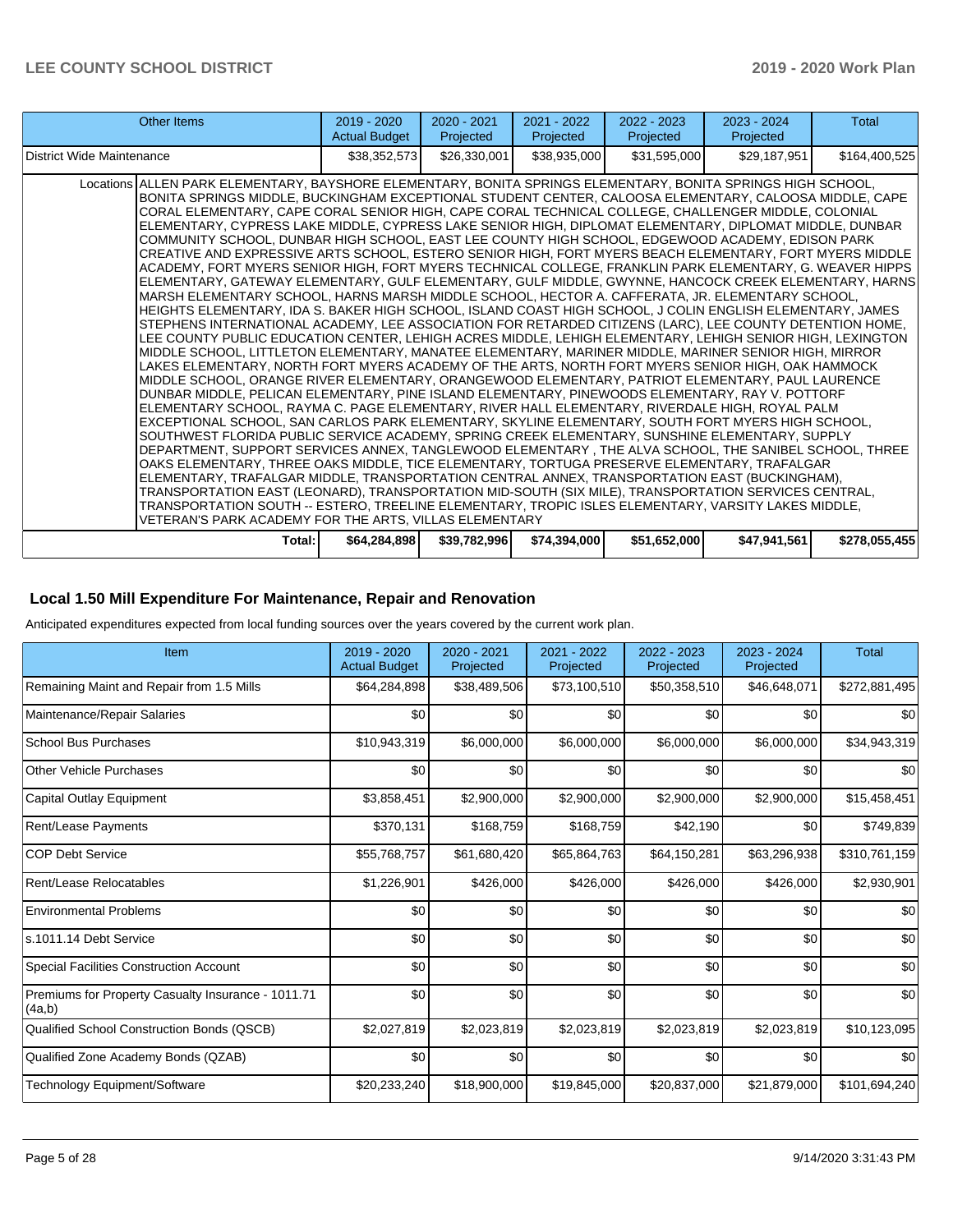| Security                                            | \$22,487,327  | \$18,940,000  | \$6,218,000   | \$5,518,000   | \$3,562,327   | \$56,725,654    |
|-----------------------------------------------------|---------------|---------------|---------------|---------------|---------------|-----------------|
| Transfer to Operating                               | \$15,000,000  | \$15,000,000  | \$15,000,000  | \$15,000,000  | \$15,000,000  | \$75,000,000    |
| Reserves                                            | \$187,013,837 | \$181,105,826 | \$171,641,958 | \$192,840,670 | \$184,690,998 | \$917,293,289   |
| <b>Capitalized Personnel</b>                        | \$1,023,308   | \$1,209,000   | \$1,269,000   | \$1,332,000   | \$1,399,000   | \$6,232,308     |
| FY17 Bus Loan                                       | \$4,164,764   | \$4,191,551   | \$4,212,274   | \$0           | \$0           | \$12,568,589    |
| Charter Schools - Local Capital Improvement Revenue | \$0           | \$6,802,700   | \$7,006,800   | \$7,217,000   | \$7,433,500   | \$28,460,000    |
| Transfer to Charter Schools for Capital Outlay      | \$6,100,000   | \$6,710,000   | \$7,381,000   | \$8,119,000   | \$8,931,000   | \$37,241,000    |
| School Technology Upgrades                          | \$4,448,494   | \$7,000,000   | \$7,000,000   | \$7,000,000   | \$7,000,000   | \$32,448,494    |
| Facilites/Operations                                | \$608,855     | \$203,000     | \$209,000     | \$215,000     | \$221,000     | \$1,456,855     |
| Safety                                              | \$52,469      | \$92,000      | \$95,000      | \$98,000      | \$101,000     | \$438,469       |
| Charter School Safety Grant                         | \$145,841     | \$0           | \$0           | \$0           | \$0           | \$145,841       |
| <b>Local Expenditure Totals:</b>                    | \$399,758,411 | \$371,842,581 | \$390,361,883 | \$384,077,470 | \$371,512,653 | \$1,917,552,998 |

# **Revenue**

## **1.50 Mill Revenue Source**

Schedule of Estimated Capital Outlay Revenue from each currently approved source which is estimated to be available for expenditures on the projects included in the tentative district facilities work program. All amounts are NET after considering carryover balances, interest earned, new COP's, 1011.14 and 1011.15 loans, etc. Districts cannot use 1.5-Mill funds for salaries except for those explicitly associated with maintenance/repair projects. (1011.71 (5), F.S.)

| <b>Item</b>                                                                         | Fund | 2019 - 2020<br><b>Actual Value</b> | $2020 - 2021$<br>Projected | 2021 - 2022<br>Projected | $2022 - 2023$<br>Projected | $2023 - 2024$<br>Projected | Total             |
|-------------------------------------------------------------------------------------|------|------------------------------------|----------------------------|--------------------------|----------------------------|----------------------------|-------------------|
| (1) Non-exempt property<br>lassessed valuation                                      |      | \$90,848,155,272                   | \$94,481,944,500           | \$97,316,667,000         | \$100,236,111,300          | \$103,243,055,900          | \$486,125,933,972 |
| (2) The Millage projected for<br>discretionary capital outlay per<br>ls.1011.71     |      | 1.50                               | 1.50                       | 1.50                     | 1.50                       | 1.50                       |                   |
| $(3)$ Full value of the 1.50-Mill<br>discretionary capital outlay per<br>ls.1011.71 |      | \$152,624,901                      | \$158.729.667              | \$163,492,001            | \$168,396,667              | \$173.448.334              | \$816,691,570     |
| $(4)$ Value of the portion of the 1.50<br>-Mill ACTUALLY levied                     | 370  | \$130,821,344                      | \$136,054,000              | \$140,136,000            | \$144,340,000              | \$148,670,000              | \$700,021,344     |
| $(5)$ Difference of lines $(3)$ and $(4)$                                           |      | \$21,803,557                       | \$22.675.667               | \$23,356,001             | \$24,056,667               | \$24.778.334               | \$116.670.226     |

### **PECO Revenue Source**

The figure in the row designated "PECO Maintenance" will be subtracted from funds available for new construction because PECO maintenance dollars cannot be used for new construction.

| Item                                 | Fund | $2019 - 2020$<br><b>Actual Budget</b> | $2020 - 2021$<br>Projected | 2021 - 2022<br>Projected | 2022 - 2023<br>Projected | $2023 - 2024$<br>Projected | Total       |
|--------------------------------------|------|---------------------------------------|----------------------------|--------------------------|--------------------------|----------------------------|-------------|
| <b>IPECO New Construction</b>        | 340  | \$0                                   | \$0 <sub>1</sub>           | \$0                      | \$0                      | \$0                        | <b>\$01</b> |
| <b>PECO Maintenance Expenditures</b> |      | \$0                                   | \$1,293,490                | \$1,293,490              | \$1,293,490              | \$1,293,490                | \$5,173,960 |
|                                      |      | \$0                                   | \$1,293,490                | \$1,293,490              | \$1,293,490              | \$1,293,490                | \$5,173,960 |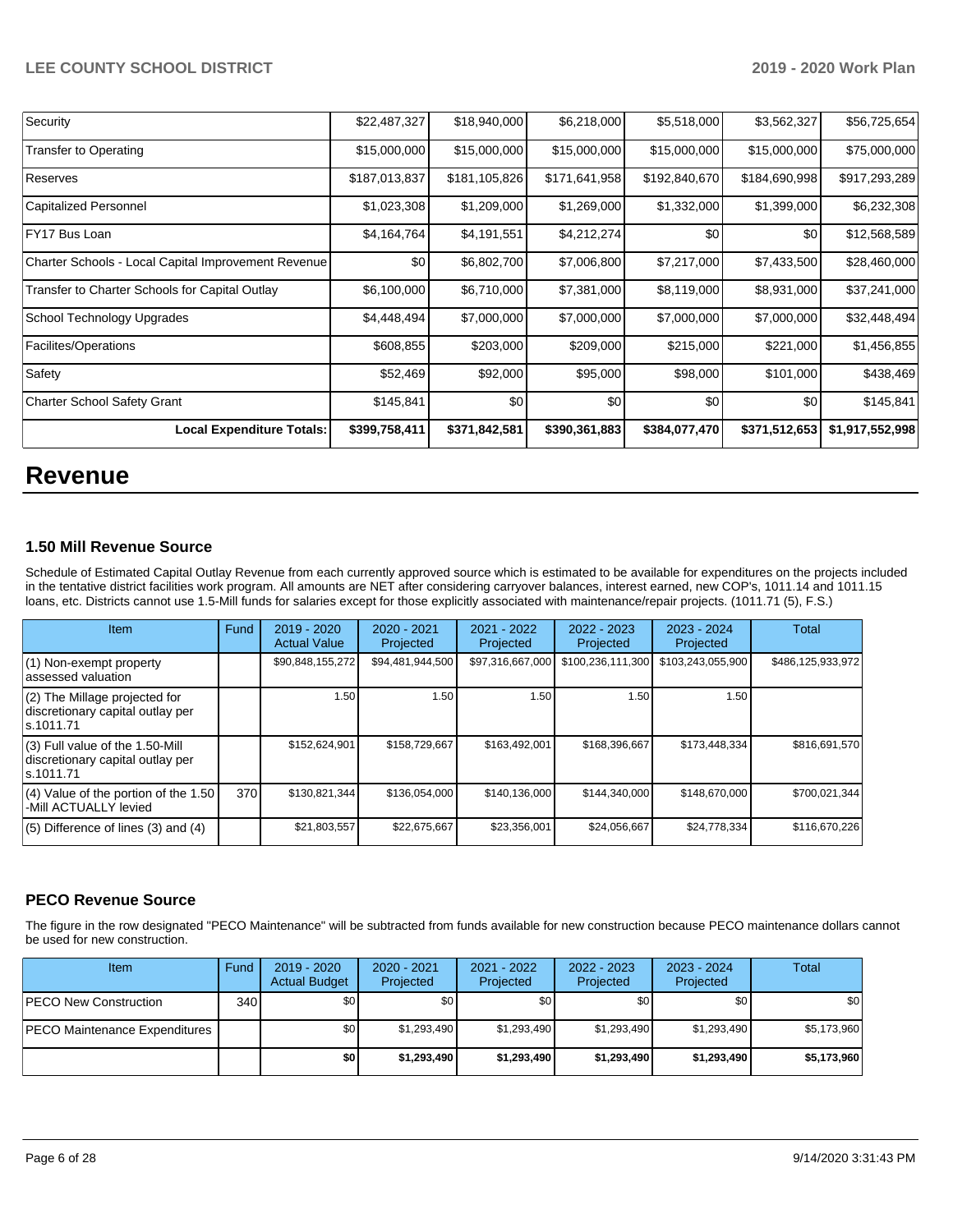## **CO & DS Revenue Source**

Revenue from Capital Outlay and Debt Service funds.

| Item                                      | Fund | 2019 - 2020<br><b>Actual Budget</b> | 2020 - 2021<br>Projected | $2021 - 2022$<br>Projected | 2022 - 2023<br>Projected | $2023 - 2024$<br>Projected | Total        |
|-------------------------------------------|------|-------------------------------------|--------------------------|----------------------------|--------------------------|----------------------------|--------------|
| ICO & DS Cash Flow-through<br>Distributed | 360  | \$3.073.832                         | \$3,073,832              | \$3,073,832                | \$3,073,832              | \$3,073,832                | \$15,369,160 |
| ICO & DS Interest on<br>Undistributed CO  | 360  | \$64.831                            | \$64.831                 | \$64.831                   | \$64,831                 | \$64.831                   | \$324,155    |
|                                           |      | \$3,138,663                         | \$3,138,663              | \$3,138,663                | \$3,138,663              | \$3,138,663                | \$15,693,315 |

## **Fair Share Revenue Source**

Nothing reported for this section. All legally binding commitments for proportionate fair-share mitigation for impacts on public school facilities must be included in the 5-year district work program.

### **Sales Surtax Referendum**

Specific information about any referendum for a 1-cent or 1/2-cent surtax referendum during the previous year.

**Did the school district hold a surtax referendum during the past fiscal year 2018 - 2019?**

Yes

| <b>Sales Surtax Type:</b>                                            | <b>Half Cent Sales Surtax</b> |
|----------------------------------------------------------------------|-------------------------------|
| Date of Election:                                                    | 11/6/2018                     |
| Date of Expiration:                                                  | 12/31/2029                    |
| <b>Anticipated Revenue Start Date:</b>                               | 1/1/2019                      |
| <b>Anticipated Revenue End Date:</b>                                 | 12/31/2029                    |
| <b>Estimated Annualized Revenue:</b>                                 | \$103,428,666                 |
| Total \$ Amount Projected to be Received for the<br>Duration of Tax: | \$1,034,286,661               |
| Number of Years Tax In Effect:                                       | 10                            |
| Percentage of Vote FOR:                                              | 52%                           |
| <b>Percentage of Vote AGAINST:</b>                                   | 48 %                          |

### **Additional Revenue Source**

Any additional revenue sources

| Item                                      | $2019 - 2020$<br><b>Actual Value</b> | $2020 - 2021$<br>Projected | 2021 - 2022<br>Projected | $2022 - 2023$<br>Projected | 2023 - 2024<br>Projected | Total        |
|-------------------------------------------|--------------------------------------|----------------------------|--------------------------|----------------------------|--------------------------|--------------|
| Charter School Capital Outlay             | \$6,100,000                          | \$6.710.000                | \$7,381,000              | \$8,119,000                | \$8,931,000              | \$37,241,000 |
| Proceeds from a s.1011.14/15 F.S. Loans I | \$0                                  | \$0                        | \$0                      | \$0                        | \$0                      | \$0          |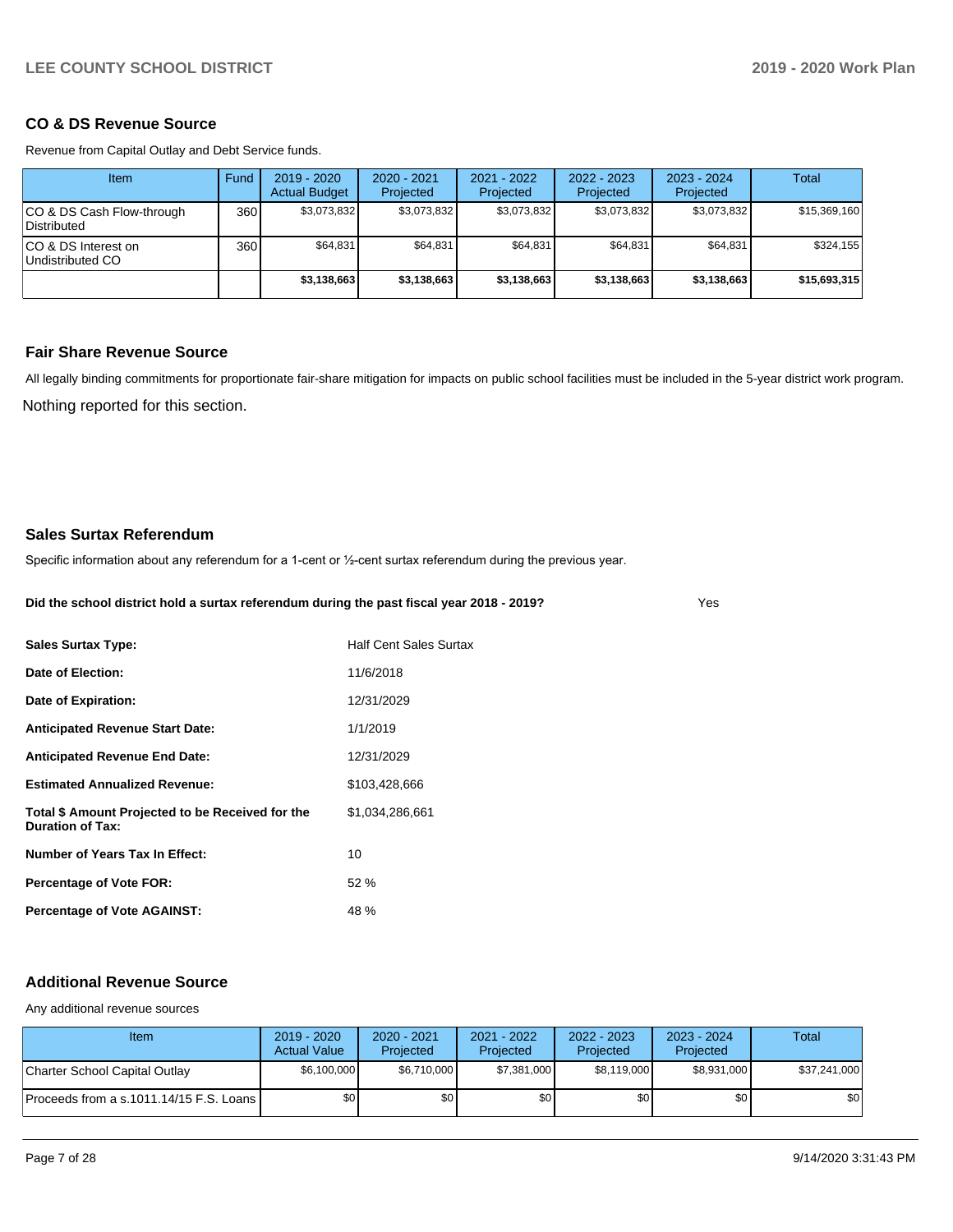| District Bonds - Voted local bond<br>referendum proceeds per s.9, Art VII<br><b>State Constitution</b>                    | \$0           | \$0           | \$0           | \$0           | \$0           | \$0             |
|---------------------------------------------------------------------------------------------------------------------------|---------------|---------------|---------------|---------------|---------------|-----------------|
| Proceeds from Special Act Bonds                                                                                           | \$0           | \$0           | \$0           | \$0           | \$0           | \$0             |
| Estimated Revenue from CO & DS Bond<br>Sale                                                                               | \$0           | \$0           | \$0           | \$0           | \$0           | \$0             |
| Proceeds from Voted Capital<br>Improvements millage                                                                       | \$0           | \$0           | \$0           | \$0           | \$0           | \$0             |
| Other Revenue for Other Capital Projects                                                                                  | \$391,000     | \$405,000     | \$419,000     | \$434,000     | \$449,000     | \$2,098,000     |
| Proceeds from 1/2 cent sales surtax<br>authorized by school board                                                         | \$83,842,575  | \$88,873,130  | \$94,205,518  | \$99,857,849  | \$105,849,320 | \$472,628,392   |
| Proceeds from local governmental<br>infrastructure sales surtax                                                           | \$0           | \$0           | \$0           | \$0           | \$0           | \$0             |
| Proceeds from Certificates of<br>Participation (COP's) Sale                                                               | \$105,300,000 | \$61,150,000  | \$0           | \$0           | \$0           | \$166,450,000   |
| Classrooms First Bond proceeds amount<br>authorized in FY 1997-98                                                         | \$0           | \$0           | \$0           | \$0           | \$0           | \$0             |
| <b>Classrooms for Kids</b>                                                                                                | \$0           | \$0           | \$0           | \$0           | \$0           | \$0             |
| <b>District Equity Recognition</b>                                                                                        | \$0           | \$0           | \$0           | \$0           | \$0           | \$0             |
| <b>Federal Grants</b>                                                                                                     | \$0           | \$0           | \$0           | \$0           | \$0           | \$0             |
| Proportionate share mitigation (actual<br>cash revenue only, not in kind donations)                                       | \$0           | \$0           | \$0           | \$0           | \$0           | \$0             |
| Impact fees received                                                                                                      | \$16,162,000  | \$16,970,000  | \$17,819,000  | \$18,710,000  | \$19,646,000  | \$89,307,000    |
| Private donations                                                                                                         | \$0           | \$0           | \$0           | \$0           | \$0           | \$0             |
| Grants from local governments or not-for-<br>profit organizations                                                         | \$0           | \$0           | \$0           | \$0           | \$0           | \$0             |
| Interest, Including Profit On Investment                                                                                  | \$1,233,048   | \$1,829,000   | \$1,840,000   | \$1,836,000   | \$1,988,000   | \$8,726,048     |
| Revenue from Bonds pledging proceeds<br>from 1 cent or 1/2 cent Sales Surtax                                              | \$0           | \$0           | \$0           | \$0           | \$0           | \$0             |
| <b>Total Fund Balance Carried Forward</b>                                                                                 | \$143,146,306 | \$187,013,837 | \$181,105,826 | \$171,641,958 | \$192,840,670 | \$875,748,597   |
| General Capital Outlay Obligated Fund<br><b>Balance Carried Forward From Total</b><br><b>Fund Balance Carried Forward</b> | \$0           | \$0           | \$0           | \$0           | \$0           | \$0             |
| <b>Special Facilities Construction Account</b>                                                                            | \$0           | \$0           | \$0           | \$0           | \$0           | \$0             |
| One Cent - 1/2 Cent Sales Surtax Debt<br>Service From Total Fund Balance Carried<br>Forward                               | \$0           | \$0           | \$0           | \$0           | \$0           | \$0             |
| Capital Outlay Projects Funds Balance<br>Carried Forward From Total Fund<br><b>Balance Carried Forward</b>                | \$0           | \$0           | \$0           | \$0           | \$0           | \$0             |
| <b>Subtotal</b>                                                                                                           | \$356,174,929 | \$362,950,967 | \$302,770,344 | \$300,598,807 | \$329,703,990 | \$1,652,199,037 |

# **Total Revenue Summary**

| Item Name                                                     | $2019 - 2020$<br><b>Budget</b> | $2020 - 2021$<br>Projected | $2021 - 2022$<br>Projected | $2022 - 2023$<br>Projected | $2023 - 2024$<br>Projected | <b>Five Year Total</b> |
|---------------------------------------------------------------|--------------------------------|----------------------------|----------------------------|----------------------------|----------------------------|------------------------|
| Local 1.5 Mill Discretionary Capital Outlay<br><b>Revenue</b> | \$130.821.344                  | \$136.054.000              | \$140.136.000              | \$144.340.000              | \$148.670.000              | \$700.021.344          |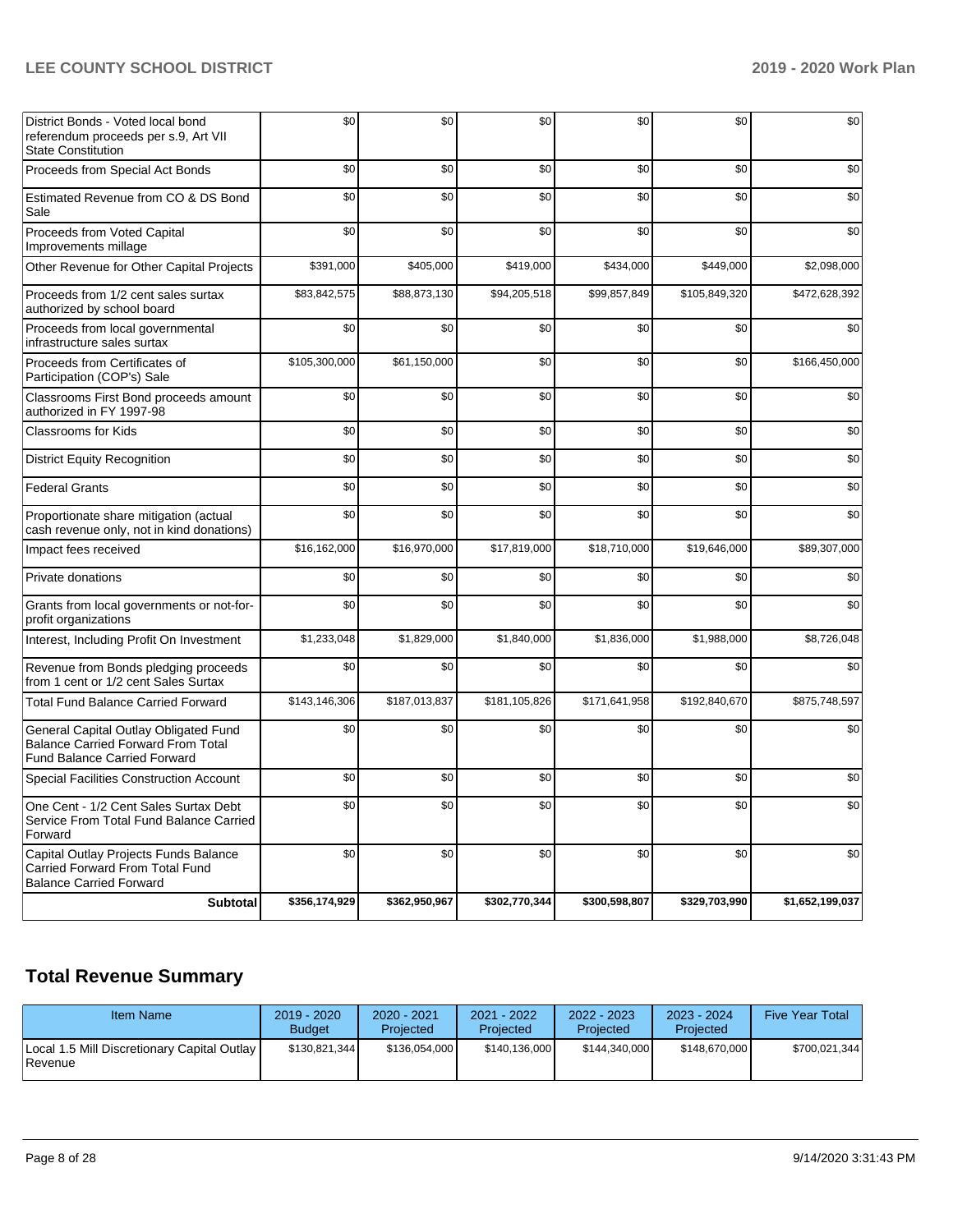| IPECO and 1.5 Mill Maint and Other 1.5<br><b>IMill Expenditures</b> | (\$399,758,411) | (S371.842.581) | (\$390,361,883)   | (\$384,077,470) | (S371.512.653)  | (\$1,917,552,998) |
|---------------------------------------------------------------------|-----------------|----------------|-------------------|-----------------|-----------------|-------------------|
| <b>IPECO Maintenance Revenue</b>                                    | \$0             | \$1,293,490    | \$1.293.490       | \$1.293.490     | \$1,293,490     | \$5,173,960       |
| Available 1.50 Mill for New<br>  Construction                       | (\$268,937,067) | (S235.788.581) | (\$250, 225, 883) | (\$239,737,470) | (\$222.842.653) | (\$1,217,531,654) |

| Item Name                             | $2019 - 2020$<br><b>Budget</b> | $2020 - 2021$<br>Projected | 2021 - 2022<br>Projected | $2022 - 2023$<br>Projected | $2023 - 2024$<br>Projected | <b>Five Year Total</b> |
|---------------------------------------|--------------------------------|----------------------------|--------------------------|----------------------------|----------------------------|------------------------|
| ICO & DS Revenue                      | \$3,138,663                    | \$3,138,663                | \$3,138,663              | \$3,138,663                | \$3,138,663                | \$15,693,315           |
| <b>IPECO New Construction Revenue</b> | \$0                            | \$0                        | \$0                      | \$0                        | \$0                        | \$0                    |
| Other/Additional Revenue              | \$356,174,929                  | \$362.950.967              | \$302,770,344            | \$300,598,807              | \$329,703,990              | \$1,652,199,037        |
| <b>Total Additional Revenue</b>       | \$359,313,592                  | \$366,089,630              | \$305,909,007            | \$303,737,470              | \$332,842,653              | \$1,667,892,352        |
| <b>Total Available Revenue</b>        | \$90,376,525                   | \$130,301,049              | \$55,683,124             | \$64,000,000               | \$110,000,000              | \$450,360,698          |

# **Project Schedules**

## **Capacity Project Schedules**

A schedule of capital outlay projects necessary to ensure the availability of satisfactory classrooms for the projected student enrollment in K-12 programs.

| <b>Project Description</b>      | Location                                    |                          | 2019 - 2020  | $2020 - 2021$ | 2021 - 2022 | 2022 - 2023 | 2023 - 2024 | <b>Total</b>     | Funded |
|---------------------------------|---------------------------------------------|--------------------------|--------------|---------------|-------------|-------------|-------------|------------------|--------|
| Closeout of project.            | <b>BONITA SPRINGS</b><br><b>HIGH SCHOOL</b> | Planned<br>Cost:         | \$321,140    | \$0           | \$0         | \$0         | \$0         | \$321,140 Yes    |        |
|                                 | <b>Student Stations:</b>                    |                          | $\Omega$     | <sup>0</sup>  | $\Omega$    | $\Omega$    | 0           | $\Omega$         |        |
|                                 |                                             | <b>Total Classrooms:</b> |              | $\Omega$      | $\Omega$    | 0           | $\Omega$    | $\Omega$         |        |
|                                 | Gross Sq Ft:                                |                          | 217,398      | $\Omega$      | $\Omega$    | $\Omega$    | 0           | 217,398          |        |
| New High School in<br>East Zone | Location not<br>specified                   | Planned<br>Cost:         | \$48,042,925 | \$48,042,925  | \$0         | \$0         | \$0         | \$96,085,850 Yes |        |
|                                 | <b>Student Stations:</b>                    |                          | $\Omega$     | 2,209         | $\Omega$    | $\Omega$    | $\Omega$    | 2,209            |        |
|                                 | <b>Total Classrooms:</b>                    |                          | $\Omega$     | 92            | $\Omega$    | $\Omega$    | $\Omega$    | 92               |        |
|                                 |                                             | Gross Sq Ft:             | 0            | 357,368       | $\Omega$    | $\Omega$    | 0           | 357,368          |        |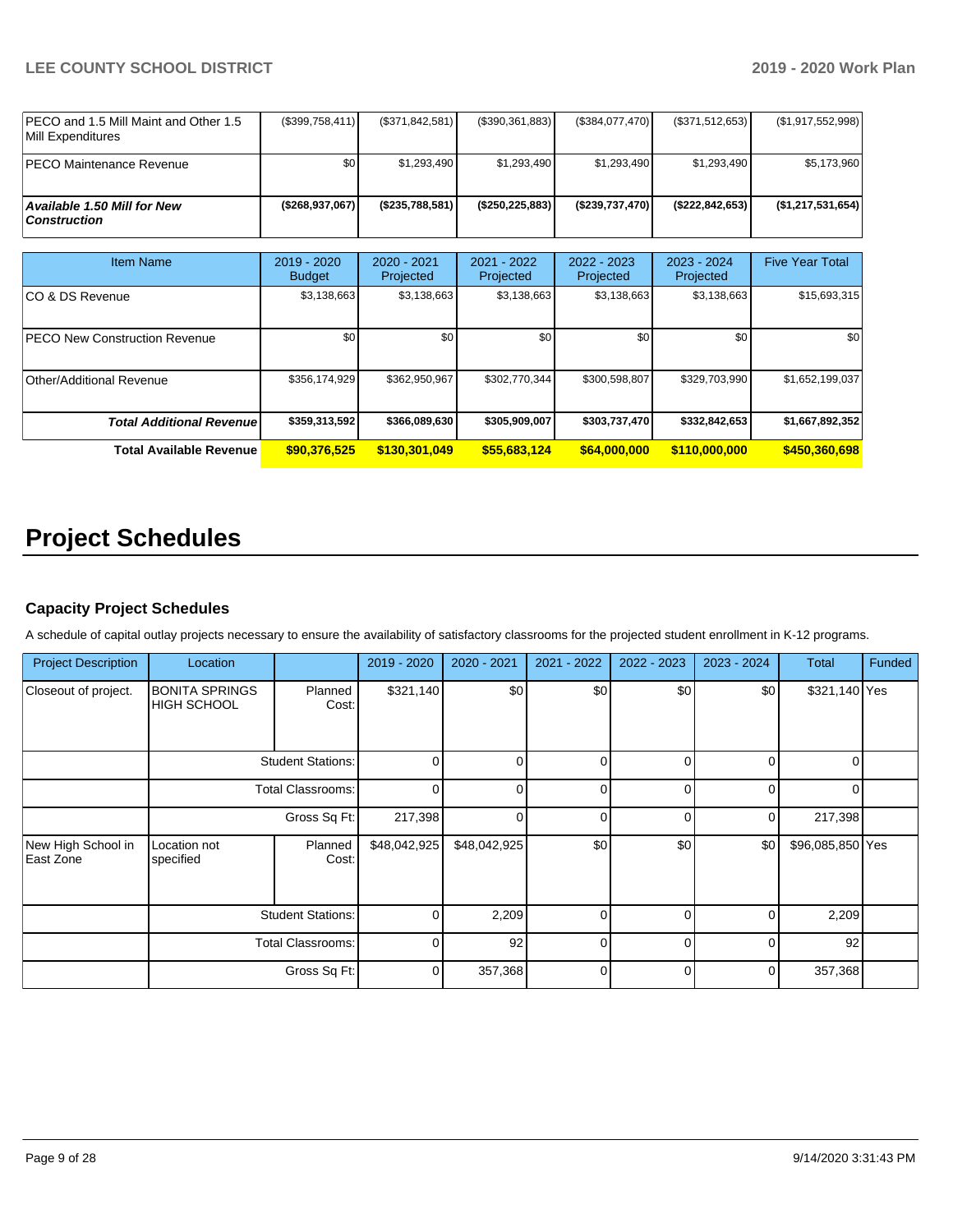| Addition/Closeout of<br>Project                  | <b>LEHIGH SENIOR</b><br><b>HIGH</b>                                  | Planned<br>Cost:         | \$6,237,460  | \$0          | \$0          | \$0         | \$0         | \$6,237,460 Yes  |  |
|--------------------------------------------------|----------------------------------------------------------------------|--------------------------|--------------|--------------|--------------|-------------|-------------|------------------|--|
|                                                  |                                                                      | <b>Student Stations:</b> | $\mathbf 0$  | 0            | $\mathbf 0$  | $\mathbf 0$ | $\mathbf 0$ | $\Omega$         |  |
|                                                  |                                                                      | Total Classrooms:        | $\mathbf 0$  | 0            | 0            | 0           | $\mathbf 0$ | $\mathbf 0$      |  |
|                                                  |                                                                      | Gross Sq Ft:             | 39,439       | 0            | 0            | $\mathbf 0$ | $\mathbf 0$ | 39,439           |  |
| New Middle School<br>in East Zone                | Location not<br>specified                                            | Planned<br>Cost:         | \$30,575,000 | \$30,575,000 | \$0          | \$0         | \$0         | \$61,150,000 Yes |  |
|                                                  | <b>Student Stations:</b><br><b>Total Classrooms:</b><br>Gross Sq Ft: |                          | $\mathbf 0$  | 1,345        | $\mathbf 0$  | $\mathbf 0$ | $\mathbf 0$ | 1,345            |  |
|                                                  |                                                                      |                          | $\mathbf 0$  | 58           | $\mathbf 0$  | $\mathbf 0$ | $\mathbf 0$ | 58               |  |
|                                                  |                                                                      |                          | $\mathbf 0$  | 215,561      | $\mathbf 0$  | $\mathbf 0$ | $\mathbf 0$ | 215,561          |  |
| New Elementary<br>School in South Zone specified | Location not                                                         | Planned<br>Cost:         | \$2,600,000  | \$20,413,249 | \$20,413,249 | \$0         | \$0         | \$43,426,498 Yes |  |
|                                                  |                                                                      | <b>Student Stations:</b> | $\mathbf 0$  | 0            | 1,034        | $\mathbf 0$ | $\mathbf 0$ | 1,034            |  |
|                                                  |                                                                      | Total Classrooms:        | $\mathbf 0$  | 0            | 59           | $\mathbf 0$ | $\mathbf 0$ | 59               |  |
|                                                  |                                                                      | Gross Sq Ft:             | 0            | 0            | 149,451      | $\mathbf 0$ | $\mathbf 0$ | 149,451          |  |
| New Middle School<br>in South Zone               | Location not<br>specified                                            | Planned<br>Cost:         | \$2,600,000  | \$31,269,875 | \$31,269,875 | \$0         | \$0         | \$65,139,750 Yes |  |
|                                                  |                                                                      | <b>Student Stations:</b> | $\mathbf 0$  | 0            | 1,345        | $\mathbf 0$ | $\mathbf 0$ | 1,345            |  |
|                                                  |                                                                      | <b>Total Classrooms:</b> | $\mathbf 0$  | 0            | 58           | $\mathbf 0$ | $\mathbf 0$ | 58               |  |
|                                                  |                                                                      | Gross Sq Ft:             | $\mathbf 0$  | 0            | 206,776      | $\mathbf 0$ | $\mathbf 0$ | 206,776          |  |

| <b>Planned Cost:</b>     |         | \$90,376,525   \$130,301,049 | \$51,683,124 | \$0 | \$0 \$272,360,698 |
|--------------------------|---------|------------------------------|--------------|-----|-------------------|
| <b>Student Stations:</b> |         | 3,554                        | 2,379        |     | 5,933             |
| <b>Total Classrooms:</b> |         | 150                          | 117          |     | 267               |
| Gross Sq Ft:             | 256,837 | 572,929                      | 356,227      |     | 1,185,993         |

## **Other Project Schedules**

Major renovations, remodeling, and additions of capital outlay projects that do not add capacity to schools.

| <b>Project Description</b> | Location                                    | $2019 - 2020$<br><b>Actual Budget</b> | 2020 - 2021<br>Projected | $2021 - 2022$<br>Projected | 2022 - 2023<br>Projected | 2023 - 2024<br>Projected | <b>Total</b>     | Funded |
|----------------------------|---------------------------------------------|---------------------------------------|--------------------------|----------------------------|--------------------------|--------------------------|------------------|--------|
| Major Remodel/Replacement  | <b>IFRANKLIN PARK</b><br><b>IELEMENTARY</b> | \$0                                   | ا 30                     | ا 30                       | \$3,000,000              | \$25,000,000             | \$28,000,000 Yes |        |
| Major Remodel/Replacement  | <b>CYPRESS LAKE MIDDLE</b>                  | \$0                                   | \$0 <sub>1</sub>         | ا 30                       | \$4,000,000              | \$28,000,000             | \$32,000,000 Yes |        |
|                            |                                             | \$0                                   | \$0                      | \$0                        | \$7,000,000              | \$53,000,000             | \$60,000,000     |        |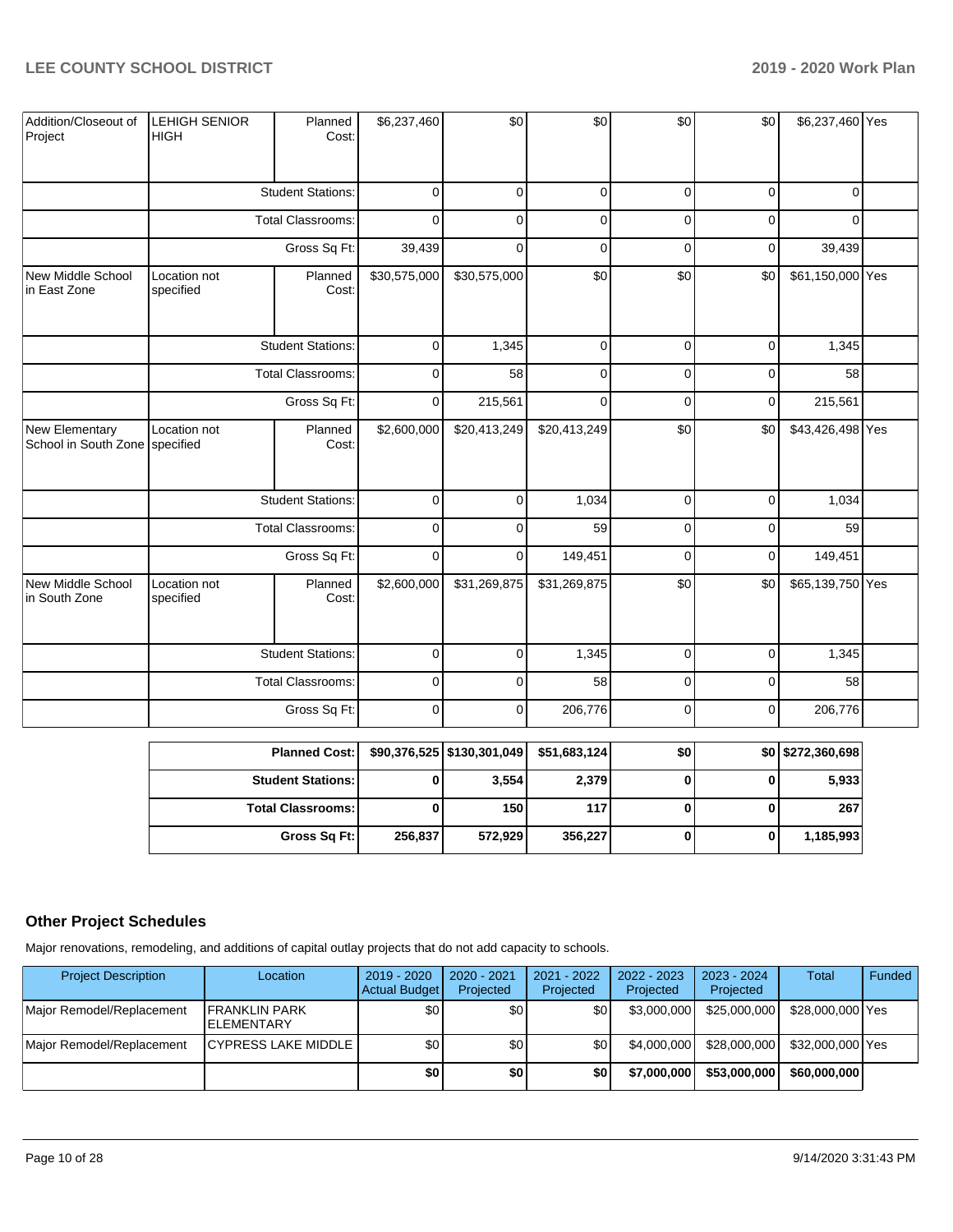## **Additional Project Schedules**

Any projects that are not identified in the last approved educational plant survey.

| <b>Project Description</b>                          | Location                  | <b>Num</b> | $2019 - 2020$<br>Classroom Actual Budget | $2020 - 2021$<br>Projected | 2021 - 2022<br>Projected | $2022 - 2023$<br>Projected | $2023 - 2024$<br>Projected | <b>Total</b>               | Funded |
|-----------------------------------------------------|---------------------------|------------|------------------------------------------|----------------------------|--------------------------|----------------------------|----------------------------|----------------------------|--------|
| New Elementary School Location not<br>lin East Zone | specified                 | 59         | \$0                                      | \$0 <sub>1</sub>           | \$2,000,000              | \$25,500,000               | \$25,500,000               | \$53,000,000 Yes           |        |
| K-8 Innovative School<br>lin East Zone              | Location not<br>specified |            | \$0                                      | \$0                        | \$2,000,000              | \$31,500,000               | \$31.500.000               | \$65,000,000 Yes           |        |
|                                                     |                           | 59         | \$0                                      | \$0                        | \$4,000,000              | \$57,000,000               |                            | \$57,000,000 \$118,000,000 |        |

## **Non Funded Growth Management Project Schedules**

Schedule indicating which projects, due to planned development, that CANNOT be funded from current revenues projected over the next five years.

Nothing reported for this section.

# **Tracking**

## **Capacity Tracking**

| Location                                                                       | $2019 -$<br><b>2020 Satis.</b><br>Stu. Sta. | Actual<br>$2019 -$<br><b>2020 FISH</b><br>Capacity | Actual<br>$2018 -$<br>2019<br><b>COFTE</b> | # Class<br><b>Rooms</b> | Actual<br>Average<br>$2019 -$<br>2020 Class<br><b>Size</b> | Actual<br>$2019 -$<br>2020<br><b>Utilization</b> | <b>New</b><br>Stu.<br>Capacity | <b>New</b><br>Rooms to<br>be<br>Added/Re<br>moved | Projected<br>$2023 -$<br>2024<br><b>COFTE</b> | Projected<br>$2023 -$<br>2024<br><b>Utilization</b> | Projected<br>$2023 -$<br>2024 Class<br><b>Size</b> |
|--------------------------------------------------------------------------------|---------------------------------------------|----------------------------------------------------|--------------------------------------------|-------------------------|------------------------------------------------------------|--------------------------------------------------|--------------------------------|---------------------------------------------------|-----------------------------------------------|-----------------------------------------------------|----------------------------------------------------|
| <b>ALLEN PARK</b><br><b>ELEMENTARY</b>                                         | 1,010                                       | 1,010                                              | 984                                        | 55                      | 18 <sup>1</sup>                                            | 97.00 %                                          | $\Omega$                       | $\Omega$                                          | 965                                           | 96.00 %                                             | 18                                                 |
| THE ALVA SCHOOL                                                                | 1,104                                       | 993                                                | 1,041                                      | 52                      | 20                                                         | 105.00 %                                         | $\Omega$                       | $\Omega$                                          | 1,044                                         | 105.00%                                             | 20                                                 |
| BONITA SPRINGS<br>ELEMENTARY                                                   | 468                                         | 468                                                | 423                                        | 26                      | 16 <sup>1</sup>                                            | 90.00 %                                          | $\Omega$                       | $\Omega$                                          | 483                                           | 103.00 %                                            | 19                                                 |
| <b>CAPE CORAL</b><br>ELEMENTARY                                                | 838                                         | 838                                                | 673                                        | 46                      | 15 <sup>1</sup>                                            | 80.00 %                                          | $\Omega$                       | $\Omega$                                          | 693                                           | 83.00 %                                             | 15                                                 |
| <b>CYPRESS LAKE MIDDLE</b>                                                     | 978                                         | 880                                                | 902                                        | 43                      | 21                                                         | 102.00%                                          | $\Omega$                       | $\Omega$                                          | 878                                           | 100.00%                                             | 20                                                 |
| <b>DUNBAR COMMUNITY</b><br> SCHOOL                                             | 225                                         | 337                                                | 0                                          | 9                       | $\Omega$                                                   | 0.00%                                            | $\Omega$                       | $\Omega$                                          | $\Omega$                                      | 0.00%                                               | $\mathbf 0$                                        |
| <b>IDUNBAR HIGH SCHOOL</b>                                                     | 1,866                                       | 1,772                                              | 1,937                                      | 80                      | 24                                                         | 109.00%                                          | $\Omega$                       | $\Omega$                                          | 1,831                                         | 103.00%                                             | 23                                                 |
| EDGEWOOD ACADEMY                                                               | 736                                         | 736                                                | 553                                        | 40                      | 14                                                         | 75.00 %                                          | 0                              | $\Omega$                                          | 554                                           | 75.00 %                                             | 14                                                 |
| <b>EDISON PARK</b><br><b>CREATIVE AND</b><br><b>EXPRESSIVE ARTS</b><br> SCHOOL | 455                                         | 455                                                | 348                                        | 24                      | 15                                                         | 76.00 %                                          | $\Omega$                       | $\Omega$                                          | 435                                           | 96.00 %                                             | 18                                                 |
| <b>FORT MYERS BEACH</b><br>ELEMENTARY                                          | 204                                         | 204                                                | 106                                        | 11                      | 10                                                         | 52.00 %                                          | $\Omega$                       | $\Omega$                                          | 87                                            | 43.00 %                                             | 8                                                  |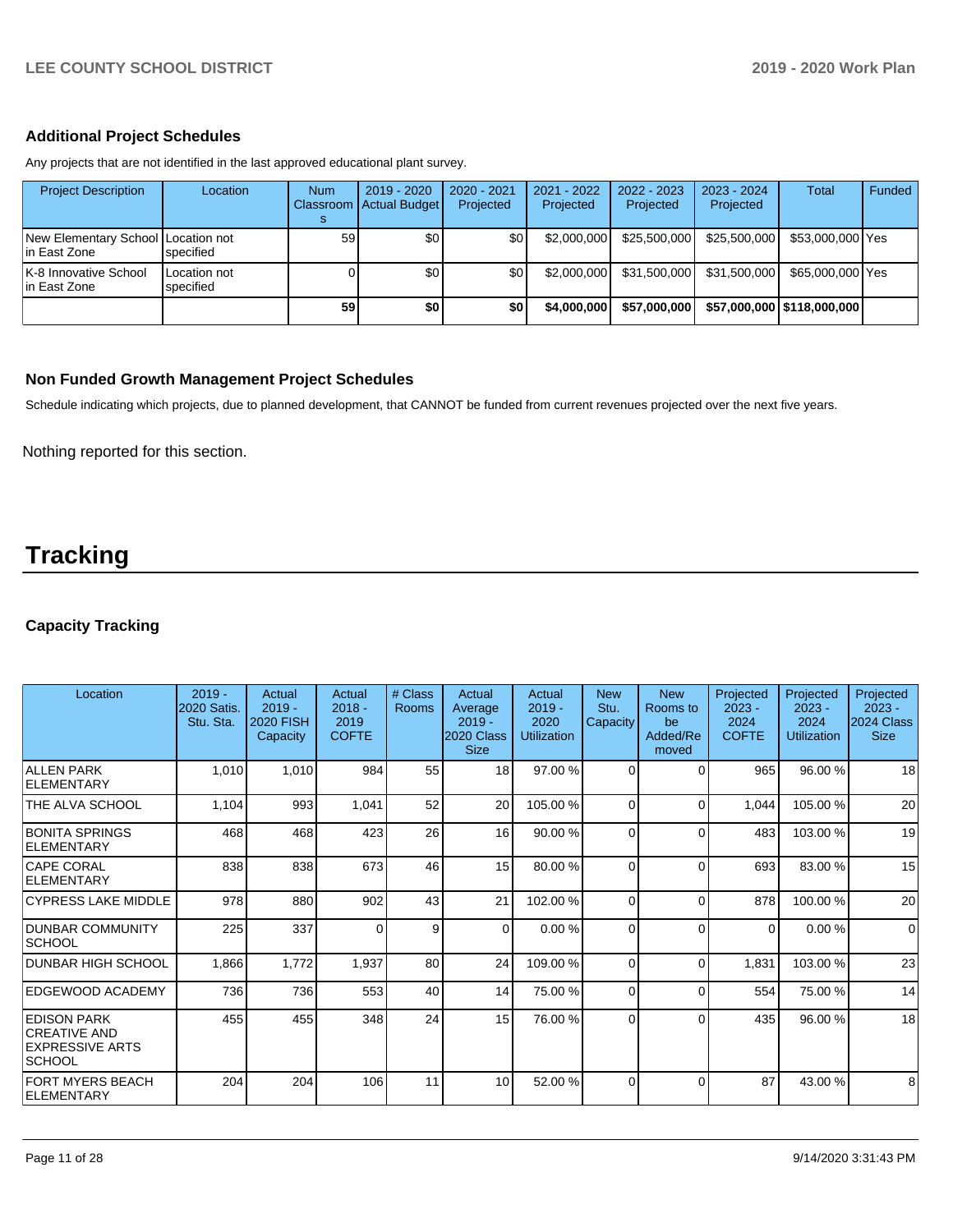| <b>FORT MYERS MIDDLE</b>                                            | 952      | 856      | 603      | 43          | 14             | 70.00 % | $\overline{0}$ | 0            | 854   | 100.00%  | 20             |
|---------------------------------------------------------------------|----------|----------|----------|-------------|----------------|---------|----------------|--------------|-------|----------|----------------|
| <b>ACADEMY</b><br><b>FORT MYERS SENIOR</b>                          | 1,963    | 1,864    | 1,787    | 84          | 21             | 96.00 % | $\Omega$       | $\Omega$     | 1.869 | 100.00%  | 22             |
| <b>HIGH</b>                                                         |          |          |          |             |                |         |                |              |       |          |                |
| <b>FRANKLIN PARK</b><br><b>ELEMENTARY</b>                           | 579      | 579      | 429      | 31          | 14             | 74.00 % | $\Omega$       | $\Omega$     | 553   | 96.00 %  | 18             |
| <b>J COLIN ENGLISH</b><br><b>ELEMENTARY</b>                         | 584      | 584      | 380      | 32          | 12             | 65.00 % | $\Omega$       | $\Omega$     | 491   | 84.00 %  | 15             |
| <b>JAMES STEPHENS</b><br><b>INTERNATIONAL</b><br><b>ACADEMY</b>     | 1,095    | 1,095    | 453      | 52          | $\overline{9}$ | 41.00%  | $\Omega$       | $\mathbf{0}$ | 824   | 75.00 %  | 16             |
| <b>LEHIGH ELEMENTARY</b>                                            | 1,128    | 1,128    | 1,138    | 62          | 18             | 101.00% | $\Omega$       | $\Omega$     | 1,218 | 108.00%  | 20             |
| NORTH FORT MYERS<br><b>SENIOR HIGH</b>                              | 1,794    | 1,704    | 1,775    | 76          | 23             | 104.00% | 0              | $\Omega$     | 1,923 | 113.00 % | 25             |
| <b>ORANGE RIVER</b><br><b>ELEMENTARY</b>                            | 816      | 816      | 807      | 46          | 18             | 99.00 % | $\Omega$       | $\Omega$     | 614   | 75.00 %  | 13             |
| <b>ORANGEWOOD</b><br><b>ELEMENTARY</b>                              | 624      | 624      | 575      | 34          | 17             | 92.00 % | $\Omega$       | $\Omega$     | 596   | 96.00 %  | 18             |
| <b>PINE ISLAND</b><br><b>ELEMENTARY</b>                             | 355      | 355      | 240      | 19          | 13             | 67.00 % | $\Omega$       | 0            | 186   | 52.00 %  | 10             |
| LEE ASSOCIATION FOR<br>RETARDED CITIZENS<br>(LARC)                  | $\Omega$ | $\Omega$ | $\Omega$ | $\mathbf 0$ | $\Omega$       | 0.00%   | $\Omega$       | $\Omega$     | 0     | 0.00%    | $\overline{0}$ |
| <b>THE SANIBEL SCHOOL</b>                                           | 438      | 394      | 262      | 22          | 12             | 66.00 % | $\Omega$       | $\mathbf 0$  | 273   | 69.00 %  | 12             |
| <b>TICE ELEMENTARY</b>                                              | 616      | 616      | 532      | 34          | 16             | 86.00%  | $\Omega$       | $\Omega$     | 464   | 75.00 %  | 14             |
| <b>TROPIC ISLES</b><br><b>ELEMENTARY</b>                            | 968      | 968      | 868      | 54          | 16             | 90.00 % | $\Omega$       | $\Omega$     | 985   | 102.00%  | 18             |
| VILLAS ELEMENTARY                                                   | 842      | 842      | 827      | 47          | 18             | 98.00 % | $\Omega$       | $\Omega$     | 804   | 95.00 %  | 17             |
| <b>SOUTHWEST FLORIDA</b><br><b>PUBLIC SERVICE</b><br><b>ACADEMY</b> | 270      | 405      | $\Omega$ | 14          | $\Omega$       | 0.00%   | 0              | $\Omega$     | 0     | 0.00%    | $\overline{0}$ |
| <b>HEIGHTS ELEMENTARY</b>                                           | 1,295    | 1,295    | 1,165    | 71          | 16             | 90.00 % | $\Omega$       | $\mathbf 0$  | 1,237 | 96.00 %  | 17             |
| <b>BAYSHORE</b><br>ELEMENTARY                                       | 656      | 656      | 631      | 36          | 18             | 96.00 % | $\Omega$       | $\Omega$     | 494   | 75.00 %  | 14             |
| <b>CYPRESS LAKE SENIOR</b><br><b>HIGH</b>                           | 1,690    | 1,605    | 1,534    | 70          | 22             | 96.00 % | $\mathbf 0$    | $\mathbf 0$  | 1,609 | 100.00%  | 23             |
| <b>FORT MYERS</b><br>TECHNICAL COLLEGE                              | 654      | 784      | 18       | 35          | 1              | 2.00 %  | 0              | $\Omega$     | 0     | 0.00%    | $\overline{0}$ |
| <b>TANGLEWOOD</b><br><b>ELEMENTARY</b>                              | 764      | 764      | 734      | 42          | 17             | 96.00 % | $\overline{0}$ | 0            | 730   | 96.00 %  | 17             |
| <b>CALOOSA</b><br><b>ELEMENTARY</b>                                 | 992      | 992      | 948      | 56          | 17             | 96.00 % | $\mathbf 0$    | $\mathbf 0$  | 1,009 | 102.00%  | 18             |
| CALOOSA MIDDLE                                                      | 1,159    | 1,043    | 876      | 51          | 17             | 84.00 % | $\overline{0}$ | 0            | 1,011 | 97.00 %  | 20             |
| RIVERDALE HIGH                                                      | 2,324    | 2,207    | 2,199    | 97          | 23             | 100.00% | 0              | 0            | 2,280 | 103.00 % | 24             |
| NORTH FORT MYERS<br><b>ACADEMY OF THE ARTS</b>                      | 1,367    | 1,230    | 1,120    | 63          | 18             | 91.00 % | 0              | 0            | 1,115 | 91.00 %  | 18             |
| <b>BONITA SPRINGS</b><br>MIDDLE                                     | 1,012    | 910      | 900      | 45          | 20             | 99.00 % | $\Omega$       | 0            | 908   | 100.00%  | 20             |
| CAPE CORAL SENIOR<br>HIGH                                           | 1,830    | 1,738    | 1,585    | 79          | 20             | 91.00%  | $\mathbf{0}$   | $\mathbf 0$  | 1,961 | 113.00 % | 25             |
| <b>SAN CARLOS PARK</b><br><b>ELEMENTARY</b>                         | 982      | 982      | 919      | 55          | 17             | 94.00 % | 0              | 0            | 1,080 | 110.00%  | 20             |
| PELICAN ELEMENTARY                                                  | 1,287    | 1,287    | 950      | 71          | 13             | 74.00 % | $\mathbf 0$    | 0            | 1,064 | 83.00 %  | 15             |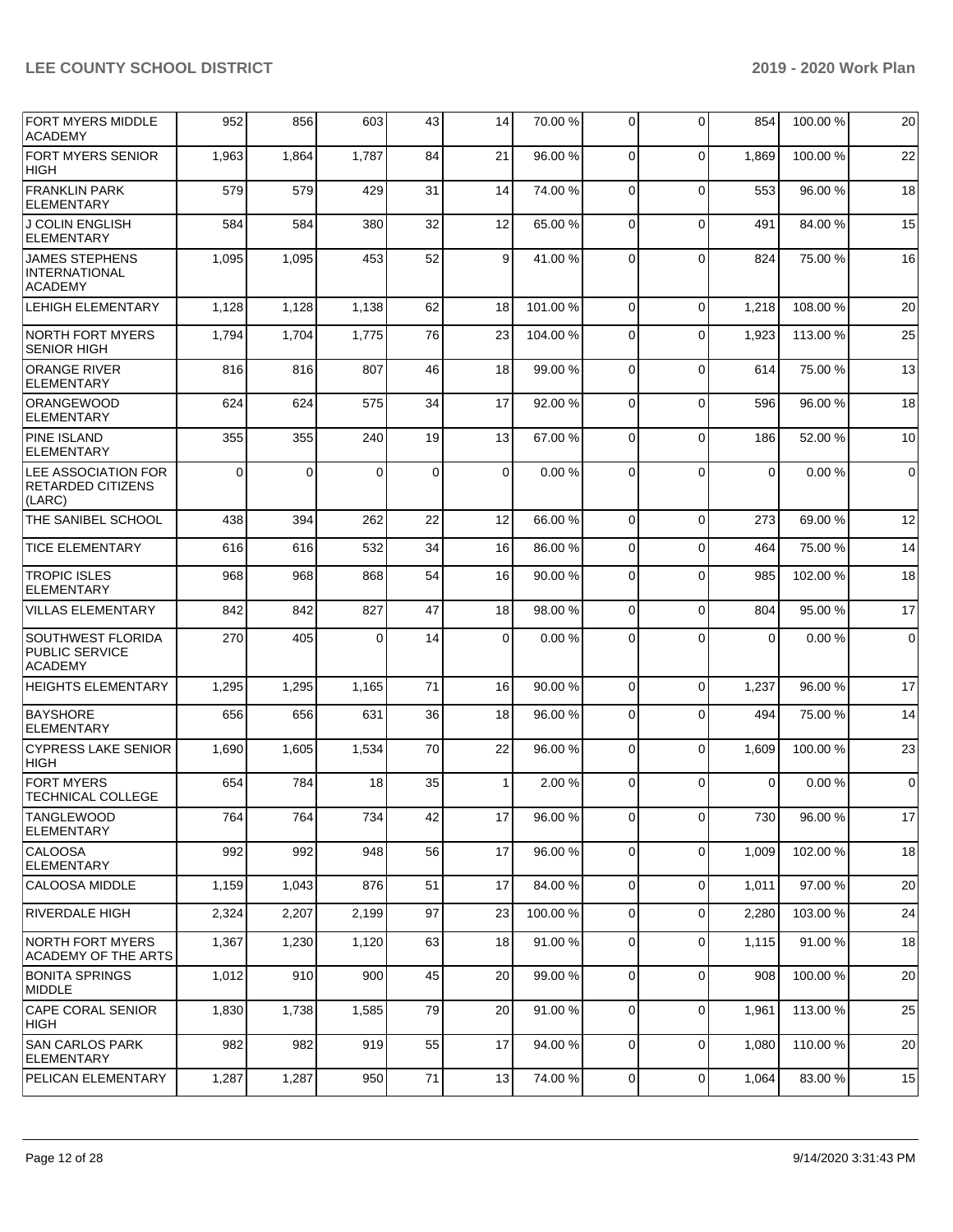| <b>GULF MIDDLE</b>                                               | 1,024    | 921      | 809      | 45           | 18             | 88.00 %  | 0           | $\mathbf 0$ | 893      | 97.00 %  | 20             |
|------------------------------------------------------------------|----------|----------|----------|--------------|----------------|----------|-------------|-------------|----------|----------|----------------|
| <b>GULF ELEMENTARY</b>                                           | 1,230    | 1,230    | 1,108    | 69           | 16             | 90.00 %  | 0           | $\Omega$    | 1,017    | 83.00 %  | 15             |
| <b>SPRING CREEK</b><br><b>ELEMENTARY</b>                         | 781      | 781      | 754      | 43           | 18             | 96.00 %  | 0           | $\Omega$    | 807      | 103.00 % | 19             |
| LEHIGH ACRES MIDDLE                                              | 1,441    | 1,296    | 1,355    | 62           | 22             | 105.00 % | 0           | $\mathbf 0$ | 1,359    | 105.00 % | 22             |
| <b>BUCKINGHAM</b><br><b>EXCEPTIONAL</b><br><b>STUDENT CENTER</b> | 125      | 125      | 78       | 12           | $\overline{7}$ | 62.00 %  | 0           | $\Omega$    | 94       | 75.00 %  | $\bf8$         |
| <b>SUNSHINE</b><br><b>ELEMENTARY</b>                             | 1,134    | 1,134    | 1,092    | 63           | 17             | 96.00 %  | $\Omega$    | $\Omega$    | 1,181    | 104.00%  | 19             |
| MARINER SENIOR HIGH                                              | 1,715    | 1,629    | 1,492    | 71           | 21             | 92.00 %  | 0           | $\Omega$    | 1,838    | 113.00 % | 26             |
| <b>ESTERO SENIOR HIGH</b>                                        | 1,719    | 1,633    | 1,565    | 73           | 21             | 96.00 %  | $\mathbf 0$ | $\mathbf 0$ | 1,638    | 100.00%  | 22             |
| <b>THREE OAKS</b><br><b>ELEMENTARY</b>                           | 838      | 838      | 903      | 47           | 19             | 108.00 % | 0           | $\Omega$    | 922      | 110.00%  | 20             |
| <b>SKYLINE ELEMENTARY</b>                                        | 1,282    | 1,282    | 1,012    | 73           | 14             | 79.00 %  | $\Omega$    | $\Omega$    | 1,060    | 83.00 %  | 15             |
| <b>TRAFALGAR MIDDLE</b>                                          | 1,180    | 1,062    | 916      | 52           | 18             | 86.00 %  | $\Omega$    | $\Omega$    | 1,030    | 97.00 %  | 20             |
| <b>DIPLOMAT</b><br><b>ELEMENTARY</b>                             | 982      | 982      | 989      | 55           | 18             | 101.00%  | 0           | $\Omega$    | 999      | 102.00%  | 18             |
| <b>COLONIAL</b><br><b>ELEMENTARY</b>                             | 900      | 900      | 800      | 50           | 16             | 89.00 %  | $\Omega$    | $\Omega$    | 860      | 96.00 %  | 17             |
| <b>LITTLETON</b><br><b>ELEMENTARY</b>                            | 754      | 754      | 561      | 41           | 14             | 74.00 %  | $\mathbf 0$ | $\Omega$    | 634      | 84.00%   | 15             |
| <b>GATEWAY</b><br><b>ELEMENTARY</b>                              | 731      | 731      | 730      | 39           | 19             | 100.00%  | $\Omega$    | $\Omega$    | 761      | 104.00%  | 20             |
| THREE OAKS MIDDLE                                                | 1,118    | 1,006    | 1,053    | 49           | 21             | 105.00 % | $\Omega$    | $\Omega$    | 1,004    | 100.00%  | 20             |
| <b>DUNBAR ATHLETICS</b>                                          | $\Omega$ | $\Omega$ | $\Omega$ | $\mathbf 0$  | $\Omega$       | 0.00%    | $\Omega$    | $\Omega$    | $\Omega$ | 0.00%    | $\mathbf 0$    |
| <b>HANCOCK CREEK</b><br><b>ELEMENTARY</b>                        | 964      | 964      | 871      | 54           | 16             | 90.00 %  | $\Omega$    | $\Omega$    | 981      | 102.00%  | 18             |
| <b>LEHIGH SENIOR HIGH</b>                                        | 2,546    | 2,418    | 2,247    | 106          | 21             | 93.00 %  | 0           | $\Omega$    | 2,499    | 103.00%  | 24             |
| <b>CAPE CORAL</b><br><b>TECHNICAL COLLEGE</b>                    | 367      | 440      | 8        | 19           | $\mathbf 0$    | 2.00 %   | $\mathbf 0$ | $\Omega$    | 0        | 0.00%    | $\mathbf 0$    |
| <b>NEW DIRECTIONS</b><br><b>SCHOOL</b>                           | 722      | 722      | 356      | 44           | 8              | 49.00 %  | $\Omega$    | $\mathbf 0$ | 317      | 44.00 %  | $\overline{7}$ |
| PINEWOODS<br>ELEMENTARY                                          | 998      | 998      | 1,119    | 55           | 20             | 112.00 % | $\Omega$    | $\Omega$    | 1,031    | 103.00%  | 19             |
| <b>ROYAL PALM</b><br><b>EXCEPTIONAL SCHOOL</b>                   | 230      | 230      | 158      | 23           | $\overline{7}$ | 69.00 %  | $\mathbf 0$ | $\mathbf 0$ | 150      | 65.00 %  | $\overline{7}$ |
| <b>DIPLOMAT MIDDLE</b>                                           | 1,094    | 984      | 864      | 48           | 18             | 88.00 %  | 0           | $\mathbf 0$ | 954      | 97.00 %  | 20             |
| <b>MIRROR LAKES</b><br><b>ELEMENTARY</b>                         | 1,014    | 1,014    | 1,050    | 57           | 18             | 104.00%  | 0           | $\mathbf 0$ | 1,095    | 108.00 % | 19             |
| <b>PAUL LAURENCE</b><br>DUNBAR MIDDLE                            | 1,124    | 1,011    | 1,024    | 49           | 21             | 101.00%  | 0           | $\mathbf 0$ | 1,009    | 100.00%  | 21             |
| <b>VETERAN'S PARK</b><br><b>ACADEMY FOR THE</b><br><b>ARTS</b>   | 1,898    | 1,708    | 1,714    | 89           | 19             | 100.00%  | $\mathbf 0$ | $\mathbf 0$ | 1,823    | 107.00%  | 20             |
| MARINER MIDDLE                                                   | 1,294    | 1,164    | 1,012    | 56           | 18             | 87.00 %  | $\mathbf 0$ | $\mathbf 0$ | 1,128    | 97.00 %  | 20             |
| <b>LEE COUNTY</b><br><b>DETENTION HOME</b>                       | $\Omega$ | 0        | $\Omega$ | $\mathbf{0}$ | $\mathbf 0$    | 0.00%    | 0           | $\Omega$    | 0        | 0.00%    | $\mathbf 0$    |
| <b>VARSITY LAKES MIDDLE</b>                                      | 1,342    | 1,207    | 1,338    | 57           | 23             | 111.00 % | $\mathbf 0$ | $\Omega$    | 1,265    | 105.00 % | 22             |
| <b>TRAFALGAR</b><br><b>ELEMENTARY</b>                            | 936      | 936      | 797      | 54           | 15             | 85.00 %  | 0           | $\mathbf 0$ | 774      | 83.00 %  | 14             |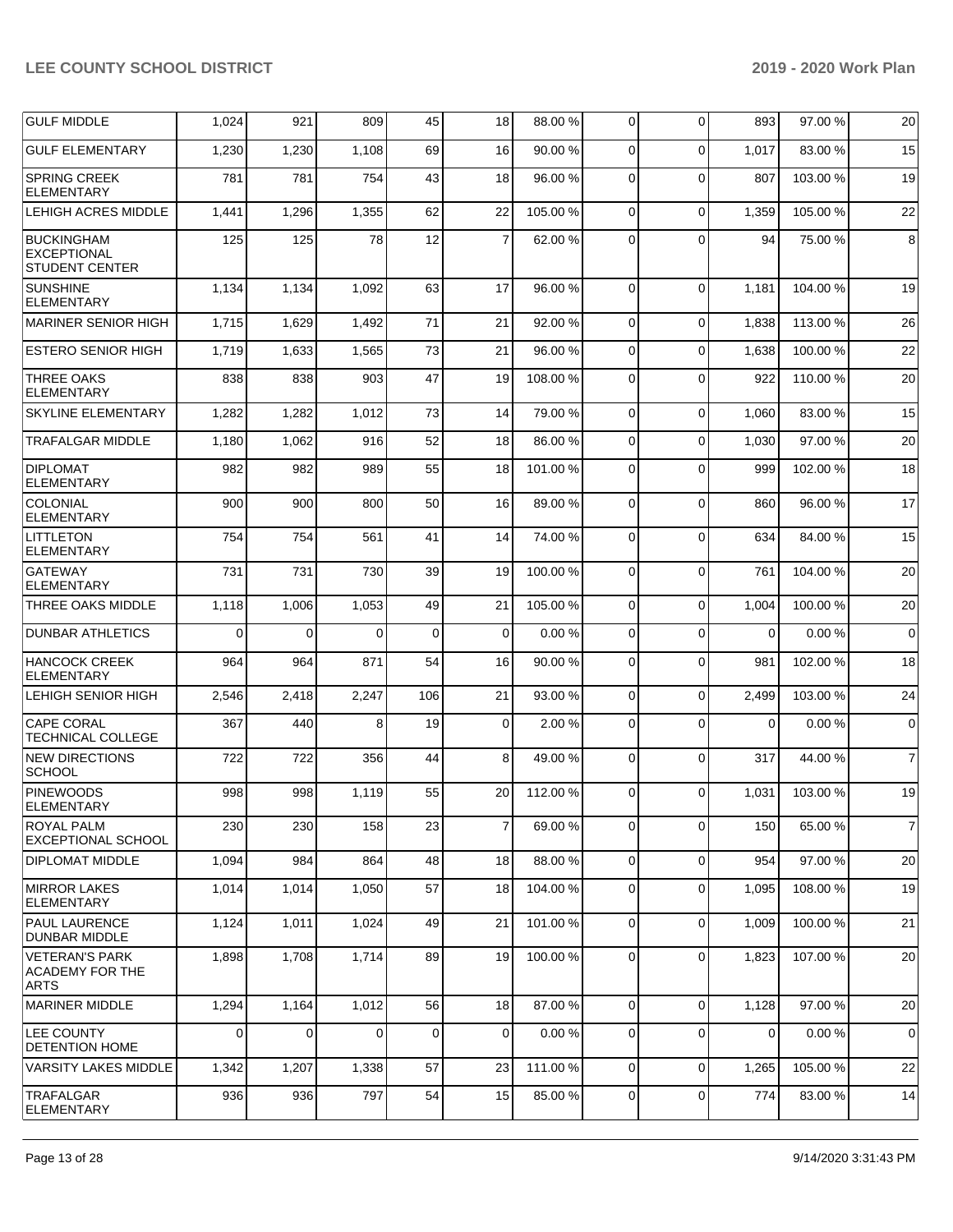|                                                                | 92,919 | 88,081   | 80,371 | 4,516 | 18 | 91.25 %  | 0        | $\Omega$ | 86,620 | 98.34 %  | 19 |
|----------------------------------------------------------------|--------|----------|--------|-------|----|----------|----------|----------|--------|----------|----|
| <b>BONITA SPRINGS HIGH</b><br><b>SCHOOL</b>                    | 1,596  | $\Omega$ | 682    | 65    | 10 | 0.00%    | 0        | $\Omega$ | 1,604  | 0.00%    | 25 |
| HARNS MARSH MIDDLE<br><b>SCHOOL</b>                            | 1,357  | 1,221    | 1.339  | 59    | 23 | 110.00%  | $\Omega$ | $\Omega$ | 1.280  | 105.00%  | 22 |
| <b>TORTUGA PRESERVE</b><br><b>ELEMENTARY</b>                   | 1,056  | 1,056    | 991    | 58    | 17 | 94.00%   | 0        | $\Omega$ | 1,100  | 104.00%  | 19 |
| <b>ISLAND COAST HIGH</b><br><b>SCHOOL</b>                      | 2,059  | 1.956    | 1,600  | 83    | 19 | 82.00%   | 0        | $\Omega$ | 2.202  | 113.00%  | 27 |
| <b>TREELINE</b><br><b>ELEMENTARY</b>                           | 1,030  | 1,030    | 1,070  | 57    | 19 | 104.00%  | 0        | $\Omega$ | 1,073  | 104.00 % | 19 |
| OAK HAMMOCK MIDDLE<br><b>SCHOOL</b>                            | 1,559  | 1,403    | 1,498  | 66    | 23 | 107.00%  | 0        | $\Omega$ | 1,471  | 105.00 % | 22 |
| <b>CHALLENGER MIDDLE</b>                                       | 1,366  | 1,229    | 1,088  | 59    | 18 | 89.00 %  | $\Omega$ | $\Omega$ | 1,191  | 97.00 %  | 20 |
| PATRIOT ELEMENTARY                                             | 984    | 984      | 736    | 54    | 14 | 75.00 %  | $\Omega$ | $\Omega$ | 813    | 83.00 %  | 15 |
| MANATEE<br><b>ELEMENTARY</b>                                   | 940    | 940      | 897    | 52    | 17 | 95.00 %  | 0        | $\Omega$ | 979    | 104.00%  | 19 |
| <b>RIVER HALL</b><br><b>ELEMENTARY</b>                         | 984    | 984      | 1,035  | 54    | 19 | 105.00 % | 0        | $\Omega$ | 1,025  | 104.00%  | 19 |
| <b>EAST LEE COUNTY</b><br>HIGH SCHOOL                          | 2,035  | 1,933    | 1,812  | 86    | 21 | 94.00 %  | $\Omega$ | $\Omega$ | 1.997  | 103.00%  | 23 |
| <b>G. WEAVER HIPPS</b><br><b>ELEMENTARY</b>                    | 784    | 784      | 827    | 44    | 19 | 105.00%  | 0        | $\Omega$ | 847    | 108.00%  | 19 |
| <b>HECTOR A.</b><br>CAFFERATA, JR.<br><b>ELEMENTARY SCHOOL</b> | 862    | 862      | 676    | 46    | 15 | 78.00 %  | $\Omega$ | $\Omega$ | 877    | 102.00%  | 19 |
| <b>SOUTH FORT MYERS</b><br><b>HIGH SCHOOL</b>                  | 2,107  | 2,001    | 1,791  | 89    | 20 | 90.00 %  | 0        | $\Omega$ | 2,007  | 100.00%  | 23 |
| <b>IDA S. BAKER HIGH</b><br><b>SCHOOL</b>                      | 1,993  | 1,893    | 1,679  | 85    | 20 | 89.00 %  | 0        | $\Omega$ | 2,136  | 113.00 % | 25 |
| RAYMA C. PAGE<br><b>ELEMENTARY</b>                             | 846    | 846      | 855    | 47    | 18 | 101.00%  | $\Omega$ | $\Omega$ | 931    | 110.00%  | 20 |
| RAY V. POTTORF<br><b>ELEMENTARY SCHOOL</b>                     | 864    | 864      | 742    | 48    | 15 | 86.00 %  | $\Omega$ | $\Omega$ | 825    | 95.00 %  | 17 |
| <b>HARNS MARSH</b><br><b>ELEMENTARY SCHOOL</b>                 | 948    | 948      | 942    | 51    | 18 | 99.00 %  | 0        | $\Omega$ | 988    | 104.00%  | 19 |
| <b>LEXINGTON MIDDLE</b><br><b>SCHOOL</b>                       | 1,146  | 1,031    | 1,121  | 51    | 22 | 109.00%  | 0        | $\Omega$ | 1,029  | 100.00%  | 20 |

The COFTE Projected Total (86,620) for 2023 - 2024 must match the Official Forecasted COFTE Total (86,620 ) for 2023 - 2024 before this section can be completed. In the event that the COFTE Projected Total does not match the Official forecasted COFTE, then the Balanced Projected COFTE Table should be used to balance COFTE.

| Projected COFTE for 2023 - 2024 |        |  |  |  |  |  |  |  |
|---------------------------------|--------|--|--|--|--|--|--|--|
| Elementary (PK-3)               | 26,661 |  |  |  |  |  |  |  |
| Middle (4-8)                    | 32,264 |  |  |  |  |  |  |  |
| High (9-12)                     | 27,695 |  |  |  |  |  |  |  |
|                                 | 86,620 |  |  |  |  |  |  |  |

| <b>Grade Level Type</b> | <b>Balanced Projected</b><br>COFTE for 2023 - 2024 |
|-------------------------|----------------------------------------------------|
| Elementary (PK-3)       |                                                    |
| Middle (4-8)            |                                                    |
| High (9-12)             |                                                    |
|                         | 86,620                                             |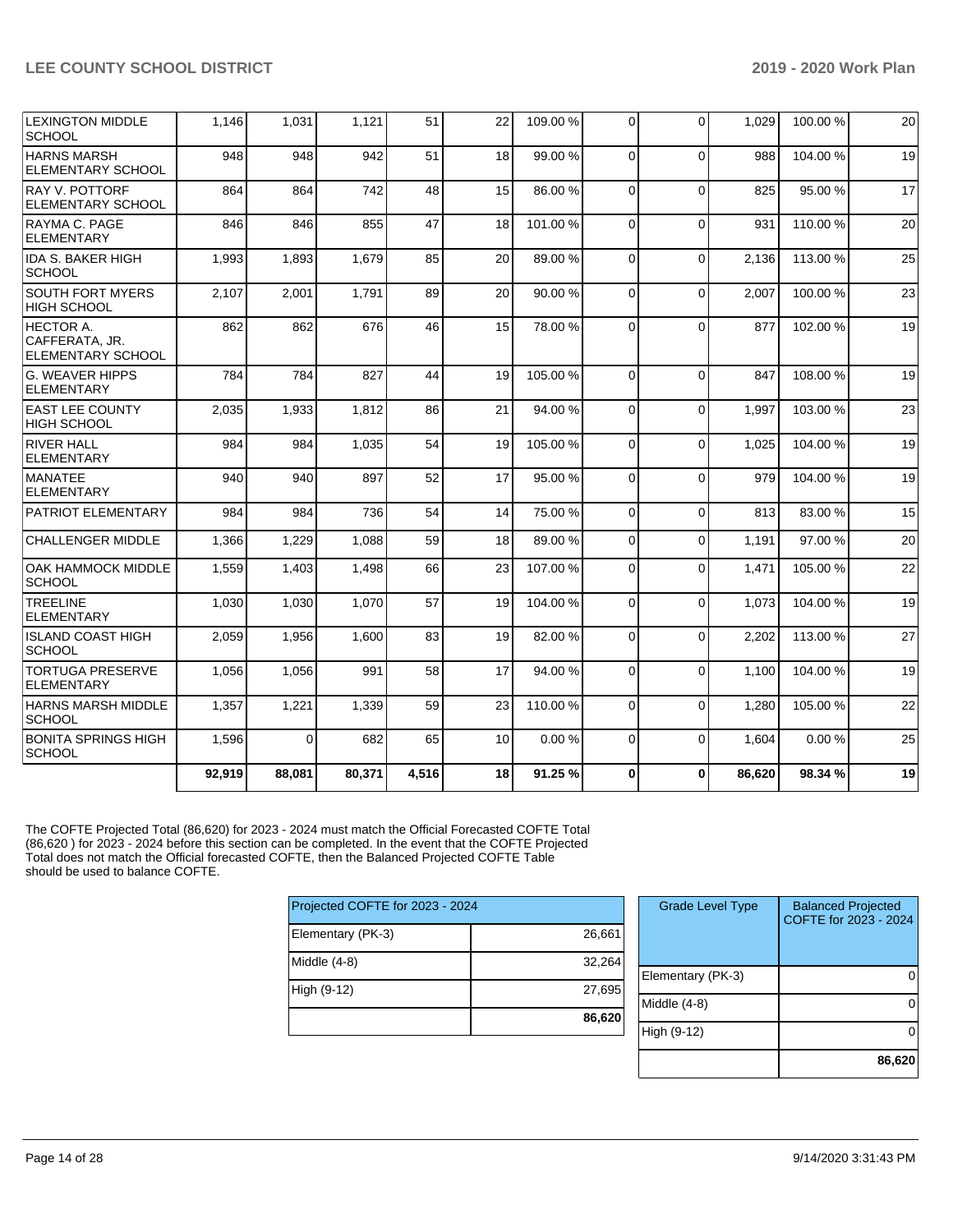## **Relocatable Replacement**

Number of relocatable classrooms clearly identified and scheduled for replacement in the school board adopted financially feasible 5-year district work program.

| Location                         | $2019 - 2020$ | 2020 - 2021 | 2021 - 2022 | $2022 - 2023$ | 2023 - 2024 | Year 5 Total |
|----------------------------------|---------------|-------------|-------------|---------------|-------------|--------------|
| ILEHIGH ACRES MIDDLE             |               |             |             |               |             |              |
| ILEHIGH SENIOR HIGH              |               |             |             |               |             |              |
| VARSITY LAKES MIDDLE             |               |             |             |               |             |              |
| HARNS MARSH ELEMENTARY SCHOOL    |               |             |             |               |             |              |
| <b>OAK HAMMOCK MIDDLE SCHOOL</b> |               |             |             |               |             |              |
| Total Relocatable Replacements:  | 0             |             | 20          |               |             | 20           |

## **Charter Schools Tracking**

Information regarding the use of charter schools.

| Location-Type                                            | # Relocatable<br>units or<br>permanent<br>classrooms | Owner        | <b>Year Started or</b><br><b>Scheduled</b> | <b>Student</b><br><b>Stations</b> | <b>Students</b><br>Enrolled | Years in<br>Contract | <b>Total Charter</b><br><b>Students</b><br>projected for<br>2023 - 2024 |
|----------------------------------------------------------|------------------------------------------------------|--------------|--------------------------------------------|-----------------------------------|-----------------------------|----------------------|-------------------------------------------------------------------------|
| 4151 Christa McAuliffe Charter<br>Elementary K-5         |                                                      | 36 MUNICIPAL | 2007                                       | 800                               | 769                         | 13                   | 800                                                                     |
| 4251 Coronado High School 9-12                           |                                                      | 5 PRIVATE    | 2009                                       | 500                               | 237                         | 11                   | 347                                                                     |
| 4261 Gateway Charter<br>Intermediate 5-8                 |                                                      | 43 PRIVATE   | 2009                                       | 1,350                             | 902                         | 12                   | 1,015                                                                   |
| 4242 North Nicholas High 9-12                            |                                                      | 8 PRIVATE    | 2009                                       | 500                               | 246                         | 12                   | 310                                                                     |
| 4281 Oak Creek Charter School<br>of Bonita Springs K-8   |                                                      | 12 PRIVATE   | 2010                                       | 600                               | 522                         | 11                   | 600                                                                     |
| 4155 Florida SouthWestern<br>Collegiate High School      |                                                      | 8 PRIVATE    | 2011                                       | 436                               | 408                         | 10                   | 436                                                                     |
| 4231 Heritage Charter Academy<br>of Cape Coral           |                                                      | 12 PRIVATE   | 2012                                       | 436                               | 97                          | 9                    | 117                                                                     |
| 4302 Donna J Beasley Technical<br>Academy                |                                                      | 12 PRIVATE   | 2014                                       | 500                               | 184                         | $\overline{7}$       | 240                                                                     |
| 4274 Island Park Charter High<br>School                  |                                                      | 7 PRIVATE    | 2015                                       | 500                               | 297                         | 6                    | 350                                                                     |
| 4223 Palm Acres Charter High<br>School                   |                                                      | 5 PRIVATE    | 2015                                       | 400                               | 288                         | 6                    | 380                                                                     |
| 4303 Northern Palm Charter HS                            |                                                      | 5 PRIVATE    | 2016                                       | 400                               | 112                         | 5                    | 150                                                                     |
| 4304 - Harlem Heights<br><b>Community Charter School</b> |                                                      | 8 PRIVATE    | 2016                                       | 144                               | 107                         | $\overline{2}$       | 144                                                                     |
| 4100 The Island School K-5                               |                                                      | 6 PRIVATE    | 2001                                       | 60                                | 60                          | 20                   | 60                                                                      |
| 4102 Bonita Springs Charter<br>School K-8                |                                                      | 92 PRIVATE   | 2003                                       | 1,600                             | 1,299                       | 18                   | 1,380                                                                   |
| 4103 Gateway Charter<br>Elementary K-4                   |                                                      | 68 PRIVATE   | 2004                                       | 1,600                             | 1,102                       | 17                   | 1,278                                                                   |
| 4121 Gateway Charter High 9-12                           |                                                      | 41 PRIVATE   | 2005                                       | 1,600                             | 535                         | 14                   | 590                                                                     |
| 4111 Cape Coral Charter K-8                              |                                                      | 60 PRIVATE   | 2005                                       | 1,600                             | 666                         | 16                   | 780                                                                     |
| 4143 Oasis Charter Elementary<br>K-5                     |                                                      | 39 MUNICIPAL | 2006                                       | 920                               | 887                         | 15                   | 910                                                                     |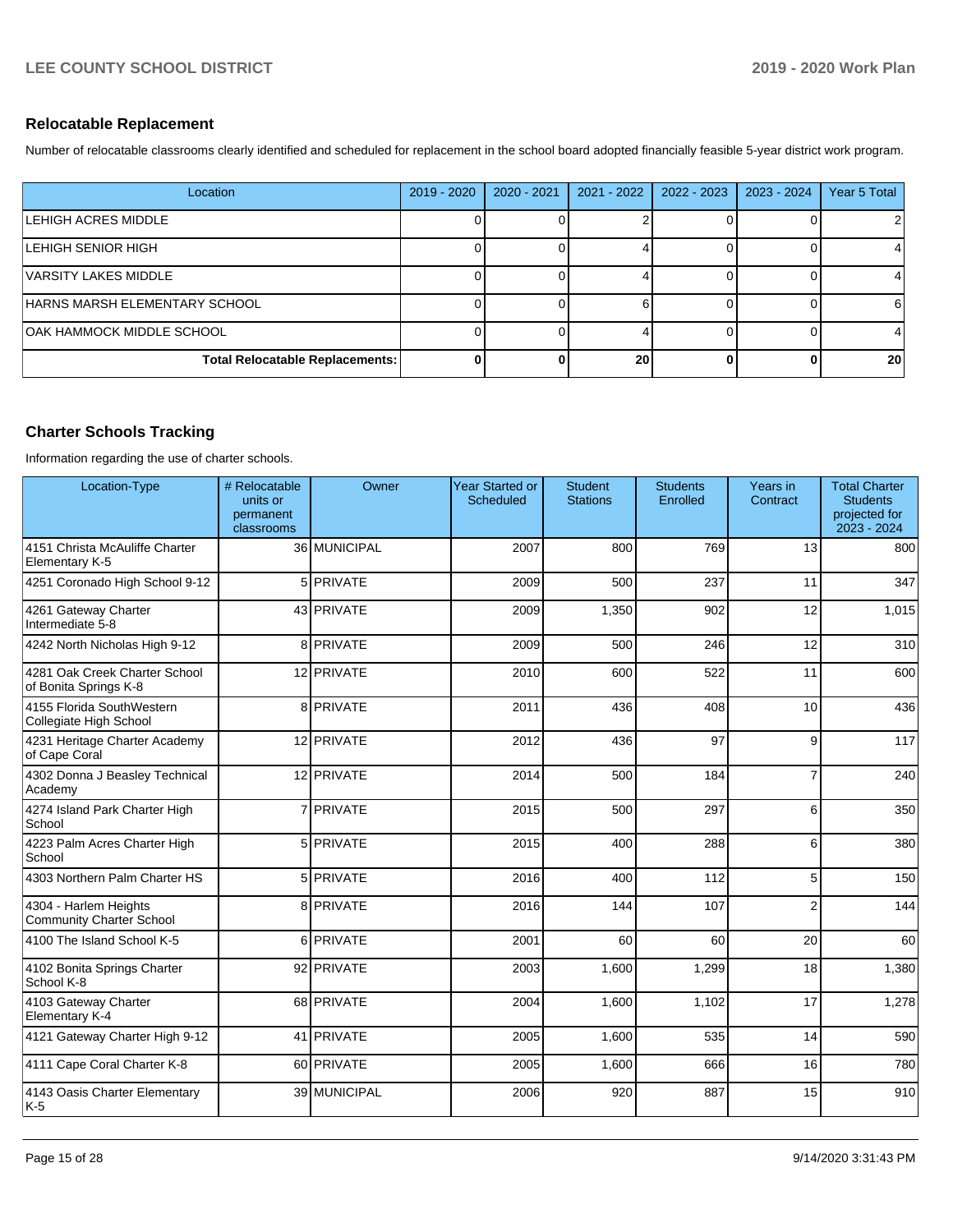| 4141 Six Mile Charter Academy<br> K-8     |     | 65 PRIVATE   | 2006 | .600   | 894    | 15 | 967              |
|-------------------------------------------|-----|--------------|------|--------|--------|----|------------------|
| 4171 Oasis Charter Middle 6-8             |     | 36 MUNICIPAL | 2007 | 900    | 833    | 14 | 900              |
| 4212 City of Palms Charter HS 9-<br>112   |     | 8 PRIVATE    | 2007 | 350    | 93     | 14 | 120 <sub>l</sub> |
| 4181 Oasis Charter High 9-12              |     | 36 MUNICIPAL | 2008 | 1.000  | 689    |    | 730              |
| 4305 Athenian Academy Charter<br>l School |     | 49 PRIVATE   | 2018 | 1,092  | 87     |    | 406              |
|                                           | 661 |              |      | 18,888 | 11,314 |    | 13,010           |

## **Special Purpose Classrooms Tracking**

The number of classrooms that will be used for certain special purposes in the current year, by facility and type of classroom, that the district will, 1), not use for educational purposes, and 2), the co-teaching classrooms that are not open plan classrooms and will be used for educational purposes.

| <b>School</b>                          | School Type | $\parallel$ # of Elementary $\parallel$ # of Middle 4-8 $\parallel$ # of High 9-12<br><b>K-3 Classrooms I</b> | <b>Classrooms</b> | <b>Classrooms</b> | # of $ESE$<br><b>Classrooms</b> | # of Combo<br><b>Classrooms</b> | Total<br><b>Classrooms</b> |
|----------------------------------------|-------------|---------------------------------------------------------------------------------------------------------------|-------------------|-------------------|---------------------------------|---------------------------------|----------------------------|
| <b>Total Educational Classrooms: I</b> |             |                                                                                                               |                   |                   |                                 | 0                               |                            |

| School                                        | School Type | # of Elementary<br>K-3 Classrooms | # of Middle 4-8<br><b>Classrooms</b> | # of High 9-12<br><b>Classrooms</b> | # of ESE<br><b>Classrooms</b> | # of Combo<br><b>Classrooms</b> | <b>Total</b><br>Classrooms |
|-----------------------------------------------|-------------|-----------------------------------|--------------------------------------|-------------------------------------|-------------------------------|---------------------------------|----------------------------|
| <b>SUNSHINE ELEMENTARY</b>                    | Co-Teaching | 8                                 | 3                                    | $\Omega$                            | $\Omega$                      | $\Omega$                        | 11                         |
| <b>FRANKLIN PARK ELEMENTARY</b>               | Co-Teaching |                                   | $\Omega$                             | $\Omega$                            | 0                             | 0                               | 1                          |
| <b>CYPRESS LAKE MIDDLE</b>                    | Co-Teaching | $\Omega$                          | 3                                    | $\Omega$                            | $\Omega$                      | 0                               | $\mathbf{3}$               |
| <b>DUNBAR HIGH SCHOOL</b>                     | Co-Teaching | $\Omega$                          | $\Omega$                             | 8                                   | $\Omega$                      | 0                               | 8                          |
| <b>EDGEWOOD ACADEMY</b>                       | Co-Teaching | 2                                 | 3                                    | $\Omega$                            | $\Omega$                      | $\overline{0}$                  | 5 <sup>1</sup>             |
| HECTOR A. CAFFERATA, JR.<br>ELEMENTARY SCHOOL | Co-Teaching |                                   | $\overline{2}$                       | $\Omega$                            | 0                             | 0                               | $\mathbf{3}$               |
| <b>ALLEN PARK ELEMENTARY</b>                  | Co-Teaching | $\overline{2}$                    | 4                                    | $\Omega$                            | $\Omega$                      | 0                               | $6 \mid$                   |
| <b>TORTUGA PRESERVE</b><br><b>ELEMENTARY</b>  | Co-Teaching |                                   | $\Omega$                             | $\Omega$                            | $\Omega$                      | 0                               | 1 <sup>1</sup>             |
| RAYMA C. PAGE ELEMENTARY                      | Co-Teaching | 6                                 | 4                                    | $\Omega$                            | $\Omega$                      | $\Omega$                        | 10                         |
| IDA S. BAKER HIGH SCHOOL                      | Co-Teaching | 0                                 | $\Omega$                             |                                     | 0                             | $\overline{0}$                  | 1                          |
| MIRROR LAKES ELEMENTARY                       | Co-Teaching |                                   | 0                                    | 0                                   | 0                             | 0                               | 1                          |
| PELICAN ELEMENTARY                            | Co-Teaching |                                   | $\Omega$                             | $\Omega$                            | $\Omega$                      | $\overline{0}$                  | $\overline{2}$             |
| <b>GULF ELEMENTARY</b>                        | Co-Teaching |                                   | $\Omega$                             | $\Omega$                            | 0                             | 0                               | 1                          |
| <b>PINEWOODS ELEMENTARY</b>                   | Co-Teaching | 0                                 | 3                                    | 0                                   | 0                             | $\mathbf 0$                     | $\mathbf{3}$               |
| CALOOSA MIDDLE                                | Co-Teaching | 0                                 | 5                                    | $\Omega$                            | $\Omega$                      | $\overline{0}$                  | $5\overline{)}$            |
| RIVERDALE HIGH                                | Co-Teaching | 0                                 | $\Omega$                             | 9                                   | 0                             | 0                               | 9                          |
| <b>SAN CARLOS PARK</b><br>ELEMENTARY          | Co-Teaching | 3                                 | 5                                    | $\Omega$                            | $\Omega$                      | $\Omega$                        | 8 <sup>1</sup>             |
| <b>HEIGHTS ELEMENTARY</b>                     | Co-Teaching | $\overline{7}$                    | 6                                    | 0                                   | $\Omega$                      | $\mathbf 0$                     | 13                         |
| CALOOSA ELEMENTARY                            | Co-Teaching | U                                 |                                      | $\Omega$                            | $\Omega$                      | 0                               | 1                          |
| <b>THE SANIBEL SCHOOL</b>                     | Co-Teaching |                                   | $\Omega$                             | $\Omega$                            | $\Omega$                      | $\Omega$                        | 1                          |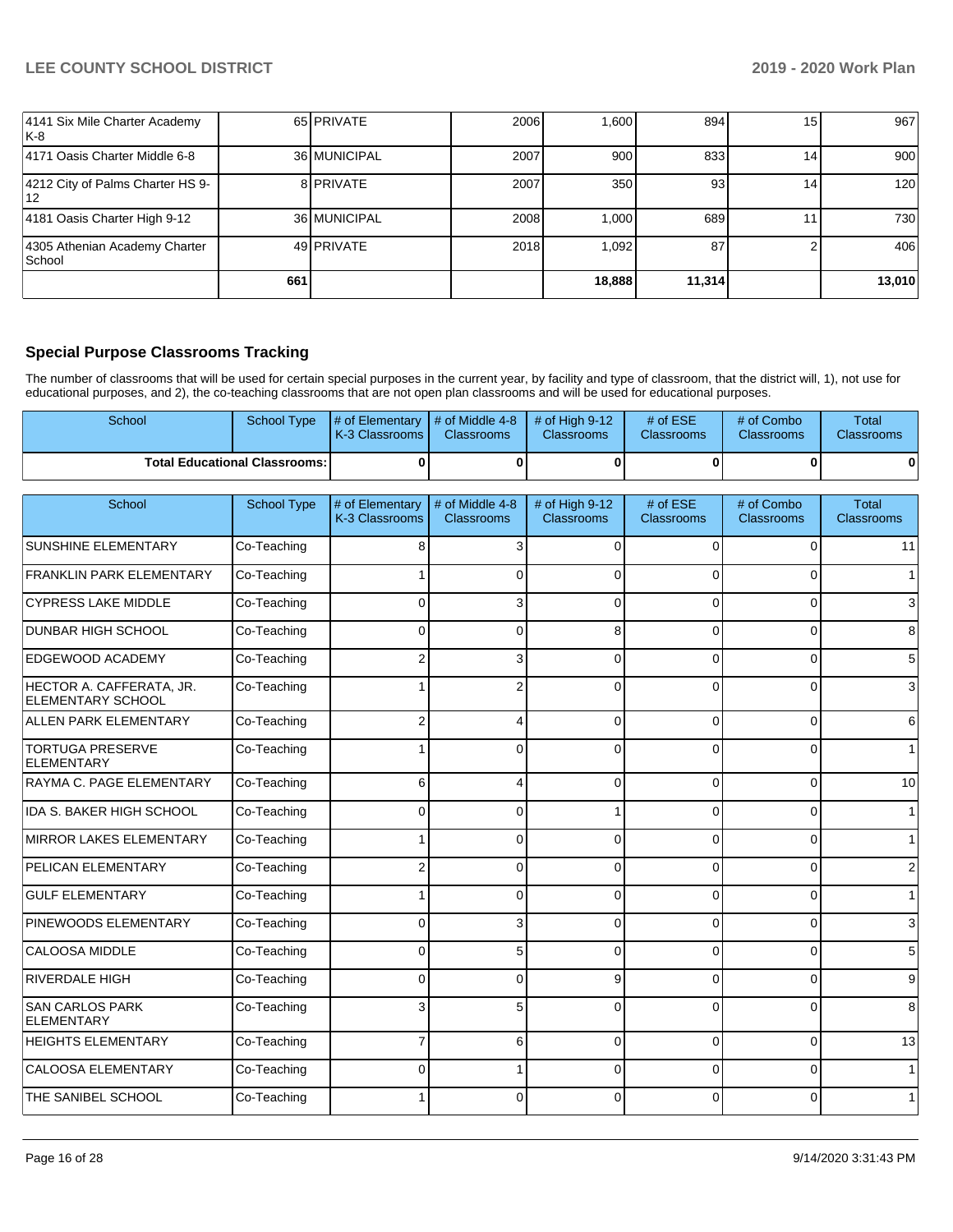| <b>TROPIC ISLES ELEMENTARY</b>                | Co-Teaching                          |          | 0              |          | ∩        | 0        | $\mathbf{1}$    |
|-----------------------------------------------|--------------------------------------|----------|----------------|----------|----------|----------|-----------------|
| <b>VILLAS ELEMENTARY</b>                      | Co-Teaching                          |          | 3              | $\Omega$ | $\Omega$ | $\Omega$ | $\overline{4}$  |
| HARNS MARSH ELEMENTARY<br>SCHOOL              | Co-Teaching                          |          | 5              | $\Omega$ | $\Omega$ | $\Omega$ | $6 \,$          |
| <b>NORTH FORT MYERS SENIOR</b><br><b>HIGH</b> | Co-Teaching                          | 0        | $\Omega$       | 11       | $\Omega$ | $\Omega$ | 11              |
| ORANGE RIVER ELEMENTARY                       | Co-Teaching                          | $\Omega$ | $\mathbf{1}$   | $\Omega$ | $\Omega$ | $\Omega$ | $\mathbf{1}$    |
| ORANGEWOOD ELEMENTARY                         | Co-Teaching                          | 0        |                |          | 0        | $\Omega$ | 1               |
| <b>EAST LEE COUNTY HIGH</b><br><b>SCHOOL</b>  | Co-Teaching                          | 0        | $\Omega$       |          | $\Omega$ | $\Omega$ | $\vert$ 1       |
| <b>MANATEE ELEMENTARY</b>                     | Co-Teaching                          | 0        | $\overline{2}$ | C        | $\Omega$ | $\Omega$ | $\overline{2}$  |
| <b>PATRIOT ELEMENTARY</b>                     | Co-Teaching                          |          | 3              | $\Omega$ | $\Omega$ | $\Omega$ | $5\overline{)}$ |
| <b>NEW DIRECTIONS SCHOOL</b>                  | Co-Teaching                          | 0        | 1              | $\Omega$ | $\Omega$ | $\Omega$ | 1               |
| <b>VETERAN'S PARK ACADEMY FOR</b><br>THE ARTS | Co-Teaching                          |          | 2              | $\Omega$ | $\Omega$ | $\Omega$ | $\mathbf{3}$    |
| HANCOCK CREEK ELEMENTARY                      | Co-Teaching                          |          |                | $\Omega$ | $\Omega$ | $\Omega$ | $\overline{2}$  |
| <b>LITTLETON ELEMENTARY</b>                   | Co-Teaching                          |          | $\Omega$       | $\Omega$ | $\Omega$ | $\Omega$ | 1               |
| <b>GATEWAY ELEMENTARY</b>                     | Co-Teaching                          |          | 1              | $\Omega$ | $\Omega$ | $\Omega$ | $5\overline{)}$ |
| THREE OAKS MIDDLE                             | Co-Teaching                          | 0        | 3              | ſ        | 0        | $\Omega$ | $\mathbf{3}$    |
| THREE OAKS ELEMENTARY                         | Co-Teaching                          |          | $\Omega$       |          |          | $\Omega$ | $\mathbf{1}$    |
| <b>TRAFALGAR MIDDLE</b>                       | Co-Teaching                          | 0        | 3              | r        | $\Omega$ | $\Omega$ | $\mathbf{3}$    |
| <b>LEHIGH ELEMENTARY</b>                      | Co-Teaching                          |          | $\overline{2}$ | $\Omega$ | $\Omega$ | $\Omega$ | $\overline{4}$  |
|                                               | <b>Total Co-Teaching Classrooms:</b> | 51       | 67             | 30       | ŋ        | $\bf{0}$ | 148             |

### **Infrastructure Tracking**

**Necessary offsite infrastructure requirements resulting from expansions or new schools. This section should include infrastructure information related to capacity project schedules and other project schedules (Section 4).** 

East Zone High School, East Zone Middle School, East Zone Elementary School, South Zone Middle School, South Zone Elementary School - sewer system, water system, site drainage, site work, parking lot, sidewalks, landscaping, fencing, roads.

**Proposed location of planned facilities, whether those locations are consistent with the comprehensive plans of all affected local governments, and recommendations for infrastructure and other improvements to land adjacent to existing facilities. Provisions of 1013.33(12), (13) and (14) and 1013.36 must be addressed for new facilities planned within the 1st three years of the plan (Section 5).** 

East Zone High School - Griffin Dr. Fort Myers, FL 33913 East Zone Elementary and East Zone Middle Schools - Sunrise Blvd, Lehigh Acres, FL 33974 South Zone Elementary and South Zone Middle Schools - Estero, Florida

**Consistent with Comp Plan?** Yes

### **Net New Classrooms**

The number of classrooms, by grade level and type of construction, that were added during the last fiscal year.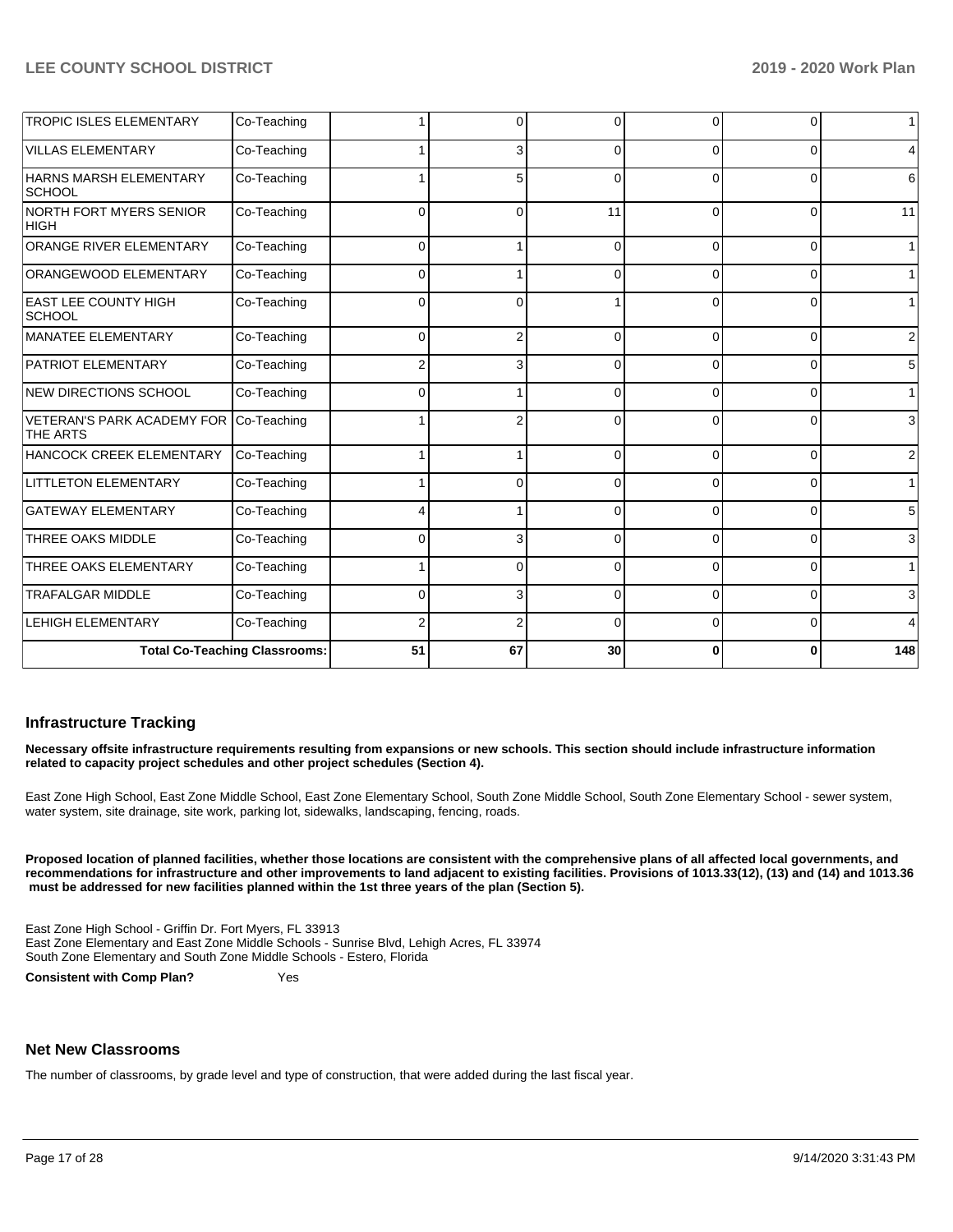| List the net new classrooms added in the 2018 - 2019 fiscal year.                                                                                       |                              |                            | List the net new classrooms to be added in the 2019 - 2020 fiscal<br>year. |                        |                              |                            |                                |                      |
|---------------------------------------------------------------------------------------------------------------------------------------------------------|------------------------------|----------------------------|----------------------------------------------------------------------------|------------------------|------------------------------|----------------------------|--------------------------------|----------------------|
| "Classrooms" is defined as capacity carrying classrooms that are added to increase<br>capacity to enable the district to meet the Class Size Amendment. |                              |                            | Totals for fiscal year 2019 - 2020 should match totals in Section 15A.     |                        |                              |                            |                                |                      |
| Location                                                                                                                                                | $2018 - 2019$ #<br>Permanent | $2018 - 2019$ #<br>Modular | 2018 - 2019 #<br>Relocatable                                               | $2018 - 2019$<br>Total | $2019 - 2020$ #<br>Permanent | $2019 - 2020$ #<br>Modular | $2019 - 2020$ #<br>Relocatable | 2019 - 2020<br>Total |
| Elementary (PK-3)                                                                                                                                       |                              |                            |                                                                            |                        |                              |                            |                                |                      |
| Middle (4-8)                                                                                                                                            |                              |                            |                                                                            |                        |                              |                            |                                |                      |
| High (9-12)                                                                                                                                             |                              |                            |                                                                            |                        |                              |                            |                                | ΩI                   |
|                                                                                                                                                         |                              |                            |                                                                            |                        |                              |                            |                                |                      |

## **Relocatable Student Stations**

Number of students that will be educated in relocatable units, by school, in the current year, and the projected number of students for each of the years in the workplan.

| <b>Site</b>                         | 2019 - 2020 | 2020 - 2021 | 2021 - 2022     | 2022 - 2023 | 2023 - 2024 | 5 Year Average |
|-------------------------------------|-------------|-------------|-----------------|-------------|-------------|----------------|
| <b>RIVER HALL ELEMENTARY</b>        | 18          | 18          | 18 <sup>1</sup> | 18          | 18          | 18             |
| LEXINGTON MIDDLE SCHOOL             | 0           | 0           | $\Omega$        | 0           | 0           | $\mathbf 0$    |
| <b>EAST LEE COUNTY HIGH SCHOOL</b>  | 0           | 0           | $\Omega$        | $\Omega$    | $\Omega$    | $\mathbf 0$    |
| MANATEE ELEMENTARY                  | 0           | 0           | $\Omega$        | 0           | 0           | $\mathbf 0$    |
| <b>PATRIOT ELEMENTARY</b>           | 0           | $\Omega$    | $\Omega$        | $\Omega$    | 0           | $\mathbf 0$    |
| CHALLENGER MIDDLE                   | $\Omega$    | $\Omega$    | $\Omega$        | $\Omega$    | $\Omega$    | $\mathbf 0$    |
| CAPE CORAL TECHNICAL COLLEGE        | 25          | 25          | 25              | 25          | 25          | 25             |
| <b>INEW DIRECTIONS SCHOOL</b>       | 44          | 44          | 44              | 44          | 44          | 44             |
| VETERAN'S PARK ACADEMY FOR THE ARTS | 0           | 0           | $\Omega$        | 0           | 0           | $\pmb{0}$      |
| MARINER MIDDLE                      | $\Omega$    | $\Omega$    | $\Omega$        | 0           | 0           | $\mathbf 0$    |
| RAY V. POTTORF ELEMENTARY SCHOOL    | 0           | 0           | $\Omega$        | $\Omega$    | $\Omega$    | $\mathbf 0$    |
| HANCOCK CREEK ELEMENTARY            | 0           | 0           | $\Omega$        | $\mathbf 0$ | 0           | $\mathbf 0$    |
| LEHIGH SENIOR HIGH                  | 0           | $\Omega$    | $\Omega$        | $\Omega$    | $\Omega$    | $\mathbf 0$    |
| <b>COLONIAL ELEMENTARY</b>          | 18          | 18          | 18              | 18          | 18          | 18             |
| <b>LITTLETON ELEMENTARY</b>         | 18          | 18          | 18              | 18          | 18          | 18             |
| <b>GATEWAY ELEMENTARY</b>           | 18          | 18          | 18              | 18          | 18          | 18             |
| <b>THREE OAKS MIDDLE</b>            | 22          | 22          | 22              | 22          | 22          | 22             |
| MARINER SENIOR HIGH                 | $\Omega$    | $\Omega$    | $\Omega$        | $\Omega$    | 0           | $\mathbf 0$    |
| <b>ESTERO SENIOR HIGH</b>           | 0           | $\Omega$    | $\Omega$        | $\Omega$    | $\Omega$    | $\mathbf 0$    |
| <b>THREE OAKS ELEMENTARY</b>        | 144         | 144         | 144             | 144         | 144         | 144            |
| <b>SKYLINE ELEMENTARY</b>           | 0           | 0           | $\Omega$        | 0           | $\Omega$    | $\Omega$       |
| <b>TRAFALGAR MIDDLE</b>             | 88          | 88          | 88              | 88          | 88          | 88             |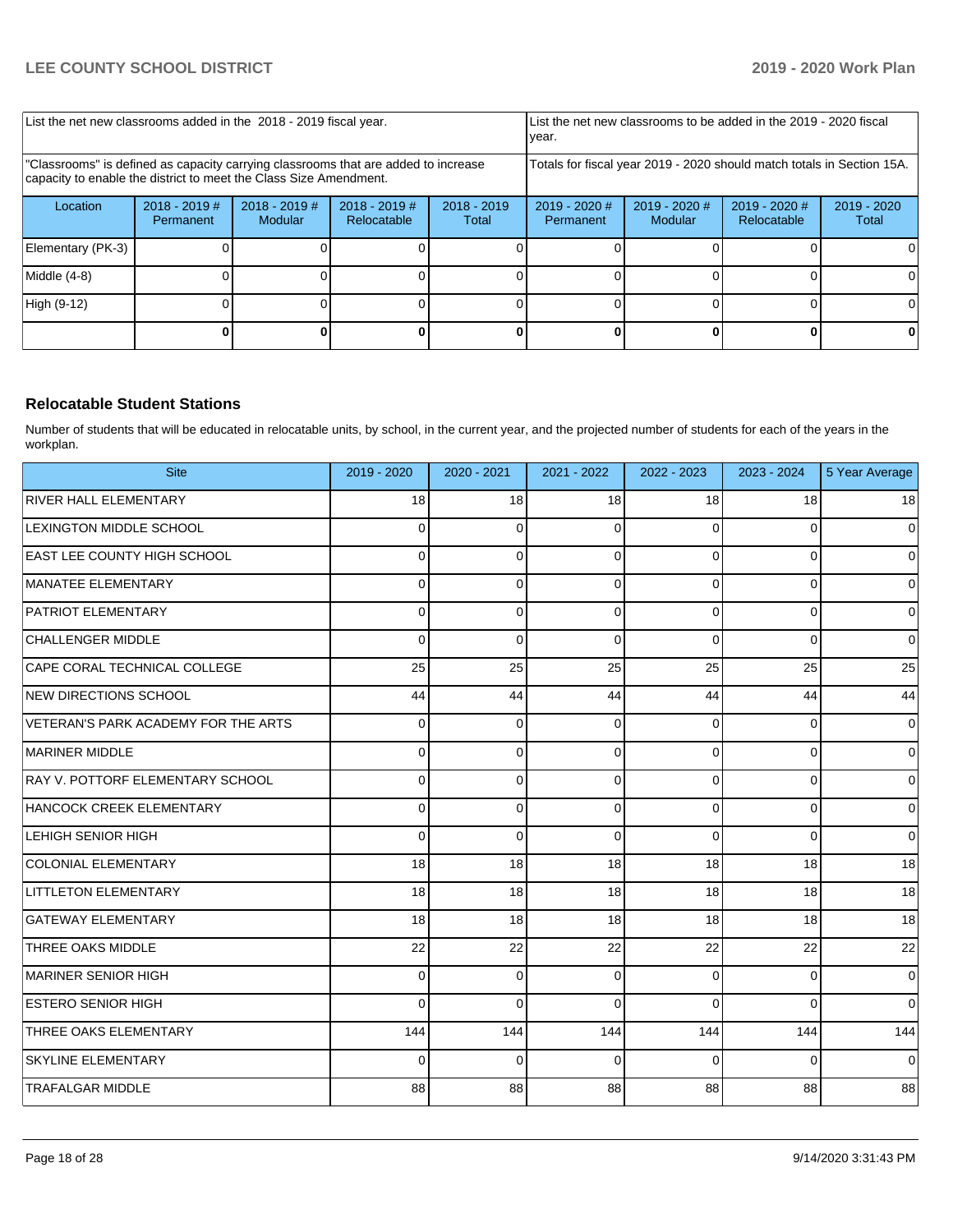| <b>DIPLOMAT ELEMENTARY</b>                                       | 0   | 0        | $\mathbf 0$ | 0           | $\overline{0}$ | $\overline{0}$      |
|------------------------------------------------------------------|-----|----------|-------------|-------------|----------------|---------------------|
| JAMES STEPHENS INTERNATIONAL ACADEMY                             | 0   | 0        | $\Omega$    | $\Omega$    | $\Omega$       | $\overline{0}$      |
| <b>LEHIGH ELEMENTARY</b>                                         | 90  | 90       | 90          | 90          | 90             | 90                  |
| <b>SPRING CREEK ELEMENTARY</b>                                   | 72  | 72       | 72          | 72          | 72             | 72                  |
| <b>LEHIGH ACRES MIDDLE</b>                                       | 264 | 264      | 264         | 264         | 264            | 264                 |
| <b>BUCKINGHAM EXCEPTIONAL STUDENT CENTER</b>                     | 25  | 25       | 25          | 25          | 25             | 25                  |
| <b>SUNSHINE ELEMENTARY</b>                                       | 98  | 98       | 98          | 98          | 98             | 98                  |
| <b>EDISON PARK CREATIVE AND EXPRESSIVE ARTS</b><br><b>SCHOOL</b> | 0   | 0        | $\Omega$    | 0           | $\Omega$       | $\overline{0}$      |
| <b>FORT MYERS BEACH ELEMENTARY</b>                               | 0   | 0        | $\Omega$    | $\Omega$    | $\overline{0}$ | $\overline{0}$      |
| FORT MYERS MIDDLE ACADEMY                                        | 0   | $\Omega$ | $\Omega$    | $\Omega$    | $\overline{0}$ | $\overline{0}$      |
| <b>FORT MYERS SENIOR HIGH</b>                                    | 0   | 0        | $\Omega$    | $\Omega$    | $\overline{0}$ | $\overline{0}$      |
| <b>CYPRESS LAKE SENIOR HIGH</b>                                  | 0   | $\Omega$ | $\Omega$    | $\Omega$    | $\Omega$       | $\overline{0}$      |
| FORT MYERS TECHNICAL COLLEGE                                     | 0   | 0        | $\Omega$    | $\Omega$    | $\overline{0}$ | $\overline{0}$      |
| <b>TANGLEWOOD ELEMENTARY</b>                                     | 0   | $\Omega$ | $\Omega$    | $\Omega$    | $\Omega$       | $\overline{0}$      |
| CALOOSA ELEMENTARY                                               | 0   | 0        | $\Omega$    | $\Omega$    | $\Omega$       | $\overline{0}$      |
| THE SANIBEL SCHOOL                                               | 15  | 15       | 15          | 15          | 15             | 15                  |
| <b>TICE ELEMENTARY</b>                                           | 0   | 0        | $\Omega$    | $\Omega$    | $\overline{0}$ | $\overline{0}$      |
| <b>TROPIC ISLES ELEMENTARY</b>                                   | 0   | $\Omega$ | $\Omega$    | $\Omega$    | $\Omega$       | $\overline{0}$      |
| VILLAS ELEMENTARY                                                | 0   | 0        | $\Omega$    | $\Omega$    | $\overline{0}$ | $\overline{0}$      |
| SOUTHWEST FLORIDA PUBLIC SERVICE<br><b>ACADEMY</b>               | 0   | $\Omega$ | $\Omega$    | $\Omega$    | $\Omega$       | $\overline{0}$      |
| HARNS MARSH ELEMENTARY SCHOOL                                    | 36  | 36       | 36          | 36          | 36             | 36                  |
| NORTH FORT MYERS SENIOR HIGH                                     | 0   | 0        | $\Omega$    | $\Omega$    | $\Omega$       | $\overline{0}$      |
| <b>ORANGE RIVER ELEMENTARY</b>                                   | 54  | 54       | 54          | 54          | 54             | 54                  |
| <b>ORANGEWOOD ELEMENTARY</b>                                     | 18  | 18       | 18          | 18          | 18             | 18                  |
| <b>PINE ISLAND ELEMENTARY</b>                                    | 0   | $\Omega$ | $\Omega$    | $\Omega$    | $\Omega$       | $\overline{0}$      |
| BONITA SPRINGS HIGH SCHOOL                                       | 0   | 0        | $\Omega$    | 0           | 0              | $\mathsf{O}\xspace$ |
| <b>FRANKLIN PARK ELEMENTARY</b>                                  | 0   | 0        | $\Omega$    | 0           | 0              | $\overline{0}$      |
| J COLIN ENGLISH ELEMENTARY                                       | 0   | 0        | $\mathbf 0$ | 0           | 0              | $\overline{0}$      |
| <b>BONITA SPRINGS ELEMENTARY</b>                                 | 72  | 72       | 72          | 72          | 72             | 72                  |
| <b>CAPE CORAL ELEMENTARY</b>                                     | 0   | 0        | 0           | 0           | $\overline{0}$ | $\overline{0}$      |
| <b>CYPRESS LAKE MIDDLE</b>                                       | 0   | 0        | $\Omega$    | $\mathbf 0$ | 0              | $\overline{0}$      |
| DUNBAR COMMUNITY SCHOOL                                          | 0   | 0        | $\Omega$    | 0           | 0              | $\overline{0}$      |
| <b>DUNBAR HIGH SCHOOL</b>                                        | 0   | 0        | $\Omega$    | 0           | 0              | $\overline{0}$      |
| <b>EDGEWOOD ACADEMY</b>                                          | 0   | 0        | $\mathbf 0$ | $\mathbf 0$ | $\overline{0}$ | $\overline{0}$      |
| HECTOR A. CAFFERATA, JR. ELEMENTARY<br><b>SCHOOL</b>             | 0   | 0        | 0           | 0           | $\mathbf 0$    | $\mathbf 0$         |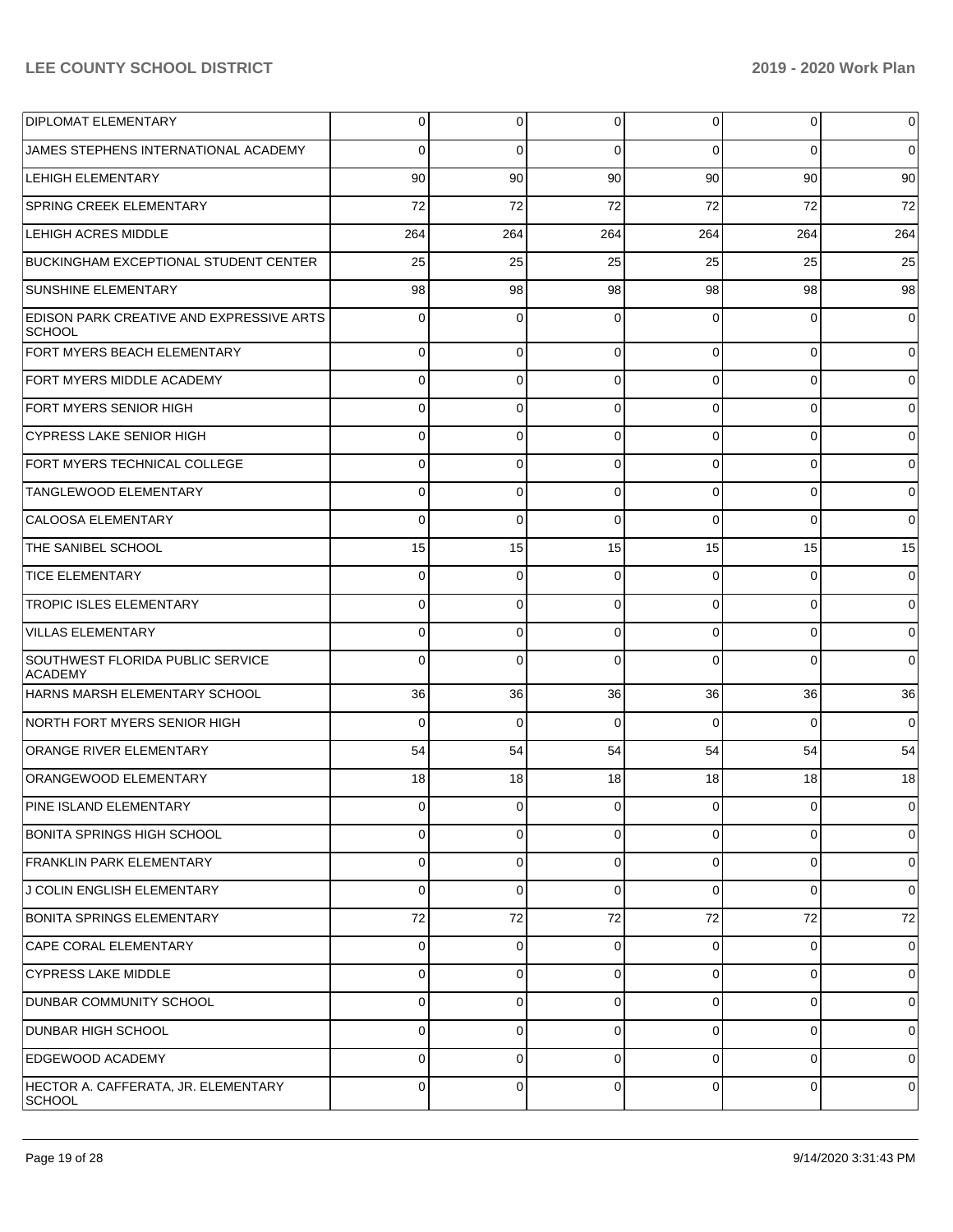| <b>G. WEAVER HIPPS ELEMENTARY</b>                 | 54          | 54          | 54             | 54             | 54          | 54             |
|---------------------------------------------------|-------------|-------------|----------------|----------------|-------------|----------------|
| <b>ALLEN PARK ELEMENTARY</b>                      | 0           | 0           | 0              | 0              | 0           | $\overline{0}$ |
| THE ALVA SCHOOL                                   | 0           | $\mathbf 0$ | $\mathbf 0$    | $\Omega$       | $\Omega$    | $\overline{0}$ |
| LEE ASSOCIATION FOR RETARDED CITIZENS<br>(LARC)   | 0           | $\mathbf 0$ | $\Omega$       | $\Omega$       | $\Omega$    | $\overline{0}$ |
| <b>DUNBAR ATHLETICS</b>                           | $\Omega$    | $\mathbf 0$ | $\Omega$       | $\Omega$       | $\Omega$    | $\overline{0}$ |
| LEE COUNTY DETENTION HOME                         | $\Omega$    | $\Omega$    | $\Omega$       | $\Omega$       | $\Omega$    | $\overline{0}$ |
| OAK HAMMOCK MIDDLE SCHOOL                         | 154         | 154         | 154            | 154            | 154         | 154            |
| TREELINE ELEMENTARY                               | 36          | 36          | 36             | 36             | 36          | 36             |
| ISLAND COAST HIGH SCHOOL                          | $\Omega$    | $\mathbf 0$ | $\Omega$       | $\Omega$       | $\Omega$    | $\overline{0}$ |
| <b>TORTUGA PRESERVE ELEMENTARY</b>                | $\Omega$    | $\mathbf 0$ | $\Omega$       | $\Omega$       | $\Omega$    | $\overline{0}$ |
| HARNS MARSH MIDDLE SCHOOL                         | $\Omega$    | $\Omega$    | $\Omega$       | $\Omega$       | $\Omega$    | $\Omega$       |
| <b>VARSITY LAKES MIDDLE</b>                       | 133         | 133         | 133            | 133            | 133         | 133            |
| <b>TRAFALGAR ELEMENTARY</b>                       | $\Omega$    | $\mathbf 0$ | $\Omega$       | $\Omega$       | $\Omega$    | $\overline{0}$ |
| RAYMA C. PAGE ELEMENTARY                          | $\Omega$    | $\mathbf 0$ | $\Omega$       | $\Omega$       | $\Omega$    | $\overline{0}$ |
| <b>IDA S. BAKER HIGH SCHOOL</b>                   | $\Omega$    | $\mathbf 0$ | $\Omega$       | $\Omega$       | $\Omega$    | $\overline{0}$ |
| SOUTH FORT MYERS HIGH SCHOOL                      | $\Omega$    | $\Omega$    | $\Omega$       | $\Omega$       | $\Omega$    | $\Omega$       |
| <b>MIRROR LAKES ELEMENTARY</b>                    | 54          | 54          | 54             | 54             | 54          | 54             |
| PAUL LAURENCE DUNBAR MIDDLE                       | $\Omega$    | $\mathbf 0$ | $\Omega$       | $\Omega$       | $\Omega$    | $\overline{0}$ |
| PELICAN ELEMENTARY                                | $\Omega$    | $\mathbf 0$ | $\Omega$       | $\Omega$       | $\Omega$    | $\overline{0}$ |
| <b>GULF MIDDLE</b>                                | $\Omega$    | $\mathbf 0$ | $\Omega$       | $\Omega$       | $\Omega$    | $\overline{0}$ |
| <b>GULF ELEMENTARY</b>                            | $\Omega$    | $\mathbf 0$ | $\Omega$       | $\Omega$       | $\Omega$    | $\Omega$       |
| PINEWOODS ELEMENTARY                              | 18          | 18          | 18             | 18             | 18          | 18             |
| ROYAL PALM EXCEPTIONAL SCHOOL                     | $\Omega$    | $\mathbf 0$ | $\Omega$       | $\Omega$       | $\Omega$    | $\overline{0}$ |
| <b>DIPLOMAT MIDDLE</b>                            | $\Omega$    | $\Omega$    | $\Omega$       | $\Omega$       | $\Omega$    | $\Omega$       |
| CALOOSA MIDDLE                                    | 0           | $\mathbf 0$ | $\mathbf 0$    | $\overline{0}$ | 0           | 0              |
| RIVERDALE HIGH                                    | 300         | 300         | 300            | 300            | 300         | 300            |
| NORTH FORT MYERS ACADEMY OF THE ARTS              | 0           | 0           | $\overline{0}$ | $\overline{0}$ | $\mathbf 0$ | $\overline{0}$ |
| <b>BONITA SPRINGS MIDDLE</b>                      | $\mathbf 0$ | $\mathbf 0$ | $\mathbf 0$    | $\Omega$       | $\mathbf 0$ | $\overline{0}$ |
| CAPE CORAL SENIOR HIGH                            | $\mathbf 0$ | $\mathbf 0$ | $\mathbf 0$    | $\Omega$       | $\mathbf 0$ | $\overline{0}$ |
| SAN CARLOS PARK ELEMENTARY                        | $\mathbf 0$ | $\mathbf 0$ | $\mathbf 0$    | $\Omega$       | $\mathbf 0$ | $\overline{0}$ |
| <b>HEIGHTS ELEMENTARY</b>                         | $\mathbf 0$ | 0           | $\mathbf 0$    | $\Omega$       | $\mathbf 0$ | $\overline{0}$ |
| BAYSHORE ELEMENTARY                               | $\mathbf 0$ | $\mathbf 0$ | $\mathbf 0$    | $\overline{0}$ | $\mathbf 0$ | $\overline{0}$ |
| Totals for LEE COUNTY SCHOOL DISTRICT             |             |             |                |                |             |                |
| Total students in relocatables by year.           | 1,888       | 1,888       | 1,888          | 1,888          | 1,888       | 1,888          |
| Total number of COFTE students projected by year. | 81,554      | 83,011      | 84,383         | 85,639         | 86,620      | 84,241         |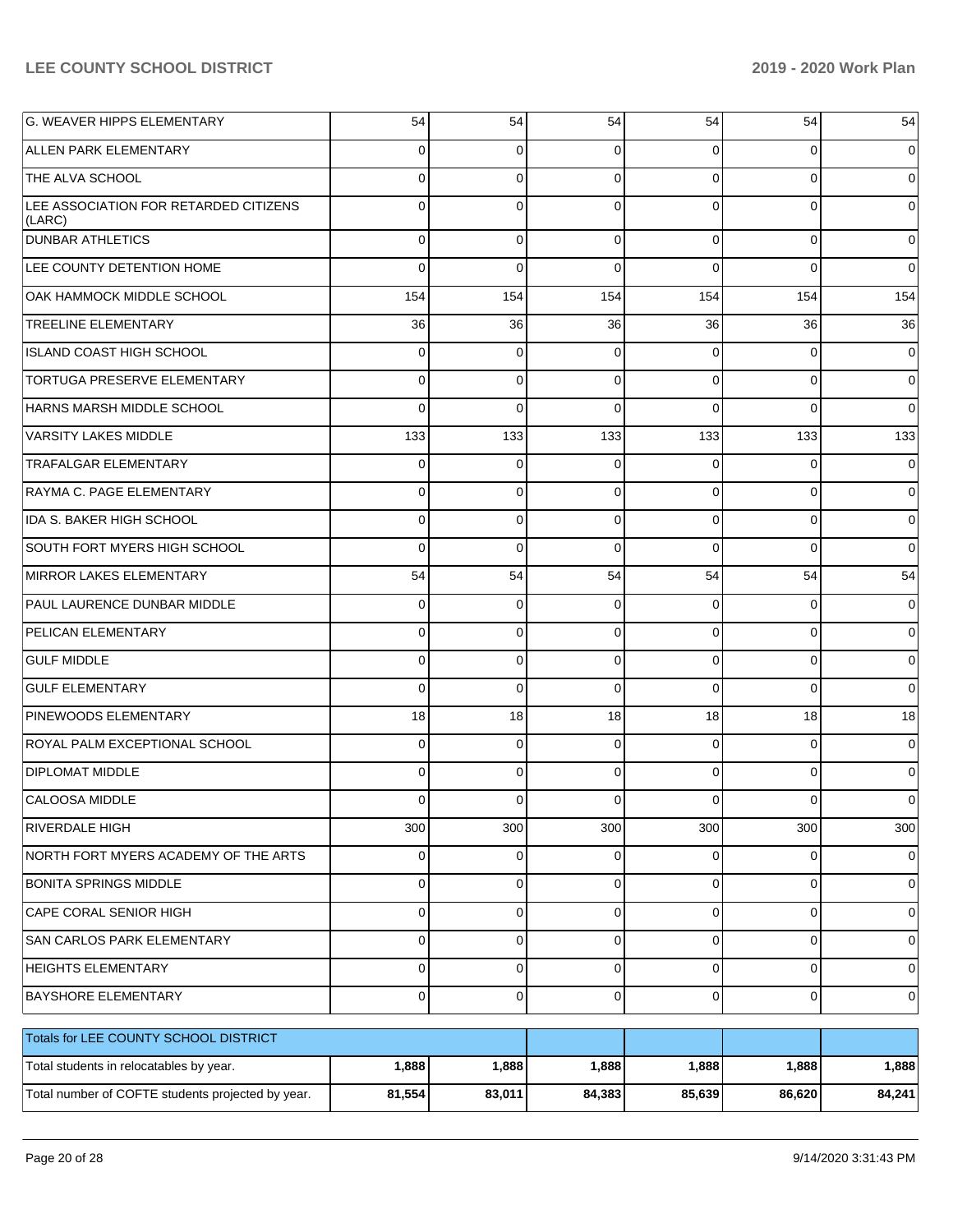## **Leased Facilities Tracking**

Exising leased facilities and plans for the acquisition of leased facilities, including the number of classrooms and student stations, as reported in the educational plant survey, that are planned in that location at the end of the five year workplan.

| Location                            | # of Leased<br>Classrooms 2019 -<br>2020 | <b>FISH Student</b><br><b>Stations</b> | Owner | # of Leased<br>Classrooms 2023 -<br>2024 | <b>FISH Student</b><br><b>Stations</b> |
|-------------------------------------|------------------------------------------|----------------------------------------|-------|------------------------------------------|----------------------------------------|
| ALLEN PARK ELEMENTARY               | $\overline{0}$                           | $\Omega$                               |       | $\Omega$                                 | 0                                      |
| THE ALVA SCHOOL                     | $\overline{0}$                           | $\Omega$                               |       | $\Omega$                                 | 0                                      |
| <b>BONITA SPRINGS ELEMENTARY</b>    | $\overline{0}$                           | $\Omega$                               |       | $\Omega$                                 | 0                                      |
| CAPE CORAL ELEMENTARY               | $\overline{0}$                           | $\Omega$                               |       | $\Omega$                                 | 0                                      |
| <b>DUNBAR COMMUNITY SCHOOL</b>      | $\overline{0}$                           | $\Omega$                               |       | $\Omega$                                 | 0                                      |
| <b>DUNBAR HIGH SCHOOL</b>           | $\overline{0}$                           | $\Omega$                               |       | $\Omega$                                 | 0                                      |
| <b>EDGEWOOD ACADEMY</b>             | $\overline{0}$                           | $\Omega$                               |       | 0                                        | 0                                      |
| ROYAL PALM EXCEPTIONAL SCHOOL       | $\overline{0}$                           | $\Omega$                               |       | $\Omega$                                 | 0                                      |
| <b>DIPLOMAT MIDDLE</b>              | $\overline{0}$                           | $\Omega$                               |       | 0                                        | 0                                      |
| MIRROR LAKES ELEMENTARY             | $\overline{0}$                           | $\Omega$                               |       | $\Omega$                                 | 0                                      |
| PAUL LAURENCE DUNBAR MIDDLE         | $\overline{0}$                           | $\Omega$                               |       | 0                                        | 0                                      |
| VETERAN'S PARK ACADEMY FOR THE ARTS | $\overline{0}$                           | $\Omega$                               |       | $\Omega$                                 | 0                                      |
| <b>MARINER MIDDLE</b>               | $\overline{0}$                           | $\Omega$                               |       | 0                                        | 0                                      |
| LEE COUNTY DETENTION HOME           | $\overline{0}$                           | $\Omega$                               |       | $\Omega$                                 | 0                                      |
| <b>TRAFALGAR ELEMENTARY</b>         | $\overline{0}$                           | $\mathbf 0$                            |       | 0                                        | 0                                      |
| LEXINGTON MIDDLE SCHOOL             | $\overline{0}$                           | $\Omega$                               |       | $\Omega$                                 | 0                                      |
| HARNS MARSH ELEMENTARY SCHOOL       | $\overline{0}$                           | $\Omega$                               |       | 0                                        | 0                                      |
| RAY V. POTTORF ELEMENTARY SCHOOL    | $\overline{0}$                           | $\Omega$                               |       | $\Omega$                                 | 0                                      |
| RAYMA C. PAGE ELEMENTARY            | $\overline{0}$                           | $\Omega$                               |       | 0                                        | 0                                      |
| <b>CYPRESS LAKE SENIOR HIGH</b>     | $\overline{0}$                           | $\Omega$                               |       | $\Omega$                                 | 0                                      |
| <b>TANGLEWOOD ELEMENTARY</b>        | $\overline{0}$                           | $\mathbf 0$                            |       | 0                                        | 0                                      |
| <b>CALOOSA ELEMENTARY</b>           | $\overline{0}$                           | $\Omega$                               |       | $\Omega$                                 | 0                                      |
| CALOOSA MIDDLE                      | $\overline{0}$                           | 0                                      |       | 0                                        | 0                                      |
| <b>RIVERDALE HIGH</b>               | $\overline{0}$                           | $\mathbf 0$                            |       | 0                                        | $\overline{0}$                         |
| <b>BONITA SPRINGS MIDDLE</b>        | $\overline{0}$                           | $\mathbf 0$                            |       | 0                                        | $\overline{0}$                         |
| CAPE CORAL SENIOR HIGH              | $\overline{0}$                           | $\mathbf 0$                            |       | 0                                        | $\overline{0}$                         |
| SAN CARLOS PARK ELEMENTARY          | $\overline{0}$                           | $\mathbf 0$                            |       | 0                                        | $\overline{0}$                         |
| PELICAN ELEMENTARY                  | $\overline{0}$                           | $\mathbf 0$                            |       | 0                                        | $\overline{0}$                         |
| <b>GULF MIDDLE</b>                  | $\overline{0}$                           | 0                                      |       | 0                                        | 0                                      |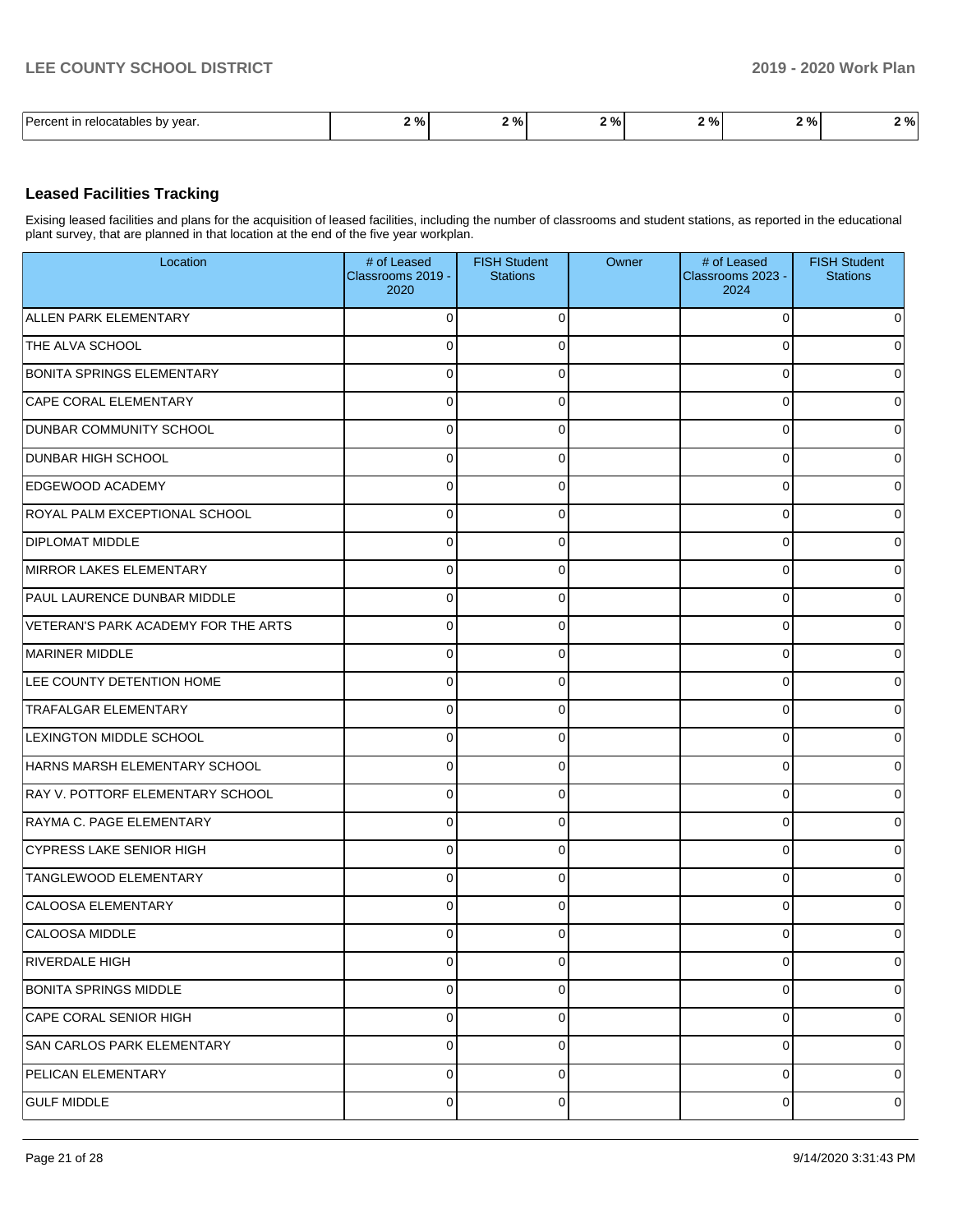| <b>SUNSHINE ELEMENTARY</b>                 | $\overline{0}$ | 0        |                    | 0              | 0        |
|--------------------------------------------|----------------|----------|--------------------|----------------|----------|
| MARINER SENIOR HIGH                        | 0              | 0        |                    | 0              | $\Omega$ |
| THREE OAKS ELEMENTARY                      | $\overline{7}$ |          | 126 Mobile Modular | $\overline{7}$ | 126      |
| <b>SKYLINE ELEMENTARY</b>                  | $\mathbf 0$    | 0        |                    | 0              | 0        |
| <b>TRAFALGAR MIDDLE</b>                    | $\mathbf 0$    | 0        |                    | 0              | 0        |
| <b>DIPLOMAT ELEMENTARY</b>                 | $\mathbf 0$    | 0        |                    | 0              | 0        |
| <b>COLONIAL ELEMENTARY</b>                 | $\mathbf 0$    | 0        |                    | 0              | 0        |
| <b>LITTLETON ELEMENTARY</b>                | $\mathbf 0$    | 0        |                    | 0              | 0        |
| THREE OAKS MIDDLE                          | $\mathbf 0$    | 0        |                    | 0              | 0        |
| <b>DUNBAR ATHLETICS</b>                    | $\mathbf 0$    | 0        |                    | 0              | 0        |
| HANCOCK CREEK ELEMENTARY                   | $\mathbf 0$    | 0        |                    | 0              | 0        |
| CAPE CORAL TECHNICAL COLLEGE               | $\mathbf 0$    | 0        |                    | 0              | 0        |
| NEW DIRECTIONS SCHOOL                      | $\mathbf 0$    | 0        |                    | 0              | 0        |
| PINEWOODS ELEMENTARY                       | $\mathbf 0$    | 0        |                    | 0              | 0        |
| <b>BONITA SPRINGS HIGH SCHOOL</b>          | $\mathbf 0$    | 0        |                    | 0              | 0        |
| IDA S. BAKER HIGH SCHOOL                   | $\mathbf 0$    | 0        |                    | 0              | 0        |
| SOUTH FORT MYERS HIGH SCHOOL               | $\mathbf 0$    | 0        |                    | 0              | 0        |
| HECTOR A. CAFFERATA, JR. ELEMENTARY SCHOOL | $\overline{0}$ | 0        |                    | 0              | 0        |
| G. WEAVER HIPPS ELEMENTARY                 | $\mathbf 0$    | 0        |                    | 0              | 0        |
| <b>EAST LEE COUNTY HIGH SCHOOL</b>         | $\mathbf 0$    | $\Omega$ |                    | 0              | 0        |
| <b>RIVER HALL ELEMENTARY</b>               | $\overline{0}$ |          | 36 Mobile Modular  | $\overline{2}$ | 36       |
| MANATEE ELEMENTARY                         | $\overline{0}$ | 0        |                    | 0              | 0        |
| PATRIOT ELEMENTARY                         | $\mathbf 0$    | 0        |                    | 0              | 0        |
| <b>CHALLENGER MIDDLE</b>                   | $\mathbf 0$    | 0        |                    | 0              | 0        |
| OAK HAMMOCK MIDDLE SCHOOL                  |                |          | 88 Mobile Modular  | 0              | 0        |
| <b>TREELINE ELEMENTARY</b>                 | $\overline{0}$ | 0        |                    | 0              | 0        |
| ISLAND COAST HIGH SCHOOL                   | $\mathbf 0$    | 0        |                    | 0              | 0        |
| <b>CYPRESS LAKE MIDDLE</b>                 | $\mathbf 0$    | 0        |                    | 0              | 0        |
| FORT MYERS SENIOR HIGH                     | $\mathbf 0$    | 0        |                    | 0              | 0        |
| NORTH FORT MYERS SENIOR HIGH               | $\mathbf 0$    | 0        |                    | 0              | 0        |
| <b>ORANGE RIVER ELEMENTARY</b>             | $\mathbf 0$    | 0        |                    | 0              | 0        |
| THE SANIBEL SCHOOL                         | $\mathbf 0$    | 0        |                    | 0              | 0        |
| <b>HEIGHTS ELEMENTARY</b>                  | $\mathbf 0$    | 0        |                    | 0              | 0        |
| NORTH FORT MYERS ACADEMY OF THE ARTS       | $\mathbf 0$    | 0        |                    | 0              | 0        |
| <b>GULF ELEMENTARY</b>                     | $\mathbf 0$    | 0        |                    | 0              | 0        |
| <b>SPRING CREEK ELEMENTARY</b>             | $\overline{0}$ | 0        |                    | 0              | 0        |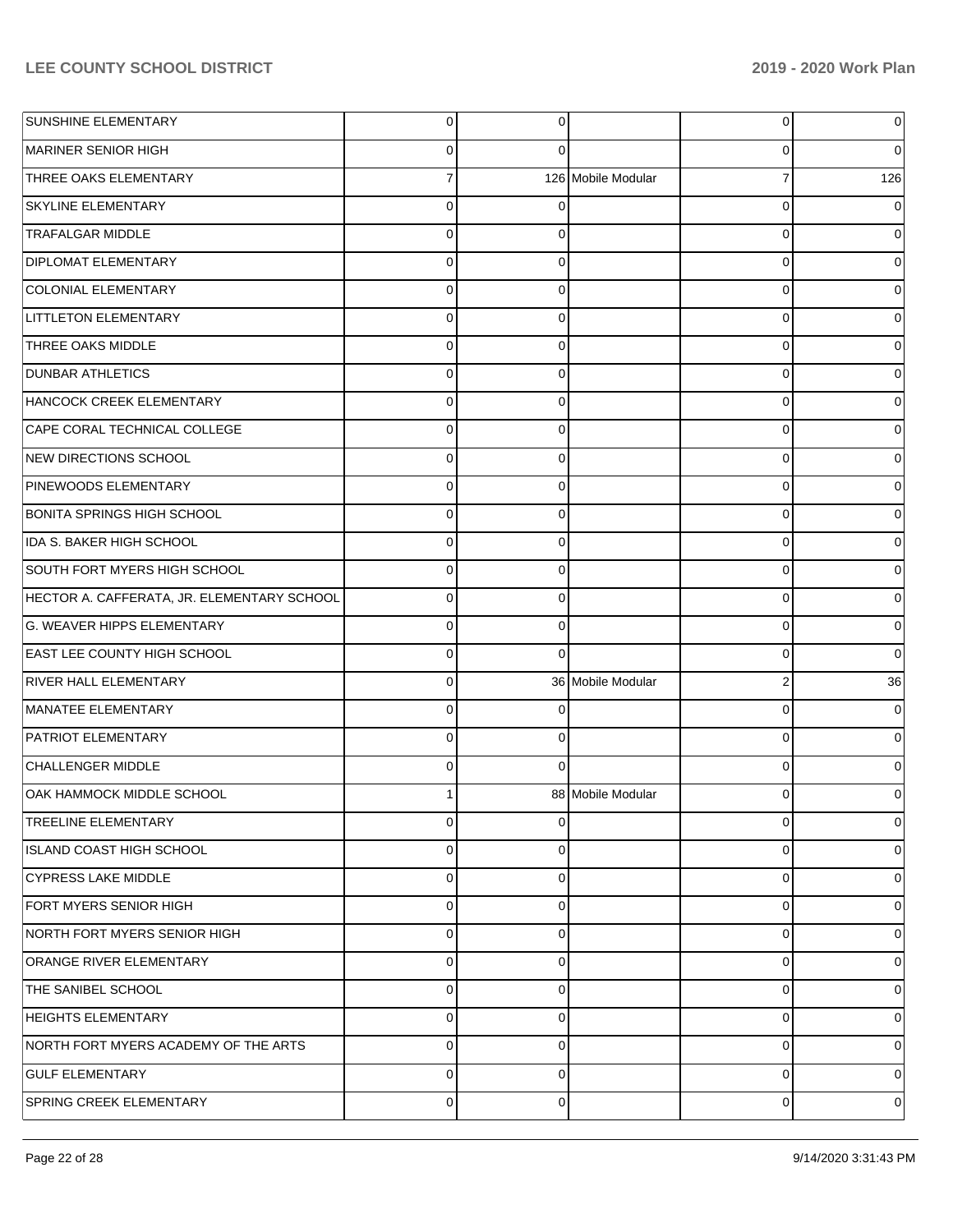| BUCKINGHAM EXCEPTIONAL STUDENT CENTER                            | $\Omega$ | $\Omega$ | $\Omega$ |              |
|------------------------------------------------------------------|----------|----------|----------|--------------|
| <b>ESTERO SENIOR HIGH</b>                                        | $\Omega$ | 0        | 0        |              |
| <b>GATEWAY ELEMENTARY</b>                                        | ∩        | 0        | 0        | 0            |
| <b>TORTUGA PRESERVE ELEMENTARY</b>                               | $\Omega$ | $\Omega$ | $\Omega$ |              |
| <b>EDISON PARK CREATIVE AND EXPRESSIVE ARTS</b><br><b>SCHOOL</b> | $\Omega$ |          | $\Omega$ |              |
| FORT MYERS BEACH ELEMENTARY                                      | $\Omega$ | 0        | $\Omega$ | U            |
| <b>FORT MYERS MIDDLE ACADEMY</b>                                 | $\Omega$ | 0        | $\Omega$ |              |
| <b>FRANKLIN PARK ELEMENTARY</b>                                  | 0        | 0        | 0        |              |
| <b>J COLIN ENGLISH ELEMENTARY</b>                                |          | 0        | 0        |              |
| JAMES STEPHENS INTERNATIONAL ACADEMY                             |          |          | $\Omega$ |              |
| <b>LEHIGH ELEMENTARY</b>                                         | $\Omega$ | O        | $\Omega$ |              |
| ORANGEWOOD ELEMENTARY                                            | $\Omega$ | $\Omega$ | 0        |              |
| PINE ISLAND ELEMENTARY                                           | C        | $\Omega$ | 0        |              |
| LEE ASSOCIATION FOR RETARDED CITIZENS<br>(LARC)                  |          |          | 0        |              |
| <b>TICE ELEMENTARY</b>                                           | $\Omega$ | $\Omega$ | $\Omega$ | <sup>0</sup> |
| <b>TROPIC ISLES ELEMENTARY</b>                                   | $\Omega$ | O        | $\Omega$ |              |
| <b>VILLAS ELEMENTARY</b>                                         | $\Omega$ | $\Omega$ | $\Omega$ | <sup>0</sup> |
| SOUTHWEST FLORIDA PUBLIC SERVICE ACADEMY                         | $\Omega$ | $\Omega$ | 0        | 0            |
| <b>BAYSHORE ELEMENTARY</b>                                       | $\Omega$ | 0        | $\Omega$ | $\Omega$     |
|                                                                  |          |          | $\Omega$ |              |
|                                                                  | 8        | 250      | 9        | 162          |

## **Failed Standard Relocatable Tracking**

Relocatable units currently reported by school, from FISH, and the number of relocatable units identified as 'Failed Standards'.

Nothing reported for this section.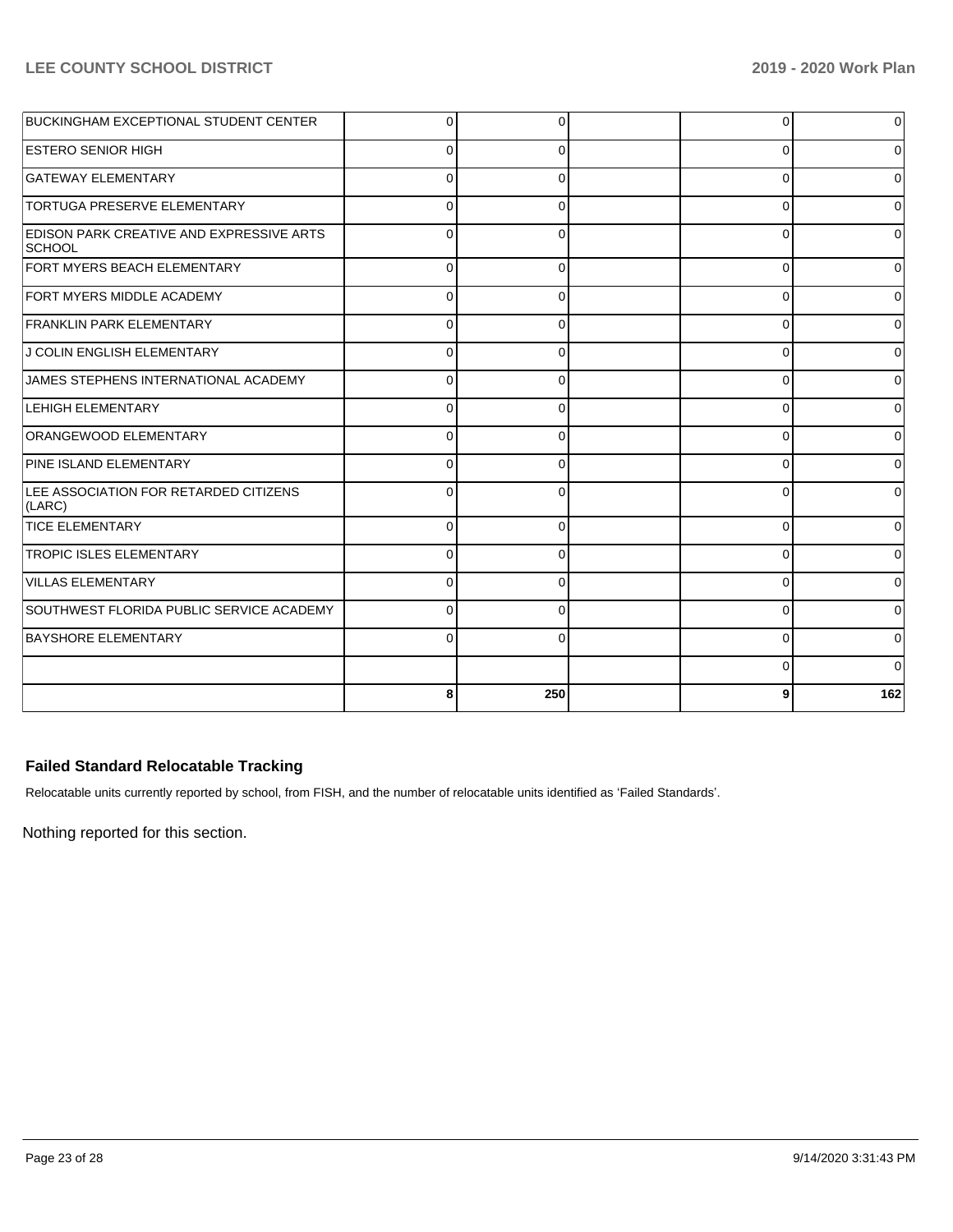# **Planning**

#### **Class Size Reduction Planning**

**Plans approved by the school board that reduce the need for permanent student stations such as acceptable school capacity levels, redistricting, busing, year-round schools, charter schools, magnet schools, public-private partnerships, multitrack scheduling, grade level organization, block scheduling, or other alternatives.**

Implementation of Amendment 9 has hampered strategies to reduce the need for permanent student stations. Lee County already capitalizes on efficiencies afforded by our open-enrollment student assignment system. Transporting higher percentages of students is one of the cost inefficiences to more fully utilizing our schools. The District has its own virtual program which offers online learning courses. Charter schools are a factor in reducing the apparent future need.

Open Enrollment Planning: In order to ensure sufficient seats for students residing within the School District, capacity will be set at 90% of program capacity to meet growth in five years based on projections.

### **School Closure Planning**

**Plans for the closure of any school, including plans for disposition of the facility or usage of facility space, and anticipated revenues.** 

None

# **Long Range Planning**

## **Ten-Year Maintenance**

District projects and locations regarding the projected need for major renovation, repair, and maintenance projects within the district in years 6-10 beyond the projects plans detailed in the five years covered by the work plan.

| Project                                                | 2023 - 2024 / 2028 - 2029<br><b>Projected Cost</b> |
|--------------------------------------------------------|----------------------------------------------------|
| DISTRICTWIDE MAINTENANCE                               | \$330,521,318                                      |
| DISTRICTWIDE HVAC                                      | \$79,742,857                                       |
| SAFFTY TO LIFF                                         | \$20,310,000                                       |
| <b>TECHNOLOGY</b>                                      | \$161,890,000                                      |
| MAINTENANCE TRANSFER                                   | \$75,000,000                                       |
| <b>CAPITALIZED PERSONNEL</b>                           | \$7,649,500                                        |
| PORTABLES                                              | \$1,000,000                                        |
| SAFETY/SECURITY PROJECTS                               | \$42,872,002                                       |
| <b>DEBT SERVICE</b>                                    | \$258,494,037                                      |
| EQUIPMENT/BUSES                                        | \$44,500,000                                       |
| SCHOOL IMPROVEMENT CONSTRUCTION<br>PROJECTS/OPERATIONS | \$1,279,000                                        |
| SAFETY INSPECTIONS                                     | \$586,000                                          |
|                                                        | \$1,023,844,714                                    |

### **Ten-Year Capacity**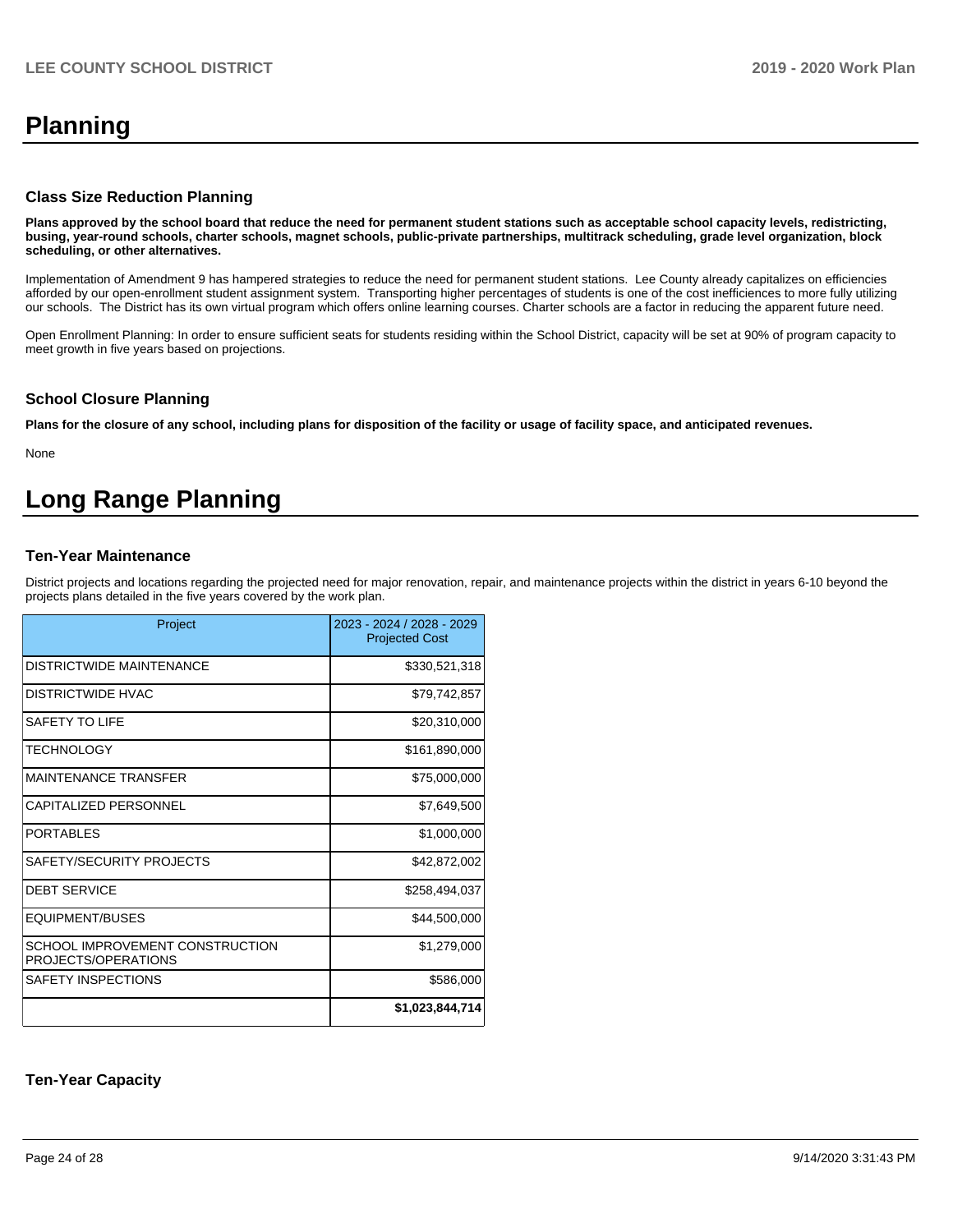Schedule of capital outlay projects projected to ensure the availability of satisfactory student stations for the projected student enrollment in K-12 programs for the future 5 years beyond the 5-year district facilities work program.

| Project                    | Location, Community, Quadrant or other<br>general location | 2023 - 2024 / 2028 - 2029<br><b>Projected Cost</b> |
|----------------------------|------------------------------------------------------------|----------------------------------------------------|
| New High School FY25       | South Zone                                                 | \$101,900,000                                      |
| New Elementary School FY26 | South Zone                                                 | \$55,000,000                                       |
| New Elementary School FY27 | East Zone                                                  | \$55,000,000                                       |
| New Middle School FY28     | East Zone                                                  | \$69,000,000                                       |
| New Elementary School FY29 | South Zone                                                 | \$57,900,000                                       |
| New High School FY26       | West Zone                                                  | \$101,900,000                                      |
|                            |                                                            | \$440,700,000                                      |

## **Ten-Year Planned Utilization**

Schedule of planned capital outlay projects identifying the standard grade groupings, capacities, and planned utilization rates of future educational facilities of the district for both permanent and relocatable facilities.

| Grade Level Projections         | <b>FISH</b><br><b>Student</b><br><b>Stations</b> | <b>Actual 2018 -</b><br><b>2019 FISH</b><br>Capacity | Actual<br>$2018 -$<br>2019<br><b>COFTE</b> | Actual 2018 - 2019<br><b>Utilization</b> | Actual 2019 - 2020 / 2028 - 2029 new<br>Student Capacity to be added/removed | Projected 2028<br>2029 COFTE | Projected 2028 -<br>2029 Utilization |
|---------------------------------|--------------------------------------------------|------------------------------------------------------|--------------------------------------------|------------------------------------------|------------------------------------------------------------------------------|------------------------------|--------------------------------------|
| Elementary - District<br>Totals | 39,136                                           | 39,136                                               | 35,235.21                                  | 90.03 %                                  | 4,955                                                                        | 41,166                       | 93.37 %                              |
| Middle - District Totals        | 23,953                                           | 21,549                                               | 20.832.21                                  | 96.67 %                                  | 4.515                                                                        | 20.425                       | 78.36 %                              |
| High - District Totals          | 25,641                                           | 24,353                                               | 23,003.16                                  | 94.46 %                                  | 5,728                                                                        | 27,522                       | 91.49 %                              |
| Other - ESE, etc                | 4,326                                            | 3,043                                                | 1,300.24                                   | 42.72 %                                  | 645                                                                          | 1.467                        | 39.78 %                              |
|                                 | 93,056                                           | 88,081                                               | 80.370.82                                  | 91.25%                                   | 15,843                                                                       | 90,580                       | 87.16 %                              |

**Combination schools are included with the middle schools for student stations, capacity, COFTE and utilization purposes because these facilities all have a 90% utilization factor. Use this space to explain or define the grade groupings for combination schools.** 

We have included 1 K-8 school in the capacity under the Middle-District Totals(1100)as instructed due to the 90% utilization rate of the facility.

Also using the DOE COFTE Projection for the 2028-2029 COFTE, shows almost no increase in COFTE over the 10 years and gives the appearance of a underutilization.

### **Ten-Year Infrastructure Planning**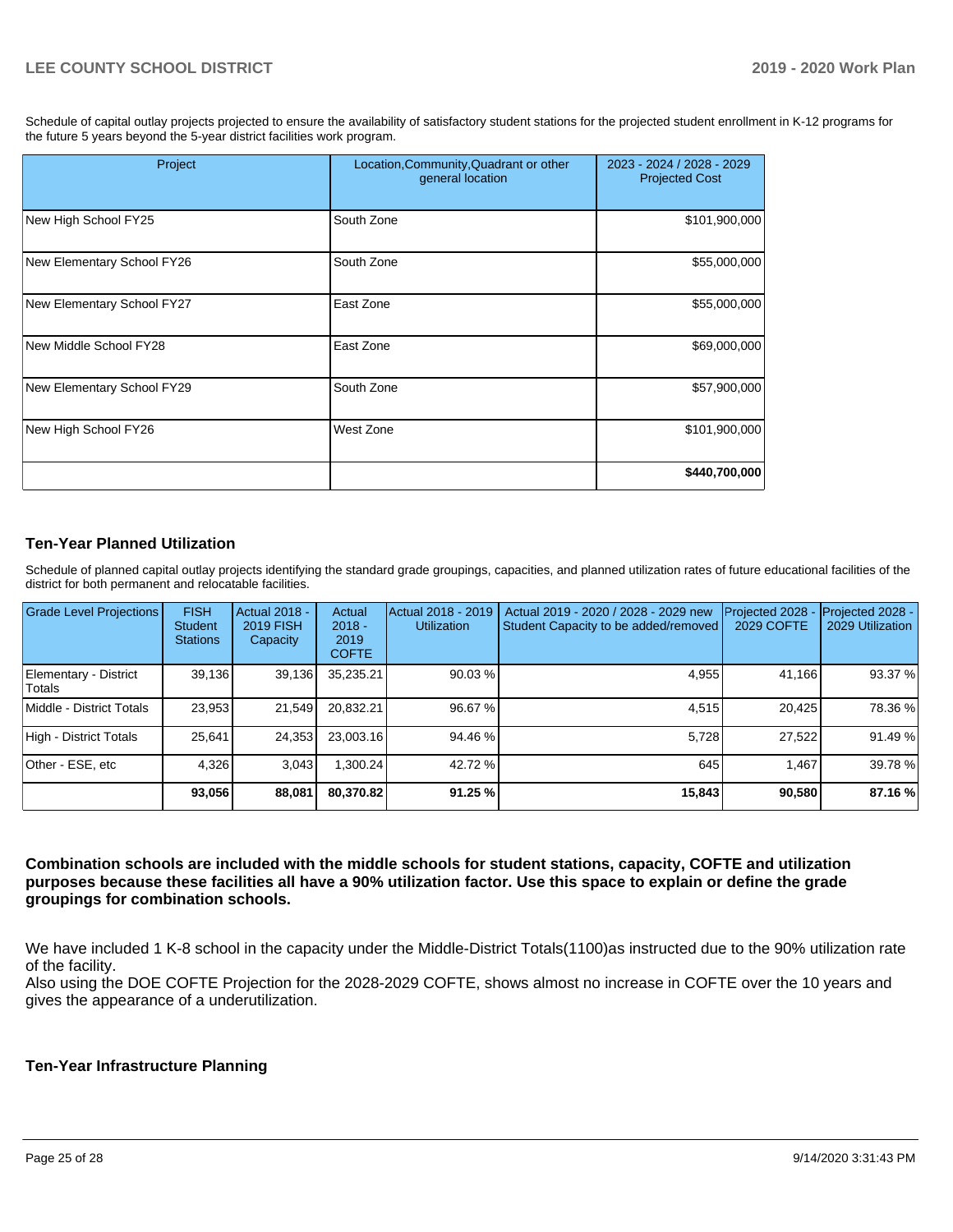#### **Proposed Location of Planned New, Remodeled, or New Additions to Facilities in 06 thru 10 out years (Section 28).**

New High School (2200 stu sta) in southern part of the district to accommodate growth in FY25. New High School (2200 stu sta) in western part of the district to accommodate growth in FY26. New Elementary School (1034 stu sta) in southern part of the district to accommodate growth in FY26. New Elementary School (1034 stu sta) in eastern part of the district to accommodate growth in FY27. New Middle School (1345 stu sta) in eastern part of the district to accommodate growth in FY28. New Elementary School (1034 stu sta) in southern part of the district to accommodate growth in FY29.

Plans for closure of any school, including plans for disposition of the facility or usage of facility space, and anticipated revenues in the 06 thru 10 out **years (Section 29).**

None

#### **Twenty-Year Maintenance**

District projects and locations regarding the projected need for major renovation, repair, and maintenance projects within the district in years 11-20 beyond the projects plans detailed in the five years covered by the work plan.

| Project                                                | 2028 - 2029 / 2038 - 2039 Projected Cost |
|--------------------------------------------------------|------------------------------------------|
| <b>DISTRICTWIDE MAINTENANCE</b>                        | \$287,474,000                            |
| <b>DISTRICTWIDE HVAC</b>                               | \$81,154,650                             |
| SAFETY TO LIFE                                         | \$58,004,209                             |
| <b>TECHNOLOGY</b>                                      | \$390,820,000                            |
| <b>MAINTENANCE TRANSFER</b>                            | \$150,000,000                            |
| <b>CAPITALIZED PERSONNEL</b>                           | \$17,524,200                             |
| <b>PORTABLES</b>                                       | \$2,000,000                              |
| SAFETY/SECURITY PROJECTS                               | \$42,059,000                             |
| <b>DEBT SERVICE</b>                                    | \$57,206,088                             |
| EQUIPMENT/BUSES                                        | \$123,700,000                            |
| SCHOOL IMPROVEMENT CONSTRUCTION<br>PROJECTS/OPERATIONS | \$3,320,000                              |
| <b>SAFETY INSPECTIONS</b>                              | \$1,568,000                              |
|                                                        | \$1,214,830,147                          |

#### **Twenty-Year Capacity**

Schedule of capital outlay projects projected to ensure the availability of satisfactory student stations for the projected student enrollment in K-12 programs for the future 11-20 years beyond the 5-year district facilities work program.

| Project                    | Location, Community, Quadrant or other<br>general location | 2028 - 2029 / 2038 - 2039<br><b>Projected Cost</b> |
|----------------------------|------------------------------------------------------------|----------------------------------------------------|
| New Elementary School FY30 | East Zone                                                  | \$59,600,000                                       |
| New High School FY30       | East Zone                                                  | \$108,200,000                                      |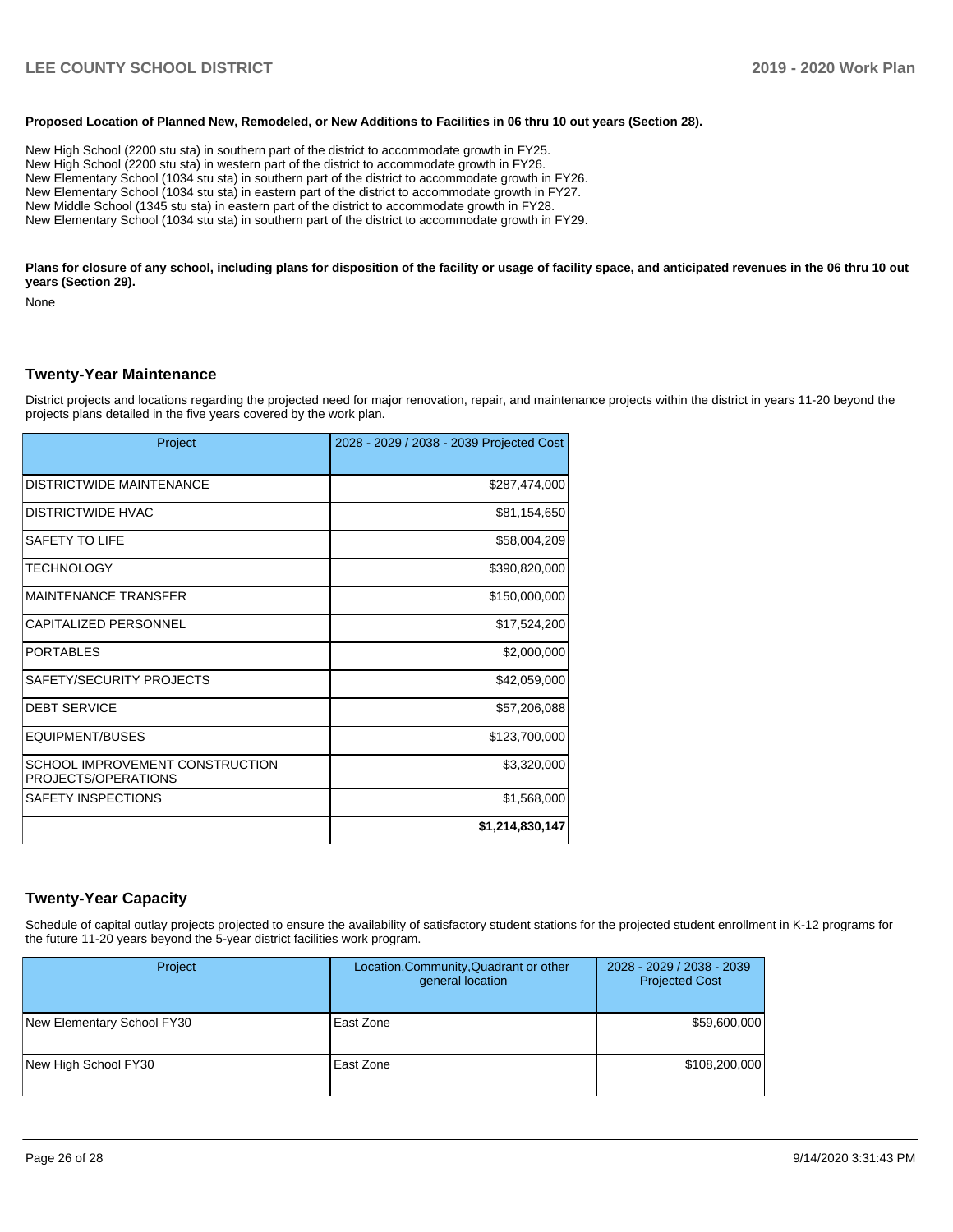|                            |            | \$891,700,000 |
|----------------------------|------------|---------------|
| New Elementary School FY35 | South Zone | \$74,700,000  |
| New Elementary School FY35 | East Zone  | \$74,700,000  |
| New High School FY34       | South Zone | \$129,000,000 |
| New Middle School FY 33    | West Zone  | \$83,200,000  |
| New Elementary School FY33 | West Zone  | \$67,700,000  |
| New Middle School FY 33    | South Zone | \$83,200,000  |
| New Elementary School FY33 | South Zone | \$67,700,000  |
| New Middle School FY32     | East Zone  | \$79,200,000  |
| New Elementary School FY32 | East Zone  | \$64,500,000  |

## **Twenty-Year Planned Utilization**

Schedule of planned capital outlay projects identifying the standard grade groupings, capacities, and planned utilization rates of future educational facilities of the district for both permanent and relocatable facilities.

| <b>Grade Level Projections</b>  | <b>FISH</b><br><b>Student</b><br><b>Stations</b> | Actual 2018 -<br><b>2019 FISH</b><br>Capacity | Actual<br>$2018 -$<br>2019<br><b>COFTE</b> | Actual 2018 - 2019<br><b>Utilization</b> | Actual 2019 - 2020 / 2038 - 2039 new<br>Student Capacity to be added/removed | Projected 2038<br>2039 COFTE | Projected 2038 -<br>2039 Utilization |
|---------------------------------|--------------------------------------------------|-----------------------------------------------|--------------------------------------------|------------------------------------------|------------------------------------------------------------------------------|------------------------------|--------------------------------------|
| Elementary - District<br>Totals | 39,136                                           | 39,136                                        | 35,235.21                                  | 90.03 %                                  | 10.945                                                                       | 50.185                       | 100.21 %                             |
| Middle - District Totals        | 23.953                                           | 21,549                                        | 20.832.21                                  | 96.67 %                                  | 7.931                                                                        | 24,976                       | 84.72 %                              |
| High - District Totals          | 25,641                                           | 24,353                                        | 23,003.16                                  | 94.46 %                                  | 9.476                                                                        | 34.642                       | 102.40 %                             |
| Other - ESE, etc                | 4.326                                            | 3.043                                         | .300.24                                    | 42.72 %                                  | 1.287                                                                        | 1.808                        | 41.76 %                              |
|                                 | 93,056                                           | 88,081                                        | 80,370.82                                  | 91.25 %                                  | 29,639                                                                       | 111,611                      | 94.81%                               |

**Combination schools are included with the middle schools for student stations, capacity, COFTE and utilization purposes because these facilities all have a 90% utilization factor. Use this space to explain or define the grade groupings for combination schools.** 

No comments to report.

## **Twenty-Year Infrastructure Planning**